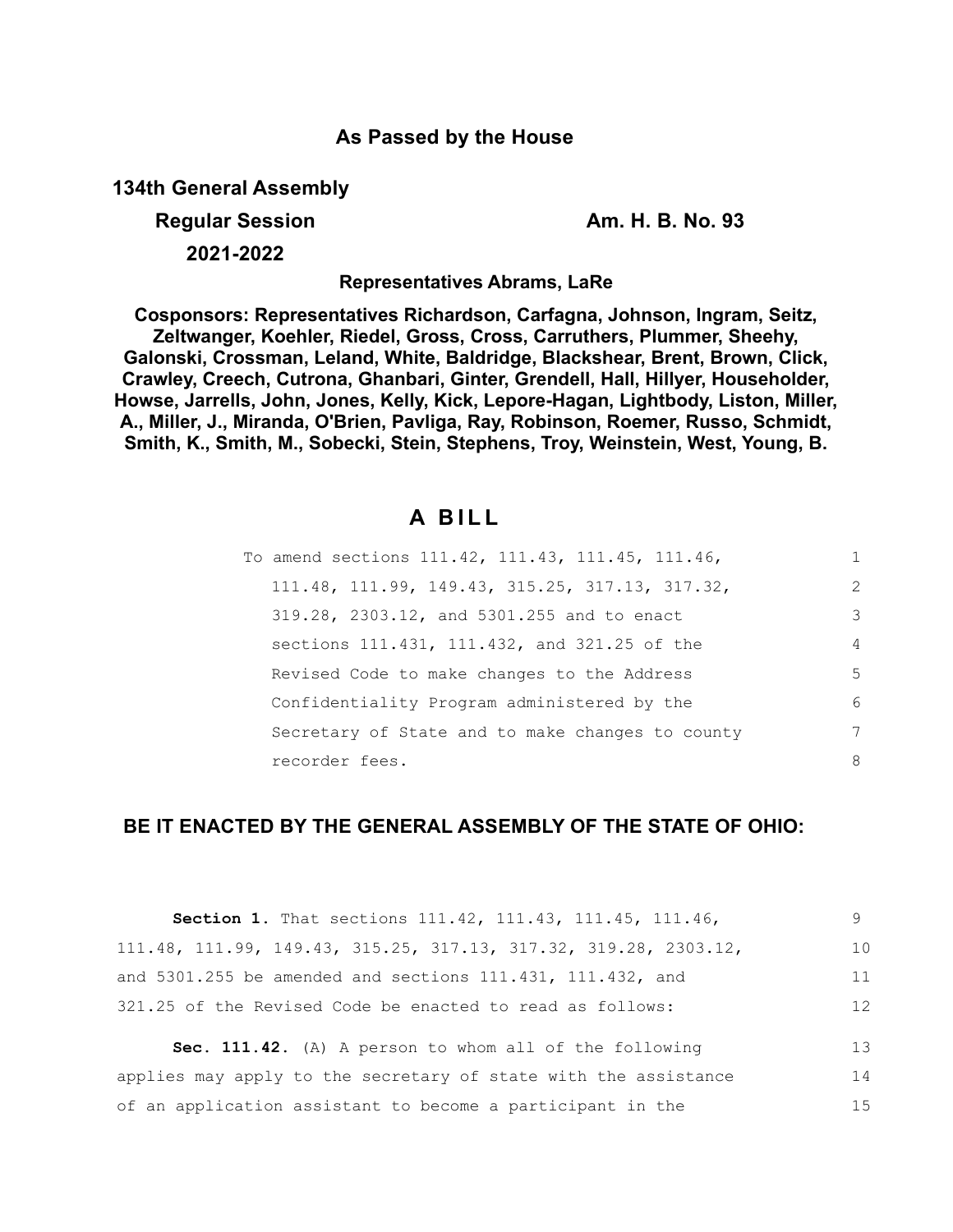address confidentiality program, in which an address designated by the secretary of state serves as the person's address or the address of the minor, incompetent, or ward on whose behalf the person is applying: 16 17 18 19

(1) The applicant is an adult who is applying on behalf of the person's self or is a parent or guardian applying on behalf of a minor, incompetent, or ward.

(2) The applicant or the minor, incompetent, or ward, as applicable, resides, works, or attends a school or an institution of higher education in this state. 23 24 25

#### (3) The applicant or the minor, incompetent, or ward, as applicable, is changing residence. 26 27

(4) The applicant fears for the safety of the applicant, a member of the applicant's household, or the minor, incompetent, or ward on whose behalf the application is made because the applicant, household member, minor, incompetent, or ward is a victim of domestic violence, menacing by stalking, human trafficking, trafficking in persons, rape, or sexual battery. 28 29 30 31 32 33

 $(4)$  The applicant or the minor, incompetent, or ward, as applicable, is not a tier I sex offender/child-victim offender, a tier II sex offender/child-victim offender, or a tier III sex offender/child-victim offender. 34 35 36 37

(B) An application to become a participant in the address confidentiality program shall be made on a form prescribed by the secretary of state and filed in the office of the secretary of state in the manner prescribed by the secretary of state. The application shall contain all of the following: 38 39 40 41 42

(1) A notarized statement by the applicant that the applicant fears for the safety of the applicant, a member of the 43 44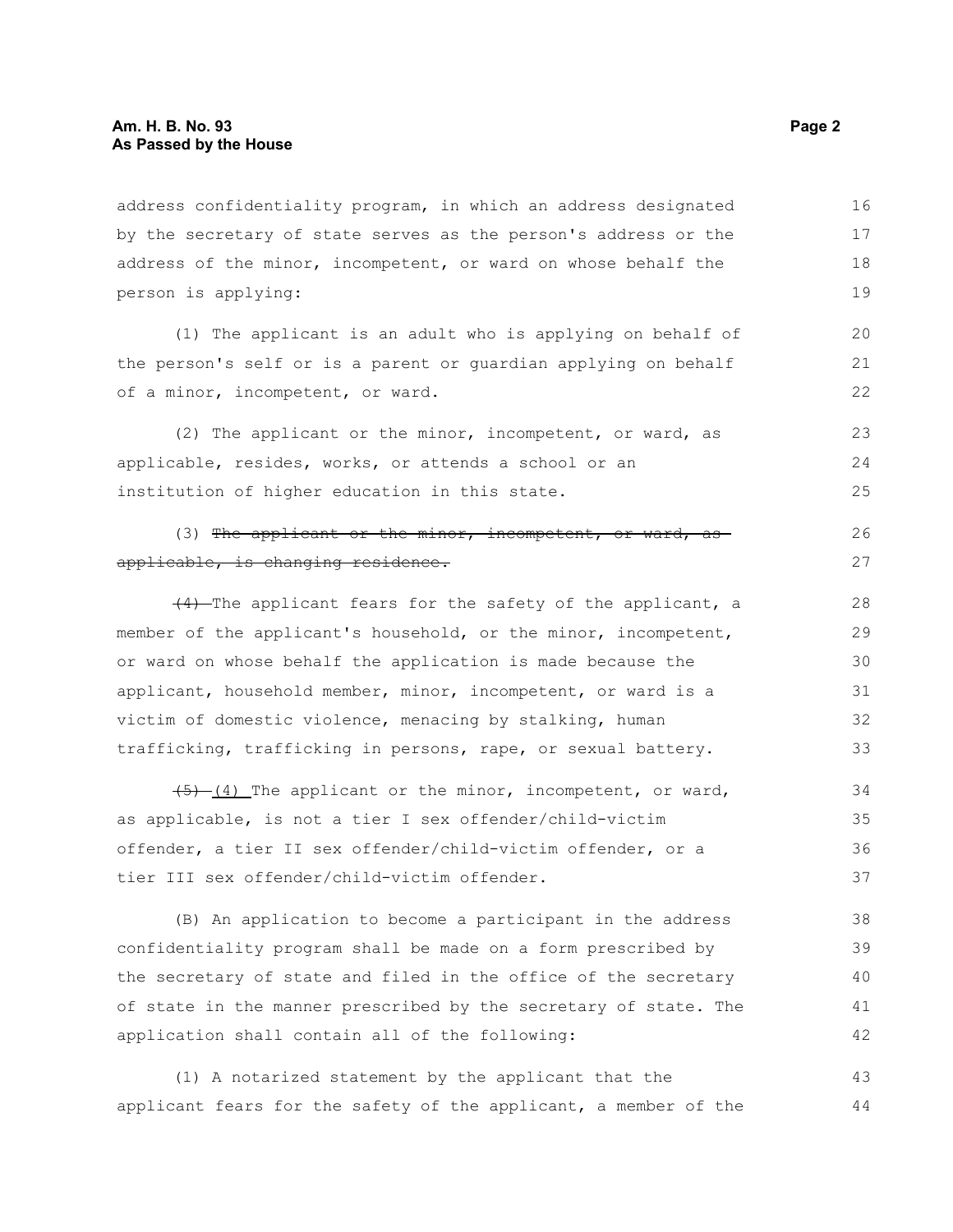#### **Am. H. B. No. 93** Page 3 **As Passed by the House**

applicant's household, or the minor, incompetent, or ward on whose behalf the application is made because the applicant, household member, minor, incompetent, or ward is a victim of domestic violence, menacing by stalking, human trafficking, trafficking in persons, rape, or sexual battery; 45 46 47 48 49

(2) A statement that the application assistant recommends that the applicant or the minor, incompetent, or ward, as applicable, participate in the address confidentiality program;

(3) A knowing and voluntary designation of the secretary of state as the agent for the purposes of receiving service of process and the receipt of mail; 53 54 55

(4) The mailing address and telephone number or numbers at which the secretary of state may contact the applicant;

(5) The address or addresses of the applicant's residence, school, institution of higher education, business, or place of employment that the applicant requests not be disclosed for the reason that disclosure will increase the risk that the applicant, a member of the applicant's household, or the minor, incompetent, or ward on whose behalf the application is made will be threatened or physically harmed by another person; 59

(6) The signature of the applicant, the name and signature of the application assistant who assisted the applicant, and the date on which the applicant and the application assistant signed the application; 65 66 67 68

(7) Except for a claim based on the performance or nonperformance of a public duty that was manifestly outside the scope of the officer's or employee's office or employment or in which the officer or employee acted with malicious purpose, in bad faith, or in a wanton or reckless manner, a voluntary 69 70 71 72 73

50 51 52

56 57

58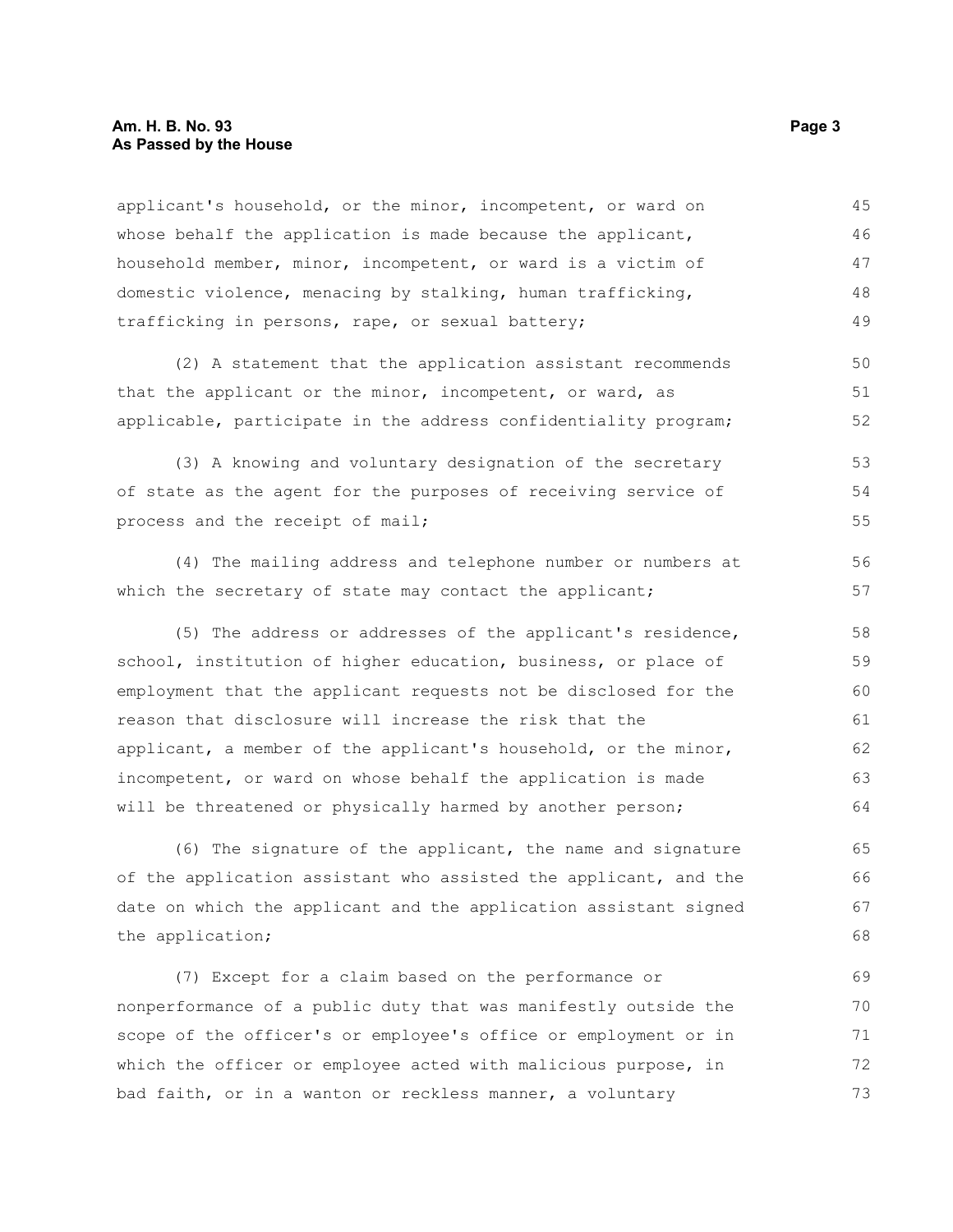| release and waiver of all future claims against the state for    | 74  |
|------------------------------------------------------------------|-----|
| any claim that may arise from participation in the address       | 75  |
| confidentiality program.                                         | 76  |
| (C) Upon receiving a properly completed application under        | 77  |
| division (B) of this section, the secretary of state shall       | 78  |
| within ten business days, do all of the following:               | 79  |
| (1) Certify the applicant or the minor, incompetent, or          | 80  |
| ward on whose behalf the application is filed as a program       | 81  |
| participant;                                                     | 82  |
| (2) Designate each eligible address listed in the                | 83  |
| application as a confidential address;                           | 84  |
| (3) Issue the program participant a unique program               | 85  |
| participant identification number;                               | 86  |
| (4) Issue the program participant an address                     | 87  |
| confidentiality program authorization card, which shall be valid | 88  |
| during the period that the program participant remains certified | 89  |
| to participate in the address confidentiality program, and which | 90  |
| shall include the address at which the program participant may   | 91  |
| receive mail through the office of the secretary of state;       | 92  |
| (5) Provide information to the program participant               | 93  |
| concerning all of the following:                                 | 94  |
| (a) The manner in which the program participant may use          | 95  |
| the secretary of state as the program participant's agent for    | 96  |
| the purposes of receiving mail and receiving service of process  | 97  |
| and the types of mail that the secretary of state will forward   | 98  |
| to the program participant;                                      | 99  |
| (6) Provide information to the program participant               | 100 |
| eoncerning the (b) The process to register to vote and to vote   | 101 |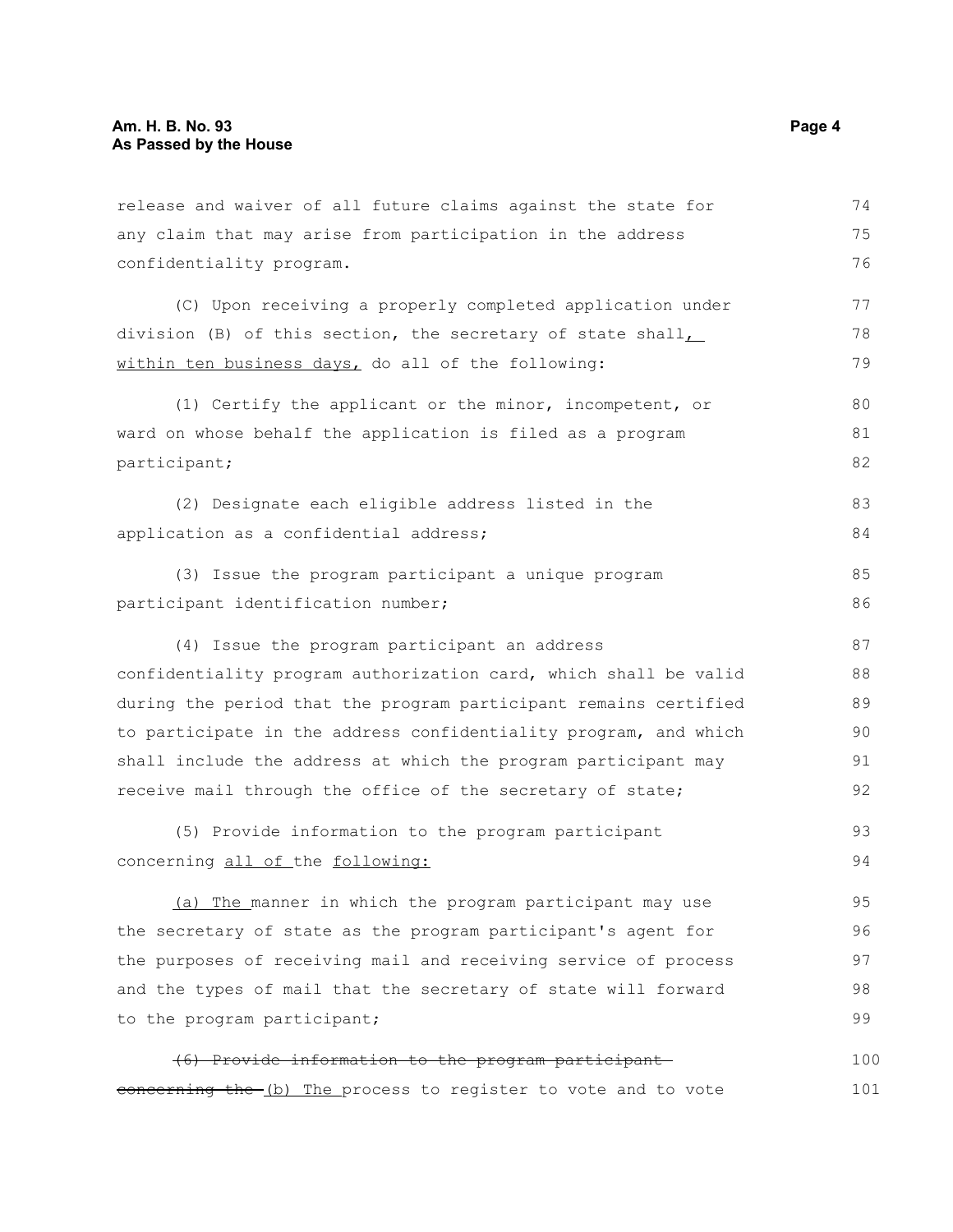as a program participant, if the program participant is eligible to vote; (c) The process to file a real property confidentiality notice with the county recorder concerning any real property in which the program participant acquires an ownership interest after being certified a program participant and after the effective date of this amendment; (d) The use of a written notice to persons involved in the acquisition of real property under section 111.432 of the Revised Code; (e) The process to authorize the secretary of state to disclose confidential information concerning the program participant under certain circumstances, as described in division (E) of section 111.43 of the Revised Code. (D) A program participant shall update the person's application information, within thirty days after any change has occurred, by submitting a notice of change to the office of the secretary of state on a form prescribed by the secretary of state. The secretary of state may, with proper notice, cancel a program participant's certification if the participant is found to be unreachable for a period of sixty days or more. (E) The certification of a program participant shall be valid for four years after the date of the filing of the application for the program participant unless the certification is withdrawn or invalidated before the end of that four-year period. 102 103 104 105 106 107 108 109 110 111 112 113 114 115 116 117 118 119 120 121 122 123 124 125 126 127

(F)(1) A program participant who continues to be eligible to participate in the address confidentiality program may renew the program participant's certification by submitting a renewal 128 129 130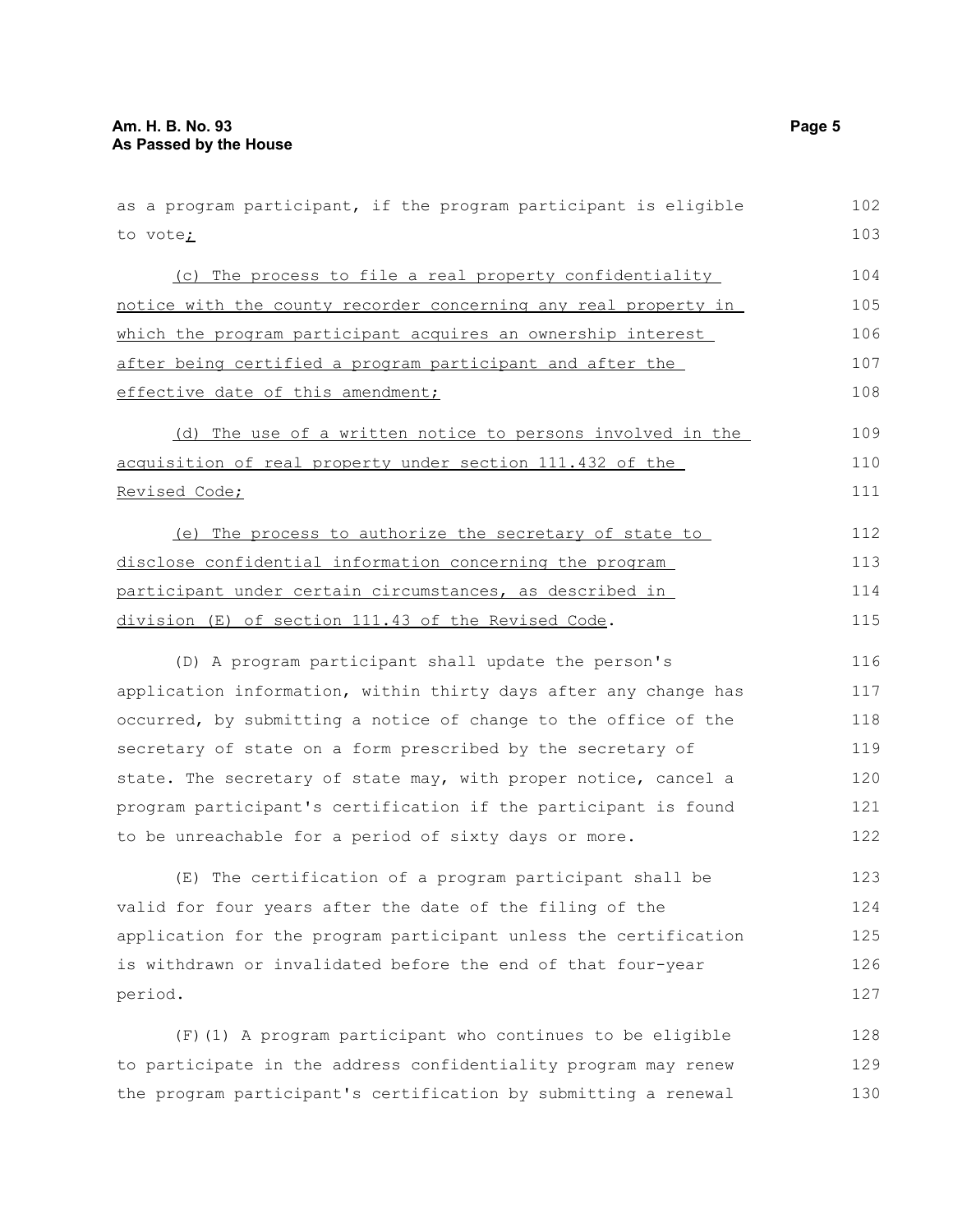#### **Am. H. B. No. 93** Page 6 **As Passed by the House**

application to the secretary of state with the assistance of an application assistant. The renewal application shall be on a form prescribed by the secretary of state and shall contain all of the information described in division (B) of this section. 131 132 133 134

(2) The secretary of state may prescribe by rule a grace period during which a program participant whose certification has expired may renew the program participant's certification without being considered to have ceased being a program participant during that period. 135 136 137 138 139

(3) When a program participant renews the program participant's certification, the program participant shall continue to use the program participant's original program participant identification number. 140 141 142 143

(G) A tier I sex offender/child-victim offender, a tier II sex offender/child-victim offender, or a tier III sex offender/child-victim offender is not eligible to participate in the address confidentiality program described in sections 111.41 to 111.99 of the Revised Code. 144 145 146 147 148

**Sec. 111.43.** (A) A program participant may request that a governmental entity, other than a board of elections, use the address designated by the secretary of state as the program participant's address. Except as otherwise provided in division  $(D)$  (F) of this section and in section 111.44 of the Revised Code, if the program participant requests that a governmental entity use that address, the governmental entity shall accept that address. The program participant  $m$ ay shall provide the program participant's address confidentiality program authorization card as proof of the program participant's status. 149 150 151 152 153 154 155 156 157 158

(B) A program participant who acquires an ownership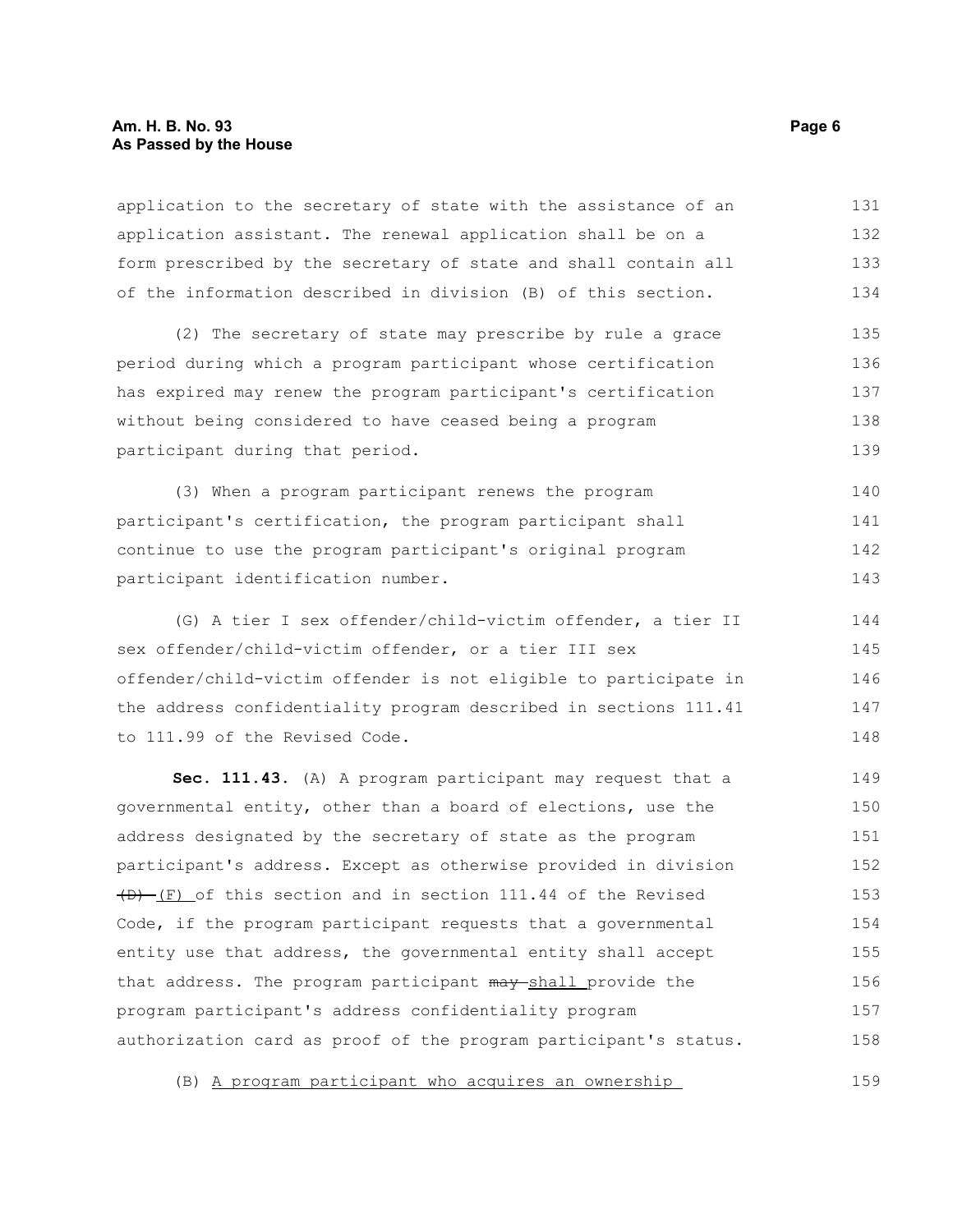| interest in real property in this state after being certified a                | 160 |
|--------------------------------------------------------------------------------|-----|
| program participant and after the effective date of this                       | 161 |
| amendment may submit a real property confidentiality notice to                 | 162 |
| the county recorder of the county in which the real property is                | 163 |
| located, as described in section 111.431 of the Revised Code.                  | 164 |
| (C) If a program participant's employer, school, or                            | 165 |
| institution of higher education is not a governmental entity,                  | 166 |
| the program participant may request that the employer, school,                 | 167 |
| or institution of higher education use the address designated by               | 168 |
| the secretary of state as the program participant's address. The               | 169 |
| program participant may provide the program participant's                      | 170 |
| address confidentiality program authorization card as proof of                 | 171 |
| the program participant's status.                                              | 172 |
| $\left(\frac{1}{2}\right)$ (1) (1) The office of the secretary of state shall, | 173 |
| on each day that the secretary of state's office is open for                   | 174 |
| business, place all of the following that the secretary of state               | 175 |
| receives on behalf of a program participant into an envelope or                | 176 |
| package and mail that envelope or package to the program                       | 177 |
| participant at the mailing address the program participant                     | 178 |
| provided to the secretary of state for that purpose:                           | 179 |
| (a) First class letters, flats, packages, or parcels                           | 180 |
| delivered via the United States postal service, including                      | 181 |
| priority, express, and certified mail;                                         | 182 |
| (b) Packages or parcels that are clearly identifiable as                       | 183 |

(c) Packages, parcels, periodicals, or catalogs that are clearly identifiable as being sent by a governmental entity; 185 186

containing pharmaceutical agents or medical supplies;

(d) Periodicals to which the program participant subscribes; 187 188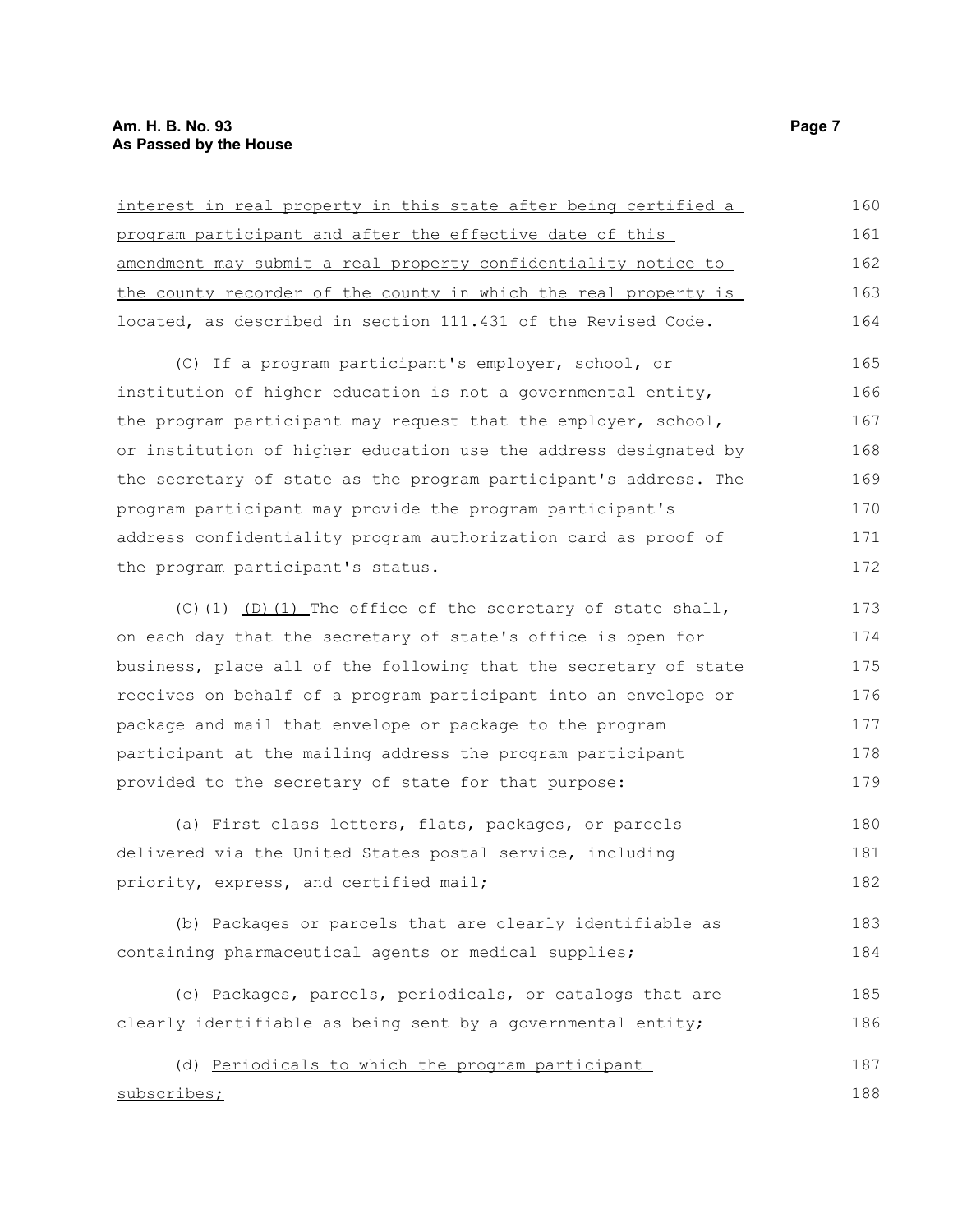### **Am. H. B. No. 93** Page 8 **As Passed by the House**

(e) Packages, parcels, periodicals, or catalogs that have received prior authorization from the office of the secretary of state for forwarding under this section. 189 190 191

(2) Except as provided in divisions  $\left(\frac{C}{1}\right)\left(\frac{1}{a}\right)$  (1)(a) to (d) (e) of this section, the office of the secretary of state shall not forward any packages, parcels, periodicals, or catalogs received on behalf of a program participant. 192 193 194 195

(3) The secretary of state may contract with the United States postal service to establish special postal rates for the envelopes or packages used in forwarding a program participant's mail under this section. 196 197 198 199

(4)(a) Upon receiving service of process on behalf of a program participant, the office of the secretary of state shall immediately forward the process by certified mail, return receipt requested, to the program participant at the mailing address the program participant provided to the secretary of state for that purpose. Service of process upon the office of the secretary of state on behalf of a program participant constitutes service upon the program participant under rule 4.2 of the Rules of Civil Procedure.

(b) The secretary of state may prescribe by rule the manner in which process may be served on the secretary of state as the agent of a program participant. 209 210 211

(c) Upon request by a person who intends to serve process on an individual, the secretary of state shall confirm whether the individual is a program participant but shall not disclose any other information concerning a program participant. 212 213 214 215

 $(D)$  (E)(1) A program participant may submit to the secretary of state, on a form prescribed by the secretary of 216 217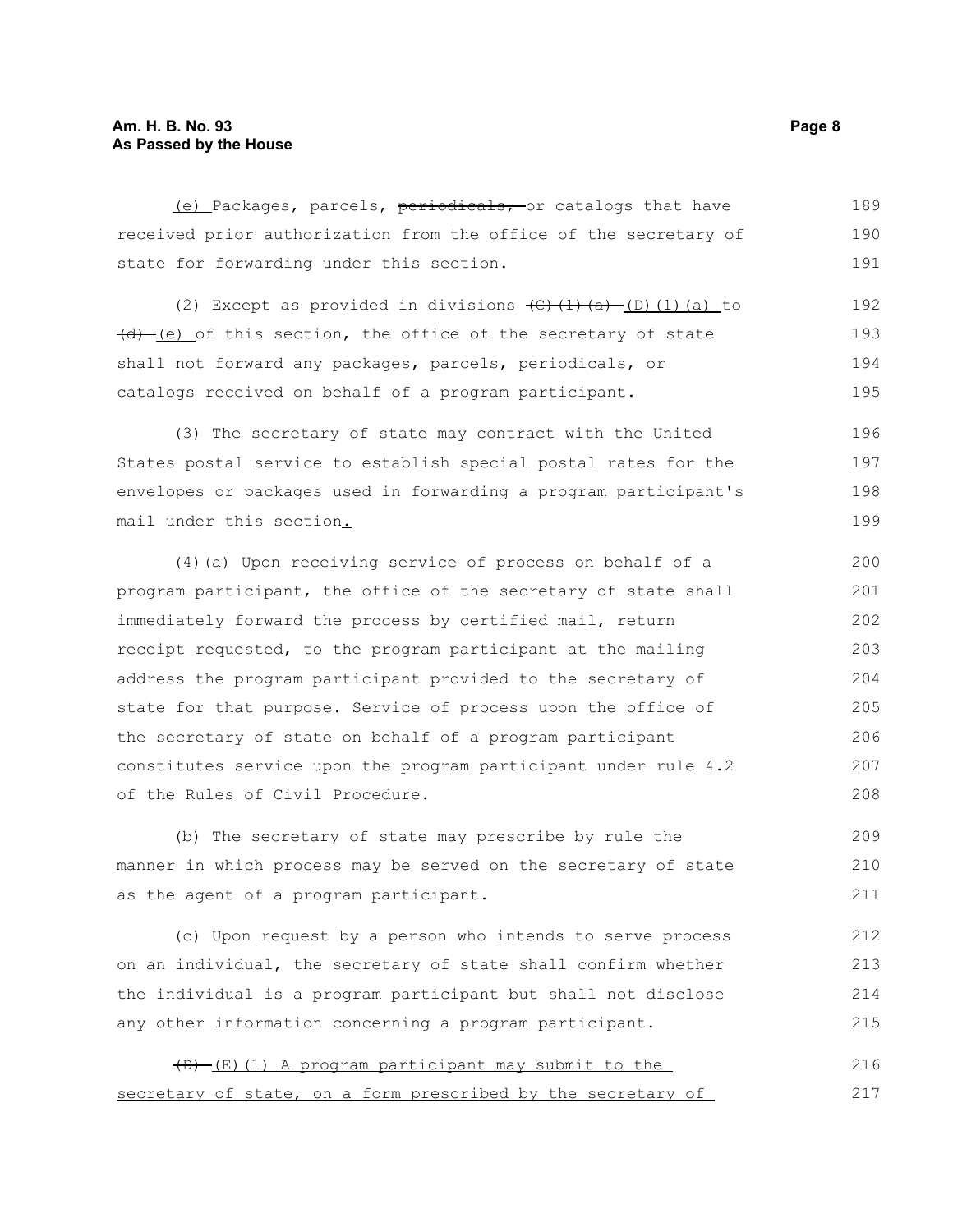| state, an authorization for the secretary of state to disclose  | 218 |
|-----------------------------------------------------------------|-----|
| confidential information concerning the program participant     |     |
| under one or more of the following circumstances, as indicated  |     |
| on the authorization form:                                      | 221 |
| (a) To an official or employee of the United States postal      | 222 |
| service for the purpose of performing the secretary of state's  | 223 |
| duties under division (D) of this section;                      | 224 |
| (b) To any of the following persons for the purpose of          | 225 |
| confirming the program participant's status as a program        | 226 |
| participant, for the purpose of verifying the program           | 227 |
| participant's residence address, or for other similar purposes  | 228 |
| in order to assist the program participant:                     | 229 |
| (i) A judge or magistrate;                                      | 230 |
| (ii) An official or employee of the bureau of motor             | 231 |
| vehicles;                                                       | 232 |
| (iii) A school administrator;                                   | 233 |
| (iv) An administrator of a public assistance program;           | 234 |
| (v) An administrator of a food pantry.                          | 235 |
| (c) To another person identified on the authorization form      | 236 |
| for a purpose indicated on the authorization form.              | 237 |
| (2) A person authorized under division (E) (1) of this          | 238 |
| section to receive a program participant's confidential         | 239 |
| information may request only the information that the person or | 240 |
| the person's office requires under normal circumstances. The    | 241 |
| person cannot require the disclosure of information as a        | 242 |
| condition of receiving any services to which the applicant or   | 243 |
| participant is otherwise entitled.                              | 244 |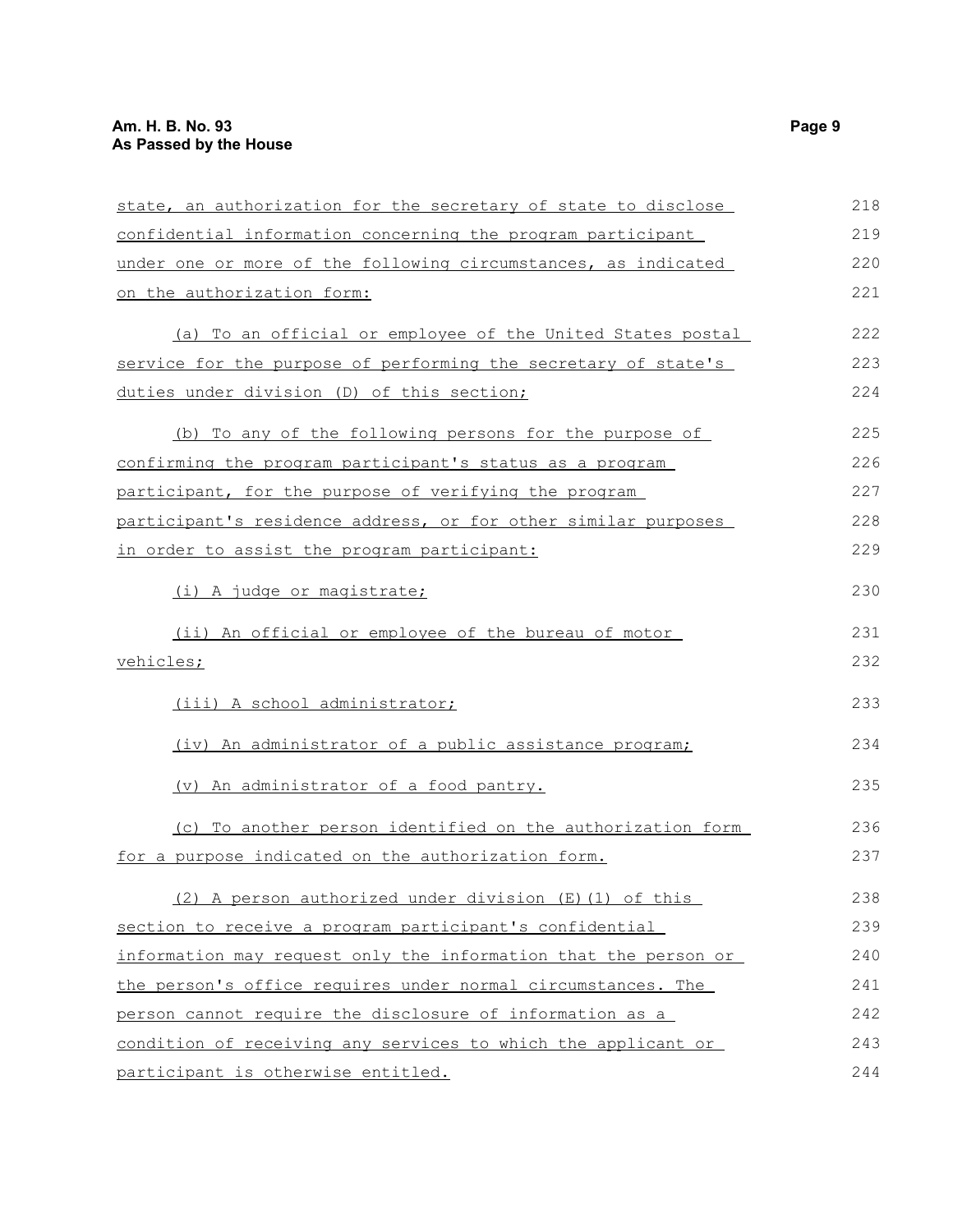| (3) Upon receiving a request for information concerning a        | 245 |
|------------------------------------------------------------------|-----|
| program participant who has submitted a valid authorization form | 246 |
| under division (E) (1) of this section, the secretary of state   | 247 |
| shall determine whether the authorization form permits the       | 248 |
| secretary of state to disclose the information to the requestor  | 249 |
| and, if so, within ten business days, shall disclose that        | 250 |
| information to the requestor along with the following statement: | 251 |
| "You are not permitted to redisclose the following information   | 252 |
| for any reason. Failure to protect the confidentiality of this   | 253 |
| information is a violation of state law."                        | 254 |
| (F) Division (A) of this section does not apply to a             | 255 |
| municipal-owned public utility. The confidential addresses of    | 256 |
| participants of the address confidentiality program that are     | 257 |
| maintained by a municipal-owned public utility are not a public  | 258 |
| record and shall not be released by a municipal-owned public     | 259 |
| utility or by any employee of a municipal-owned public utility.  | 260 |
| Sec. 111.431. (A) A program participant who acquires an          | 261 |
| ownership interest in real property in this state after being    | 262 |
| certified as a participant in the address confidentiality        | 263 |
| program, may submit a real property confidentiality notice to    | 264 |
| the county recorder of the county in which the real property is  | 265 |
| located. The program participant shall provide the program       | 266 |
| participant's address confidentiality program authorization card | 267 |
| as proof of the program participant's status. A real property    | 268 |
| confidentiality notice shall be on a form prescribed by the      | 269 |
| secretary of state and shall include all of the following:       | 270 |
| The program participant's full name;<br>(1)                      | 271 |
| (2) The last four digits of the program participant's            | 272 |
| social security number;                                          | 273 |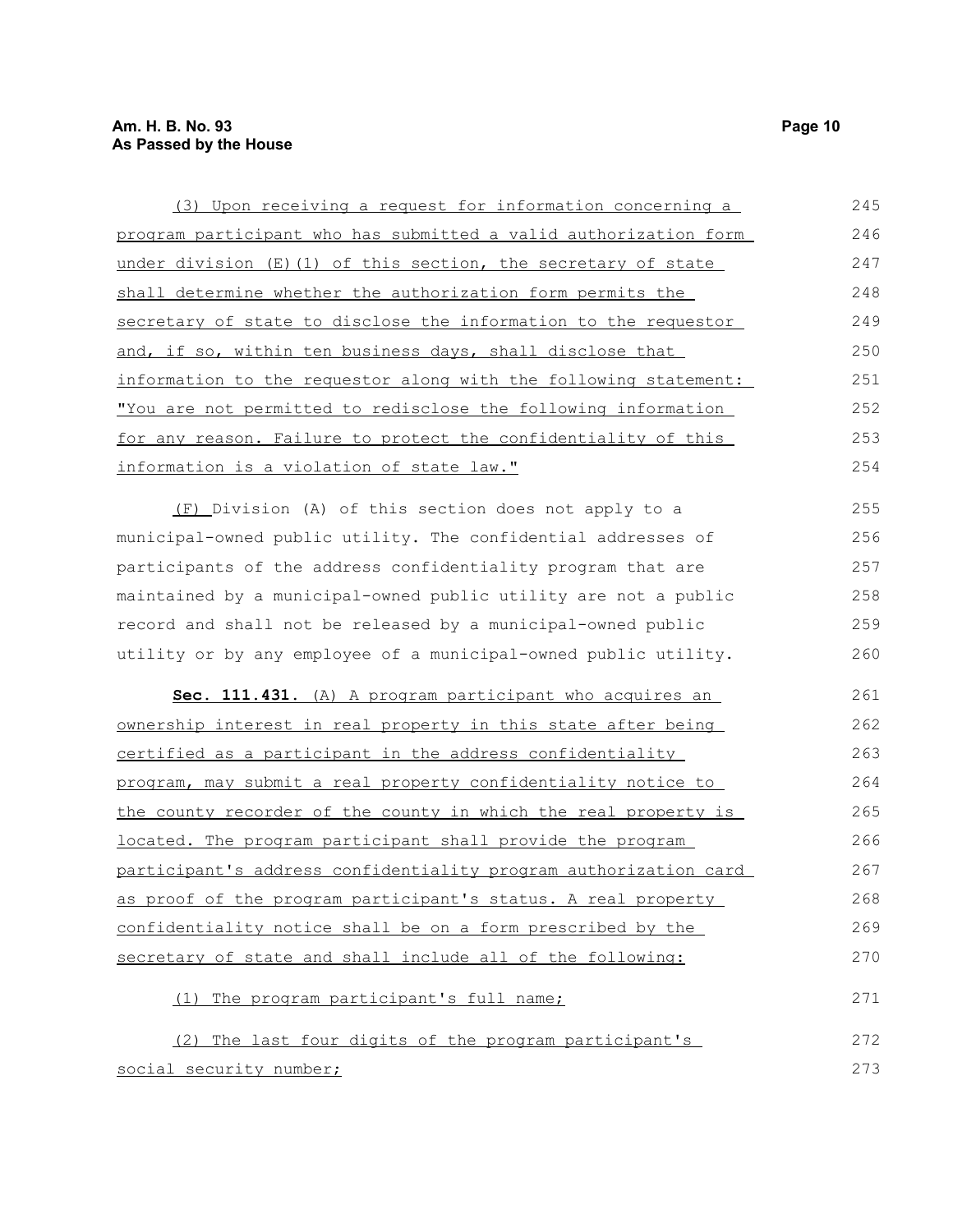| (3) The date the program participant's certification             | 274 |
|------------------------------------------------------------------|-----|
| expires;                                                         | 275 |
| (4) The program participant's program participant                | 276 |
| identification number;                                           | 277 |
|                                                                  |     |
| (5) The address at which the program participant may             | 278 |
| receive mail through the office of the secretary of state;       | 279 |
| (6) The legal description and street address of the real         | 280 |
| property in which the program participant has an ownership       | 281 |
| interest, which shall be the same as the legal description and   | 282 |
| street address included on any instrument concerning the real    | 283 |
| property that includes the program participant's name and that   | 284 |
| has been presented to the county recorder for recording;         | 285 |
| (7) A fictitious name, chosen by the secretary of state,         | 286 |
| that may be used by a county recorder, auditor, treasurer, or    | 287 |
| engineer or the clerk of the court of common pleas for internal  | 288 |
| indexing purposes;                                               | 289 |
|                                                                  |     |
| The program participant's signature.<br>(8)                      | 290 |
| (B) When the county recorder receives a properly completed       | 291 |
| real property confidentiality notice under division (A) of this  | 292 |
| section, the county recorder promptly shall transmit copies of   | 293 |
| the notice to the secretary of state, and to the county auditor, | 294 |
| treasurer, and engineer.                                         | 295 |
| (C)(1) Except as otherwise provided in divisions (D) and         | 296 |
| (F) of this section, after a program participant has submitted a | 297 |
| properly completed real property confidentiality notice under    | 298 |
| division (A) of this section, the county recorder, auditor,      | 299 |
| treasurer, and engineer shall not disclose to any person the     | 300 |
| program participant's name, telephone number, electronic mail    | 301 |
| address, or program participant identification number, the       | 302 |
|                                                                  |     |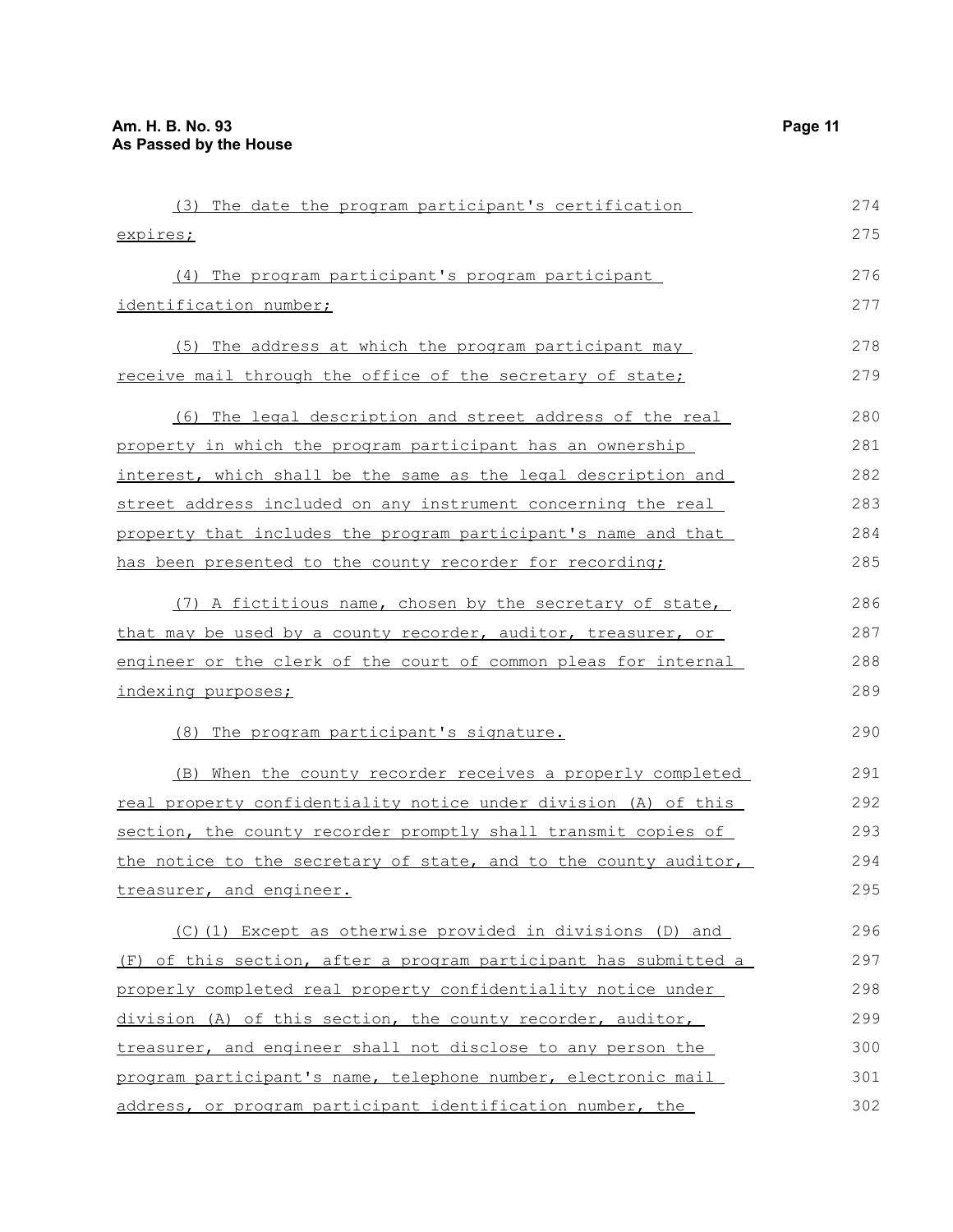| address at which the program participant may receive mail        | 303 |
|------------------------------------------------------------------|-----|
| through the office of the secretary of state, or any other       | 304 |
| information that may be used to identify the program             | 305 |
| participant, in conjunction with the legal description, parcel   | 306 |
| identification number, or street address of the real property in | 307 |
| which the program participant has an ownership interest or any   | 308 |
| other information that may be used to identify the real          | 309 |
| property. If the county recorder receives a request for that     | 310 |
| information for the purpose of performing a title examination,   | 311 |
| the county recorder shall comply with division (G) of this       | 312 |
| section, and inform the requestor of the procedure to apply to   | 313 |
| the secretary of state for authorization under division (E) of   | 314 |
| this section. If the county recorder, auditor, treasurer, or     | 315 |
| engineer receives a real property confidentiality notice under   | 316 |
| this section, the county recorder, auditor, treasurer, or        | 317 |
| engineer shall bring any existing publicly available records or  | 318 |
| databases into conformity with this section not later than five  | 319 |
| business days after receiving the real property confidentiality  | 320 |
| notice.                                                          | 321 |
| (2) If a program participant is a party to a court of            | 322 |
| common pleas proceeding, the program participant may provide a   | 323 |
| properly completed real property confidentiality notice to the   | 324 |
| clerk of the court of common pleas. Upon such notice, the clerk  | 325 |
| of the court of common pleas shall notify the secretary of state | 326 |
| that the program participant has provided a real property        | 327 |
| confidentiality notice to the clerk of the court of common       | 328 |
| pleas, and shall not otherwise disclose to any person the        | 329 |
| information described in division (C) (1) of this section.       | 330 |
| (D) The county recorder, auditor, treasurer, or engineer         | 331 |
| or the clerk of the court of common pleas may disclose the       | 332 |
| information described in division (C) of this section if any of  | 333 |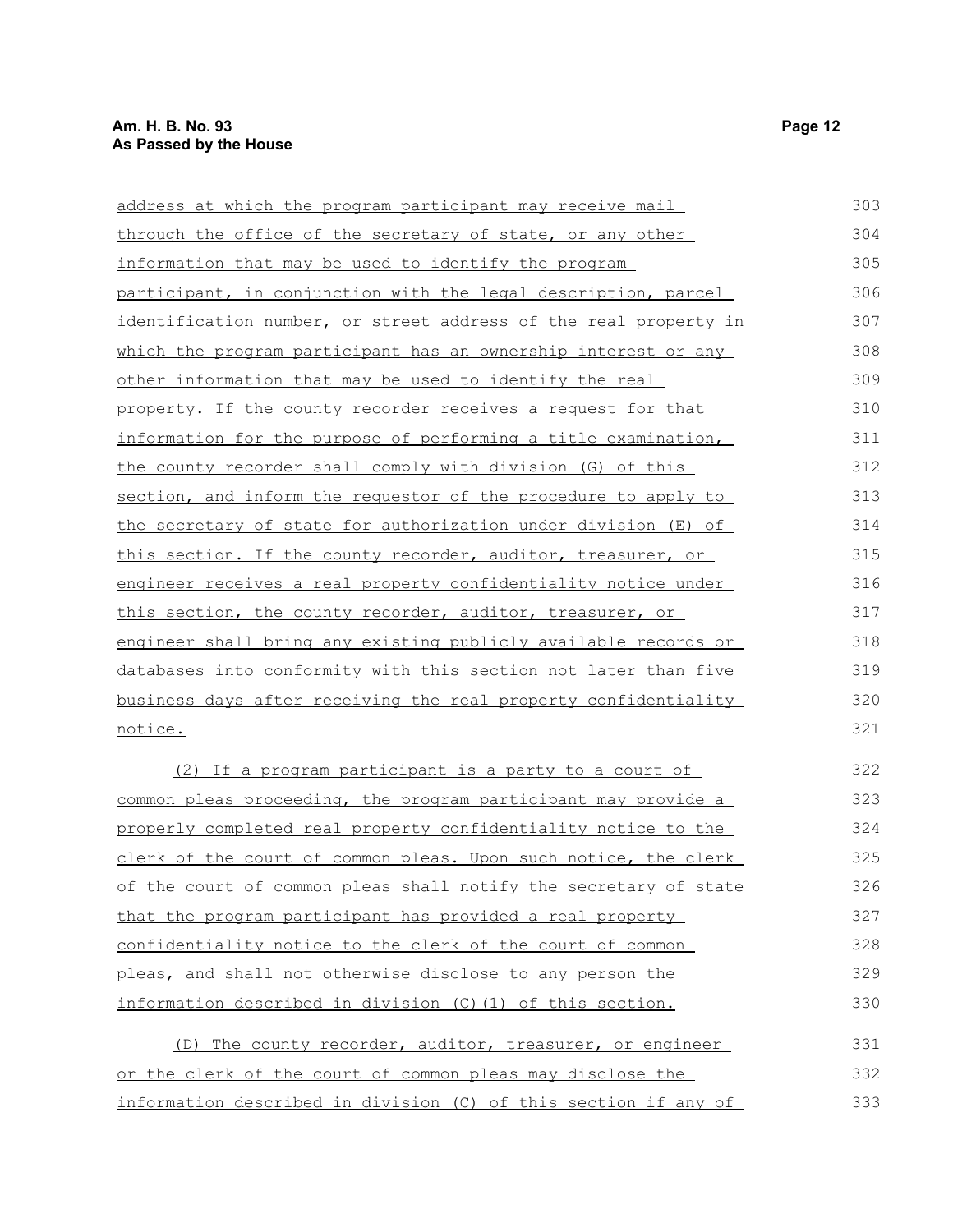| the following apply:                                             | 334 |
|------------------------------------------------------------------|-----|
| (1) The information is disclosed to the staff of the             | 335 |
| county recorder, auditor, treasurer, or engineer or the staff of | 336 |
| the clerk of the court of common pleas in order to carry out the | 337 |
| duties of the office.                                            | 338 |
| (2) The program participant is the person to whom the            | 339 |
| information is to be disclosed.                                  | 340 |
| (3) The program participant has provided a notarized             | 341 |
| statement to the secretary of state, authorizing the disclosure  | 342 |
| to that person for a specific purpose described in the           | 343 |
| statement, and the secretary of state has issued a written       | 344 |
| authorization to the county recorder, auditor, treasurer, or     | 345 |
| engineer, or to the clerk of the court of common pleas, as       | 346 |
| applicable, to disclose the information to that person.          | 347 |
| (4) The person to whom the information is to be disclosed        | 348 |
| provides a written authorization issued by the secretary of      | 349 |
| state under division (E) of this section to disclose the         | 350 |
| information for the purpose of performing a title examination.   | 351 |
| (5) A court of competent jurisdiction orders the                 | 352 |
| disclosure, as described in section 111.46 of the Revised Code.  | 353 |
| (E)(1) A person who requires access to the information           | 354 |
| described in division (C) of this section for the purpose of     | 355 |

(2) The person shall submit to the secretary of state, on a form prescribed by the secretary of state, a written application that includes all of the following: 358 359 360

performing a title examination may apply to the secretary of

state for a written authorization.

(a) The applicant's name, title, address, and affiliated 361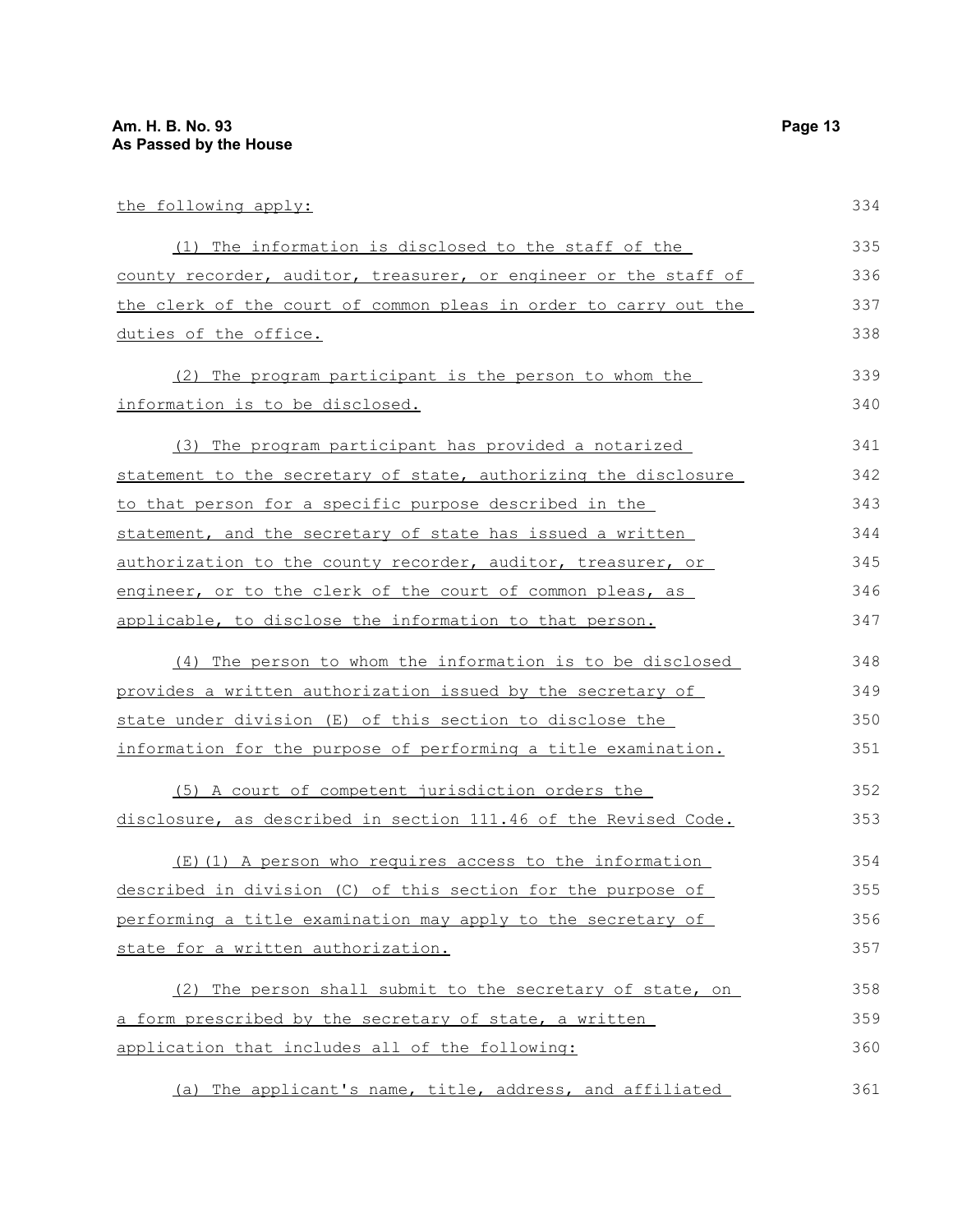| organization, if any;                                            | 362 |
|------------------------------------------------------------------|-----|
| (b) The purpose for which the applicant is requesting            | 363 |
| access to the information;                                       | 364 |
| (c) The applicant's relationship to the program                  | 365 |
| participant, if any;                                             | 366 |
| (d) A legal description of the real property subject to          | 367 |
| the title examination;                                           | 368 |
| (e) A statement that the applicant will treat the                | 369 |
| information as confidential and will use the information only    | 370 |
| for the purpose identified in the application;                   | 371 |
| (f) The applicant's signature;                                   | 372 |
| (q) Any other information required by the secretary of           | 373 |
| state.                                                           | 374 |
| (3) After the secretary of state receives an application         | 375 |
| submitted under division (E) of this section, the secretary of   | 376 |
| state shall, within ten business days, provide the applicant     | 377 |
| with a written response approving or denying the application.    | 378 |
| The secretary of state shall approve the application if the      | 379 |
| secretary of state determines that the application is properly   | 380 |
| completed; that the information the applicant seeks is subject   | 381 |
| to division (C) of this section; and that the applicant is       | 382 |
| seeking the information only for the purpose of performing a     | 383 |
| bona fide title examination. If the information the applicant    | 384 |
| seeks is not subject to division (C) of this section, the        | 385 |
| secretary of state shall, within ten business days, notify the   | 386 |
| applicant of that fact and, if applicable, shall send a notice   | 387 |
| to the county recorder, auditor, treasurer, and engineer and to  | 388 |
| the clerk of the court of common pleas under division (F) (3) of | 389 |
| this section.                                                    | 390 |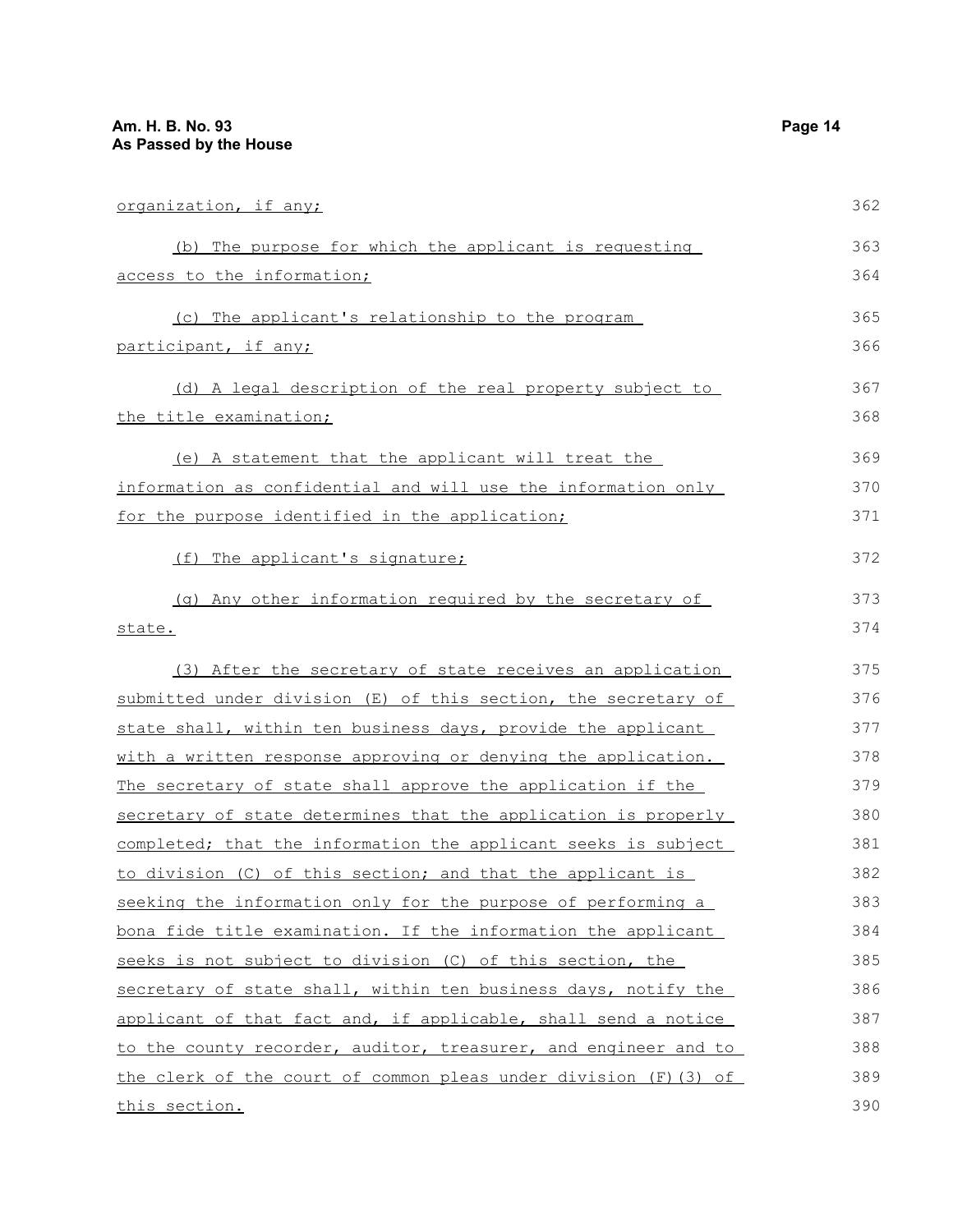## **Am. H. B. No. 93** Page 15 **As Passed by the House**

| (F) Upon the occurrence of any of the following, the             | 391 |
|------------------------------------------------------------------|-----|
| county recorder, auditor, treasurer, and engineer and the clerk  | 392 |
| of the court of common pleas shall cease to keep confidential    | 393 |
| the information described in division (C) of this section and    | 394 |
| shall make the information available to the public in the same   | 395 |
| manner as other information concerning real property:            | 396 |
| (1) The program participant ceases to hold a recorded            | 397 |
| ownership interest in the real property that is the subject of   | 398 |
| the real property confidentiality notice. When the county        | 399 |
| recorder receives notice that the program participant has ceased | 400 |
| to hold that ownership interest, the county recorder promptly    | 401 |
| shall revoke the real property confidentiality notice and notify | 402 |
| the secretary of state, and the county auditor, treasurer, and   | 403 |
| engineer of that revocation. The secretary of state shall then,  | 404 |
| if applicable, notify the clerk of the court of common pleas of  | 405 |
| <u>that revocation.</u>                                          | 406 |
| (2) The program participant submits a notarized revocation       | 407 |
| of the real property confidentiality notice to the county        | 408 |
| recorder. Upon receiving the revocation, the county recorder     | 409 |
| promptly shall transmit copies of the revocation to the          | 410 |
| secretary of state, and to the county auditor, treasurer, and    | 411 |
| engineer, and the secretary of state shall, if applicable,       | 412 |
| transmit a copy of the revocation to the clerk of the court of   | 413 |
| common pleas.                                                    | 414 |
| (3) The county recorder, auditor, treasurer, or engineer         | 415 |
| or the clerk of the court of common pleas receive a notice from  | 416 |
| the secretary of state that the program participant's            | 417 |
| certification has been canceled under section 111.45 of the      | 418 |
| Revised Code.                                                    | 419 |
| (4) Pursuant to the order of a court of competent                | 420 |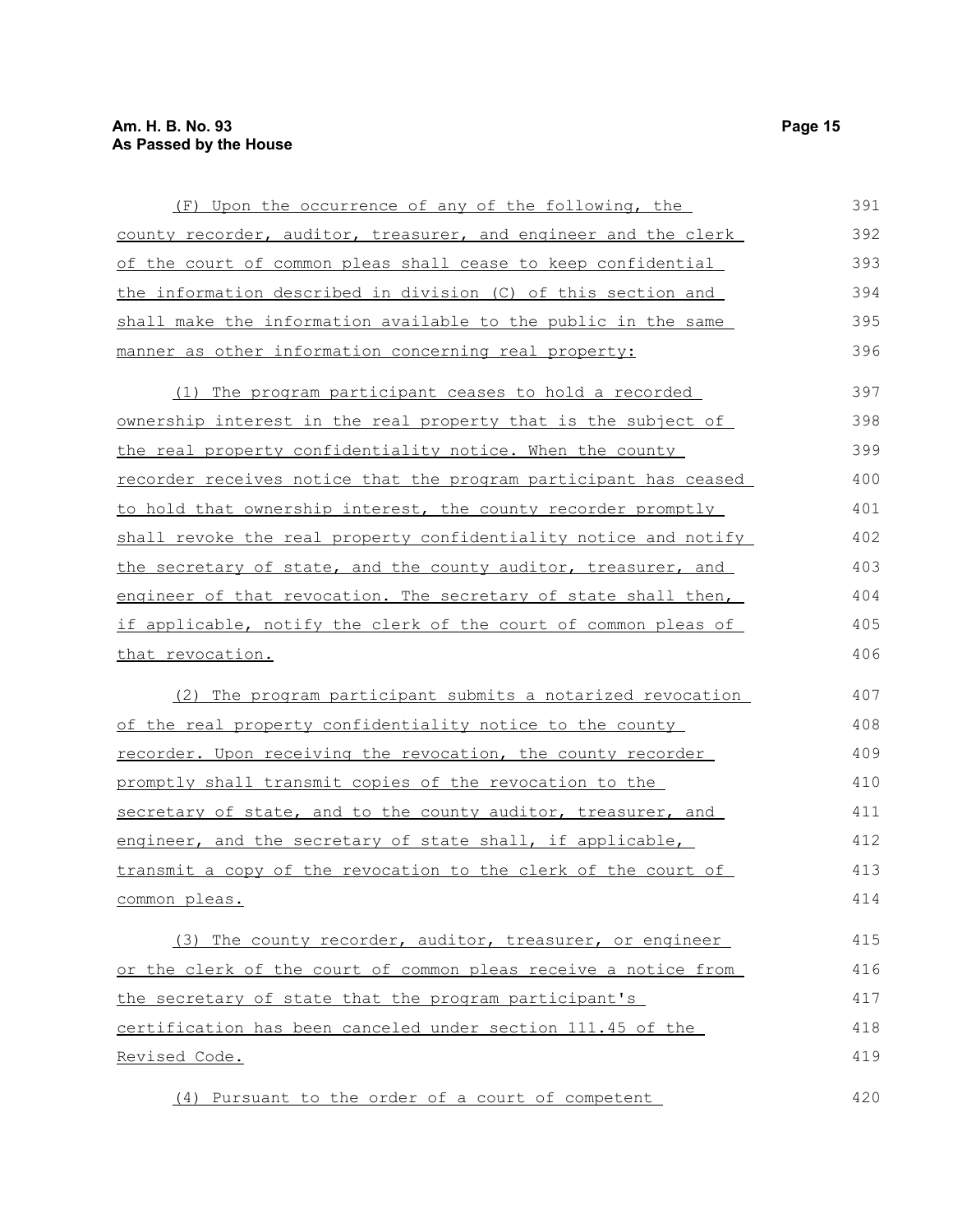## jurisdiction.

| (G) Nothing in this section shall preclude an individual's       | 422 |  |  |  |  |
|------------------------------------------------------------------|-----|--|--|--|--|
| name from being recorded and indexed for the purpose of giving   | 423 |  |  |  |  |
| notice of an ownership interest, lien, or other encumbrance on   | 424 |  |  |  |  |
| real property. On such records, if the record contains the       | 425 |  |  |  |  |
| information described in division (C) of this section, the       | 426 |  |  |  |  |
| county auditor, recorder, treasurer, or engineer, or the clerk   | 427 |  |  |  |  |
| of the court of common pleas, if applicable, shall redact the    | 428 |  |  |  |  |
| legal description of the property, parcel identification number, | 429 |  |  |  |  |
| or street address of the real property in which the program      | 430 |  |  |  |  |
| participant has an ownership interest or any other information   | 431 |  |  |  |  |
| that may be used to identify the real property, on any versions  | 432 |  |  |  |  |
| of the documents available to the public. The county auditor,    | 433 |  |  |  |  |
| recorder, treasurer, or engineer, for the purpose of indexing a  | 434 |  |  |  |  |
| program participant's records, may use the program participant's | 435 |  |  |  |  |
| fictitious name listed in the program participant's real         |     |  |  |  |  |
| property confidentiality notice.                                 | 437 |  |  |  |  |
| (H) No real estate broker or real estate salesperson as          | 438 |  |  |  |  |
| defined in section 4735.01 of the Revised Code, land             | 439 |  |  |  |  |
| professional under section 4735.023 of the Revised Code, title   | 440 |  |  |  |  |
| examiner, attorney, or county official shall be held liable for  | 441 |  |  |  |  |
| damages resulting from the failure to discover a defect in       | 442 |  |  |  |  |
| title, failure to properly index or record a person's interest   | 443 |  |  |  |  |
| in property, or failure to alert a professional to rely on       | 444 |  |  |  |  |
| confidential information, when such failure was the proximate    | 445 |  |  |  |  |
| result of an individual's participation in the address           | 446 |  |  |  |  |
| confidentiality program, notwithstanding the negligence of the   | 447 |  |  |  |  |
| real estate broker, real estate salesperson, land professional,  | 448 |  |  |  |  |
| title examiner, attorney, or county official.                    | 449 |  |  |  |  |
| Sec. 111.432. (A) A program participant who seeks to             | 450 |  |  |  |  |

**Sec. 111.432.** (A) A program participant who seeks to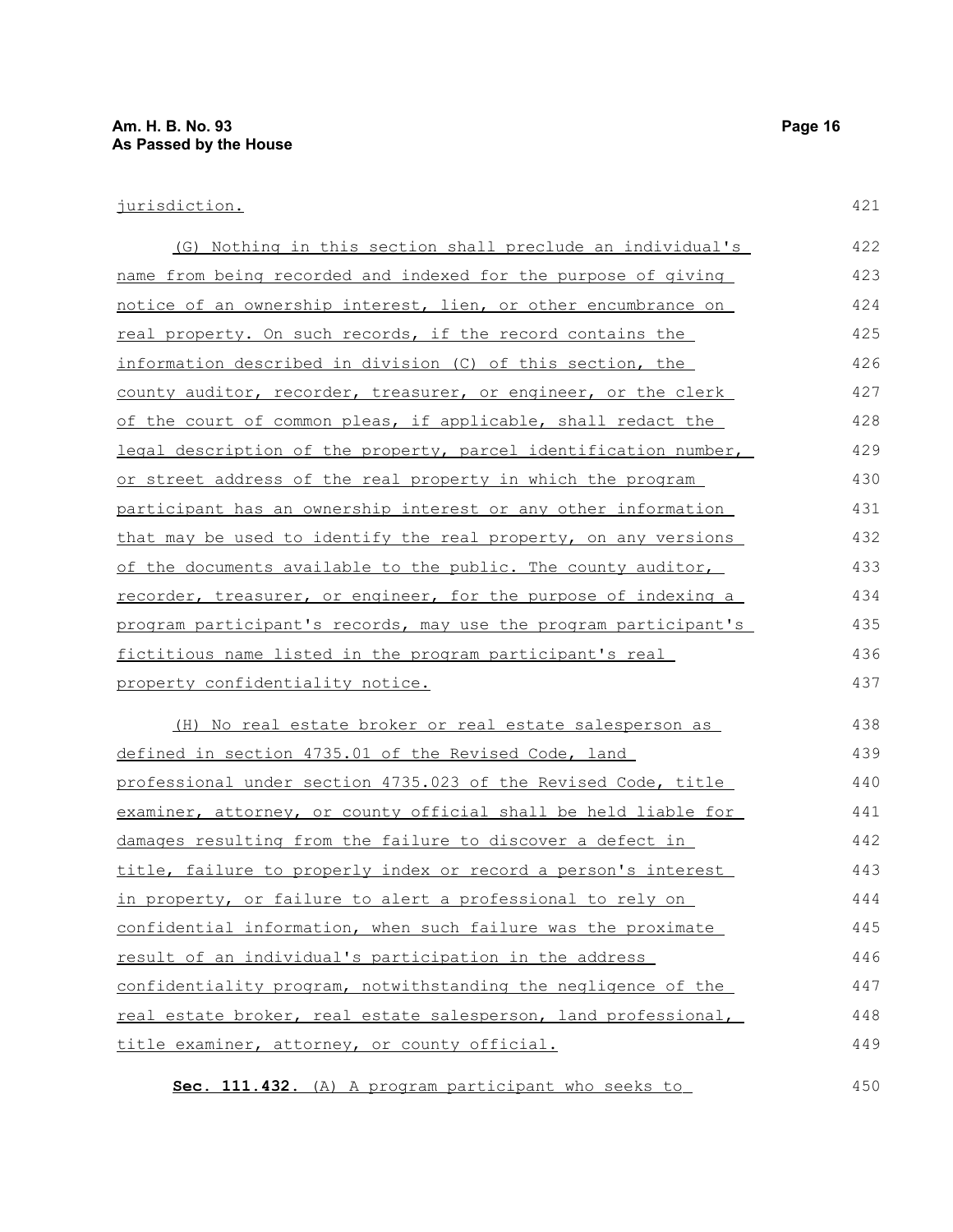| acquire an ownership interest in real property in this state     | 451 |  |  |  |  |  |
|------------------------------------------------------------------|-----|--|--|--|--|--|
| after becoming a program participant may provide to any person   | 452 |  |  |  |  |  |
| involved in the acquisition process written notice on a form     |     |  |  |  |  |  |
| prescribed by the secretary of state. The written notice shall   | 454 |  |  |  |  |  |
| include all of the following:                                    | 455 |  |  |  |  |  |
| (1) The program participant's name;                              | 456 |  |  |  |  |  |
| (2) A statement that the program participant is a program        | 457 |  |  |  |  |  |
| participant;                                                     | 458 |  |  |  |  |  |
| (3) A statement that the person receiving the notice is          | 459 |  |  |  |  |  |
| prohibited from disclosing the information specified in division | 460 |  |  |  |  |  |
| (B) of this section except as provided in that division.         | 461 |  |  |  |  |  |
| (B) After receiving a written notice described in division       | 462 |  |  |  |  |  |
| (A) of this section, the person shall not disclose the program   | 463 |  |  |  |  |  |
| participant's name, telephone number, electronic mail address,   | 464 |  |  |  |  |  |
| or any other information that may be used to identify the        |     |  |  |  |  |  |
| program participant, in conjunction with the legal description,  |     |  |  |  |  |  |
| street address, or other information identifying the real        | 467 |  |  |  |  |  |
| property the program participant acquires or seeks to acquire    | 468 |  |  |  |  |  |
| unless the program participant provides written notice           | 469 |  |  |  |  |  |
| authorizing the disclosure for a specific purpose described in   | 470 |  |  |  |  |  |
| the notice or a court of competent jurisdiction orders the       | 471 |  |  |  |  |  |
| disclosure.                                                      | 472 |  |  |  |  |  |
| Sec. 111.45. (A) The secretary of state shall cancel the         | 473 |  |  |  |  |  |
| certification of a program participant if any of the following   | 474 |  |  |  |  |  |
| are true:                                                        | 475 |  |  |  |  |  |
| (1) The program participant's application contained one or       | 476 |  |  |  |  |  |
| more false statements.                                           | 477 |  |  |  |  |  |
| (2) The program participant has filed a written, notarized       | 478 |  |  |  |  |  |
| request with the secretary of state, on a form prescribed by the | 479 |  |  |  |  |  |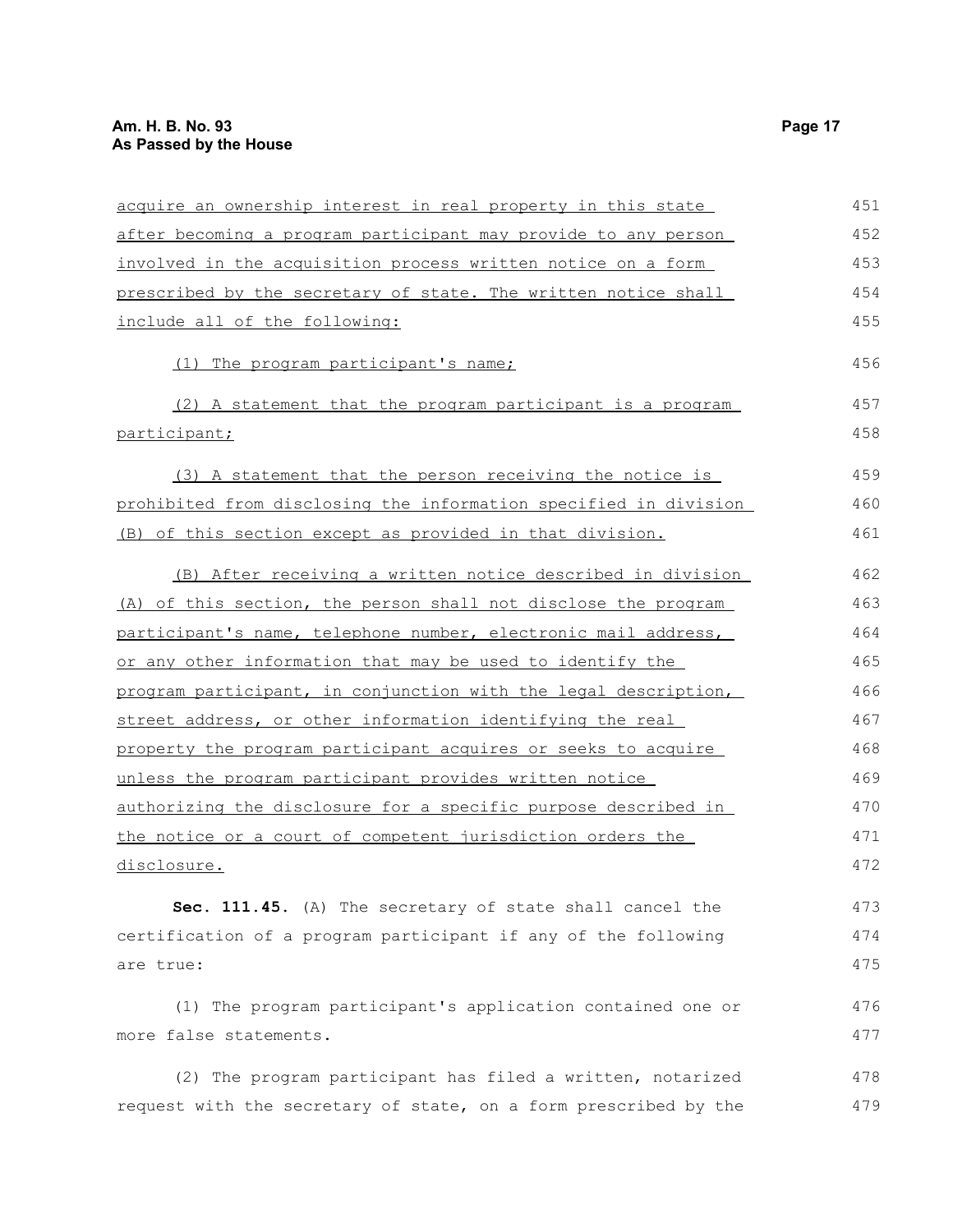| (3) The program participant's certification has expired          | 481        |  |  |  |  |  |  |  |
|------------------------------------------------------------------|------------|--|--|--|--|--|--|--|
| and the program participant has not renewed the certification in | 482        |  |  |  |  |  |  |  |
| accordance with division (F) of section 111.42 of the Revised    |            |  |  |  |  |  |  |  |
| Code not later than the deadline specified by the secretary of   |            |  |  |  |  |  |  |  |
| state by rule to renew the certification.                        | 485        |  |  |  |  |  |  |  |
| (B) Upon canceling a certification under division (A) of         | 486        |  |  |  |  |  |  |  |
| this section, the secretary of state shall-notify, within ten    |            |  |  |  |  |  |  |  |
| business days, do both of the following:                         | 487<br>488 |  |  |  |  |  |  |  |
|                                                                  |            |  |  |  |  |  |  |  |
| (1) Notify the director of the board of elections of the         | 489        |  |  |  |  |  |  |  |
| county in which the former program participant resides;          | 490        |  |  |  |  |  |  |  |
| (2) Notify the county recorder, auditor, treasurer, and          | 491        |  |  |  |  |  |  |  |
| engineer and the clerk of the court of common pleas of each      | 492        |  |  |  |  |  |  |  |
| county in which the former program participant has filed real    | 493        |  |  |  |  |  |  |  |
| property confidentiality notices under section 111.431 of the    |            |  |  |  |  |  |  |  |
| Revised Code that have not been revoked under that section.      | 495        |  |  |  |  |  |  |  |
| Sec. 111.46. (A) The secretary of state shall make               | 496        |  |  |  |  |  |  |  |
| available to the attorney general, for inclusion into in the     | 497        |  |  |  |  |  |  |  |
| Ohio law enforcement gateway, the name, telephone number, and    | 498        |  |  |  |  |  |  |  |
| confidential address of each program participant. Access to      | 499        |  |  |  |  |  |  |  |
| information in the gateway regarding an address confidentiality  | 500        |  |  |  |  |  |  |  |
| program participant may only be granted to chiefs of police,     | 501        |  |  |  |  |  |  |  |
| village marshals, county sheriffs, county prosecuting attorneys, | 502        |  |  |  |  |  |  |  |
| and a designee of each of these individuals.                     | 503        |  |  |  |  |  |  |  |
| (B) (1) (a) A city director of law or similar chief legal        | 504        |  |  |  |  |  |  |  |
| officer who requires access to a program participant's           | 505        |  |  |  |  |  |  |  |
| confidential address or telephone number for a legitimate        | 506        |  |  |  |  |  |  |  |
| governmental purpose may petition the court of common pleas of   | 507        |  |  |  |  |  |  |  |
| Franklin county to order the secretary of state to make that     | 508        |  |  |  |  |  |  |  |
|                                                                  |            |  |  |  |  |  |  |  |

secretary of state, asking to cease being a program participant.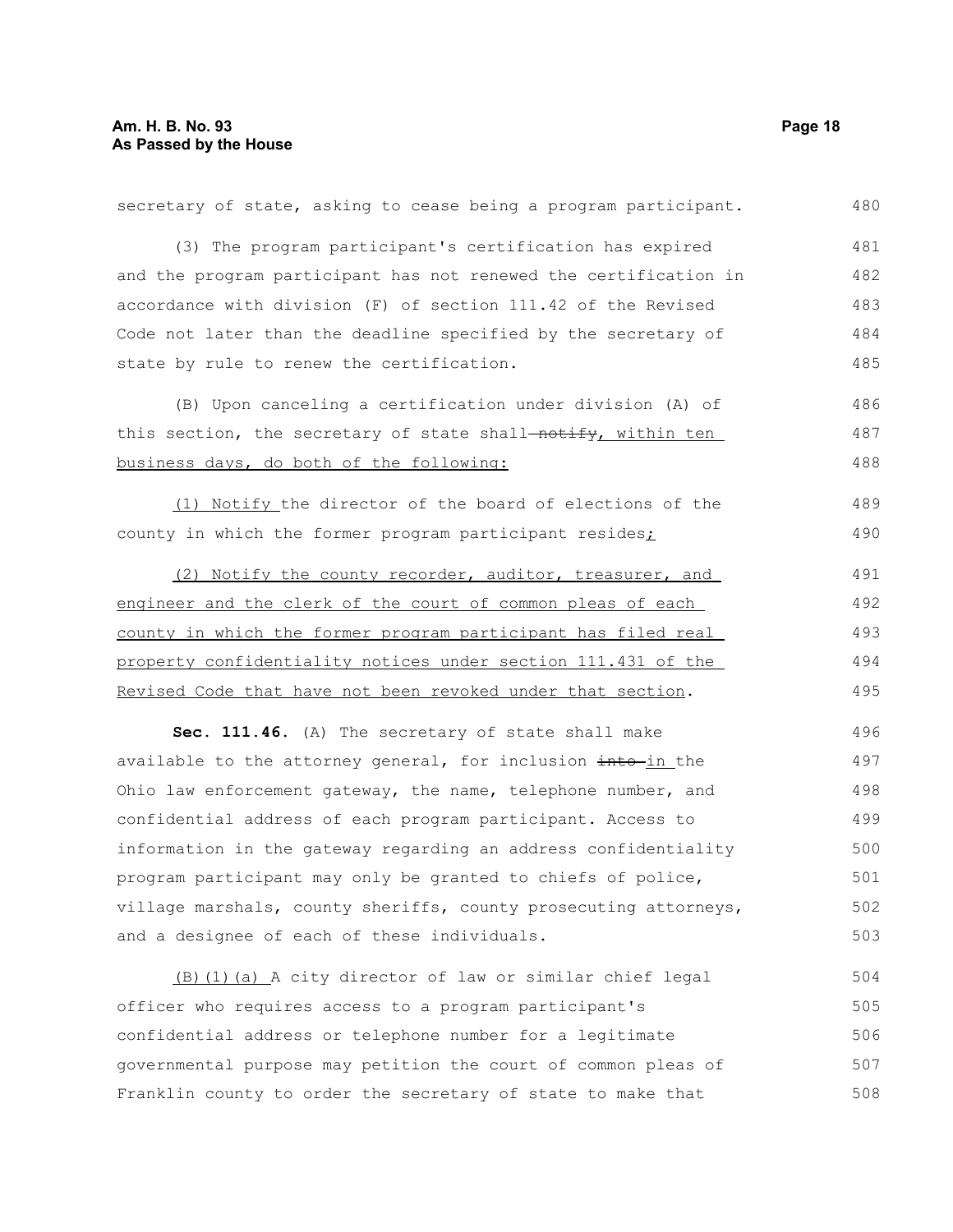confidential address or telephone number available to the petitioner. (B) (b) A city director of law or similar chief legal officer who requires access to information that is subject to a real property confidentiality notice under section 111.431 of the Revised Code for a legitimate governmental purpose may petition the court of common pleas of the county in which the real property is located or the court of common pleas of Franklin county to make that information available to the petitioner. (2) Upon the filing of a petition under division (B)(1) of this section, the court shall fix a date for a hearing on it and shall require the clerk of the court to serve a notice of the date, time, place, and purpose of the hearing upon the petitioner. The clerk also shall serve that notice upon the secretary of state so that the secretary of state may send the notice to the program participant in accordance with division  $\left(\frac{C}{D}\right)$ (3) of this section, and, if applicable, upon the county 509 510 511 512 513 514 515 516 517 518 519 520 521 522 523 524 525 526

recorder, auditor, treasurer, or engineer or the clerk of the court of common pleas of the county in which the real property is located.

 $\left(\frac{C}{C}\right)$  (3) Upon receiving a notice under division (B)(2) of this section, the secretary of state immediately shall send a copy of the notice to the program participant by certified mail, return receipt requested.

 $(D)$   $(4)$  At a hearing held under this section, the petitioner shall appear, and the program participant or the program participant's attorney may appear and be heard. After the hearing and considering the testimony, the court shall issue the requested order only if it appears to the court by clear and 534 535 536 537 538

527 528 529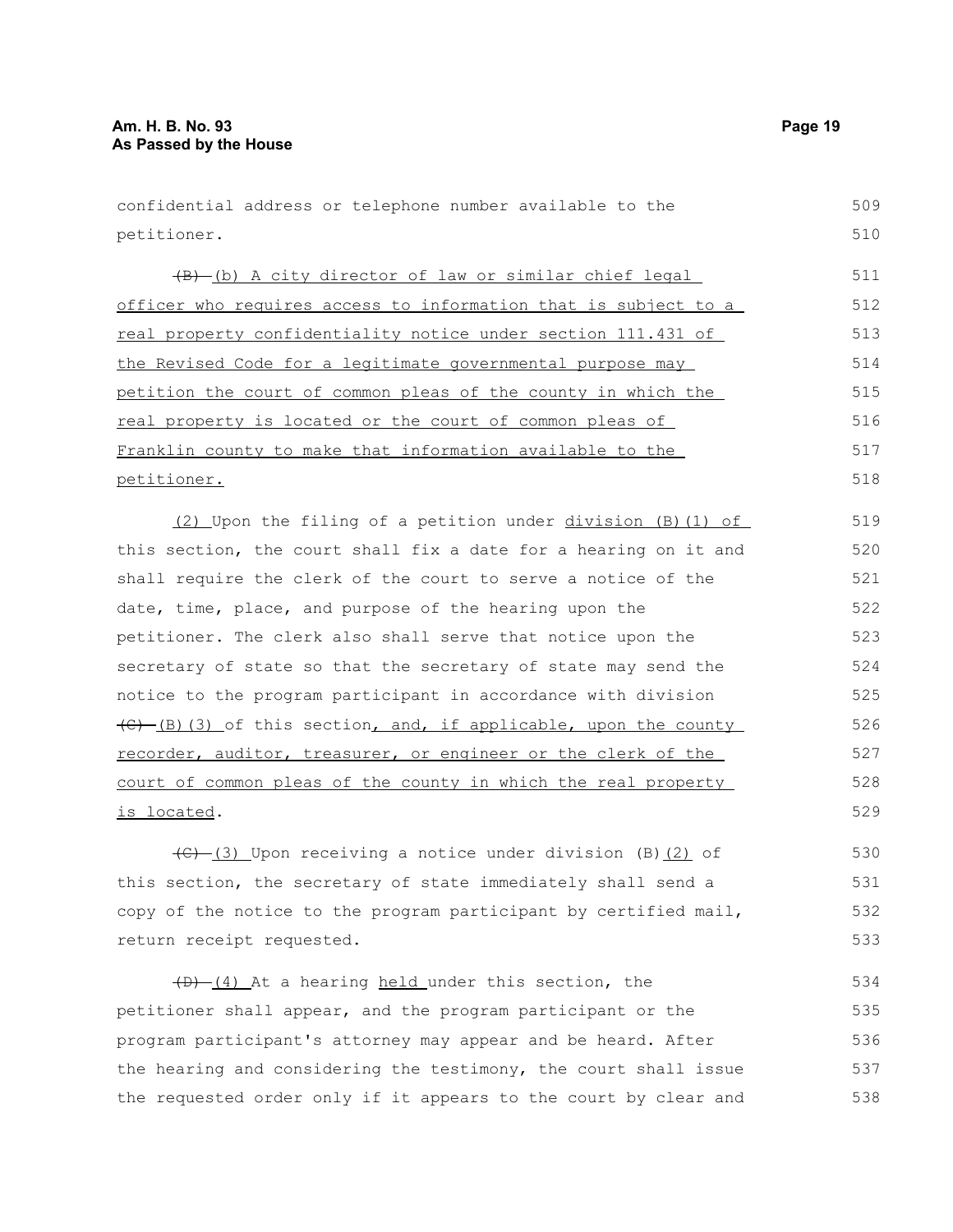| convincing evidence that the disclosure of the program-          | 539 |
|------------------------------------------------------------------|-----|
| participant's confidential address or telephone number           | 540 |
| information to the petitioner is necessary for a legitimate      | 541 |
| governmental purpose.                                            | 542 |
| (E) (C) Upon request by a city director of law or similar        | 543 |
| chief legal officer, who intends to petition the a court for     | 544 |
| access to an individual's address or telephone number-           | 545 |
| confidential information under division (B) of this section, the | 546 |
| secretary of state shall, within ten business days, confirm      | 547 |
| whether the individual is a program participant but shall not    | 548 |
| disclose any other information concerning a program participant. | 549 |
| (D) If a program participant is a child's parent,                | 550 |
| guardian, or legal custodian, the program participant is a party | 551 |
| to a child custody or child support proceeding concerning the    | 552 |
| child, and another party to the proceeding requests the court to | 553 |
| disclose the program participant's confidential address or       | 554 |
| telephone number, or if the court seeks to disclose the          | 555 |
| confidential information sua sponte, the court shall do all of   | 556 |
| the following:                                                   | 557 |
| (1) If a party requests the disclosure, direct the               | 558 |
| requestor to file a pleading detailing the necessity for the     | 559 |
| disclosure;                                                      | 560 |
| (2) Schedule a hearing on the matter;                            | 561 |
| (3) Provide the program participant with a copy of the           | 562 |
| pleading, if filed; and                                          | 563 |
| (4) Provide the parties adequate notice of the hearing.          | 564 |
| If a party requests the disclosure of a participant's            | 565 |
| confidential information, or if the court seeks to release the   | 566 |
| confidential information sua sponte, the requestor shall have    | 567 |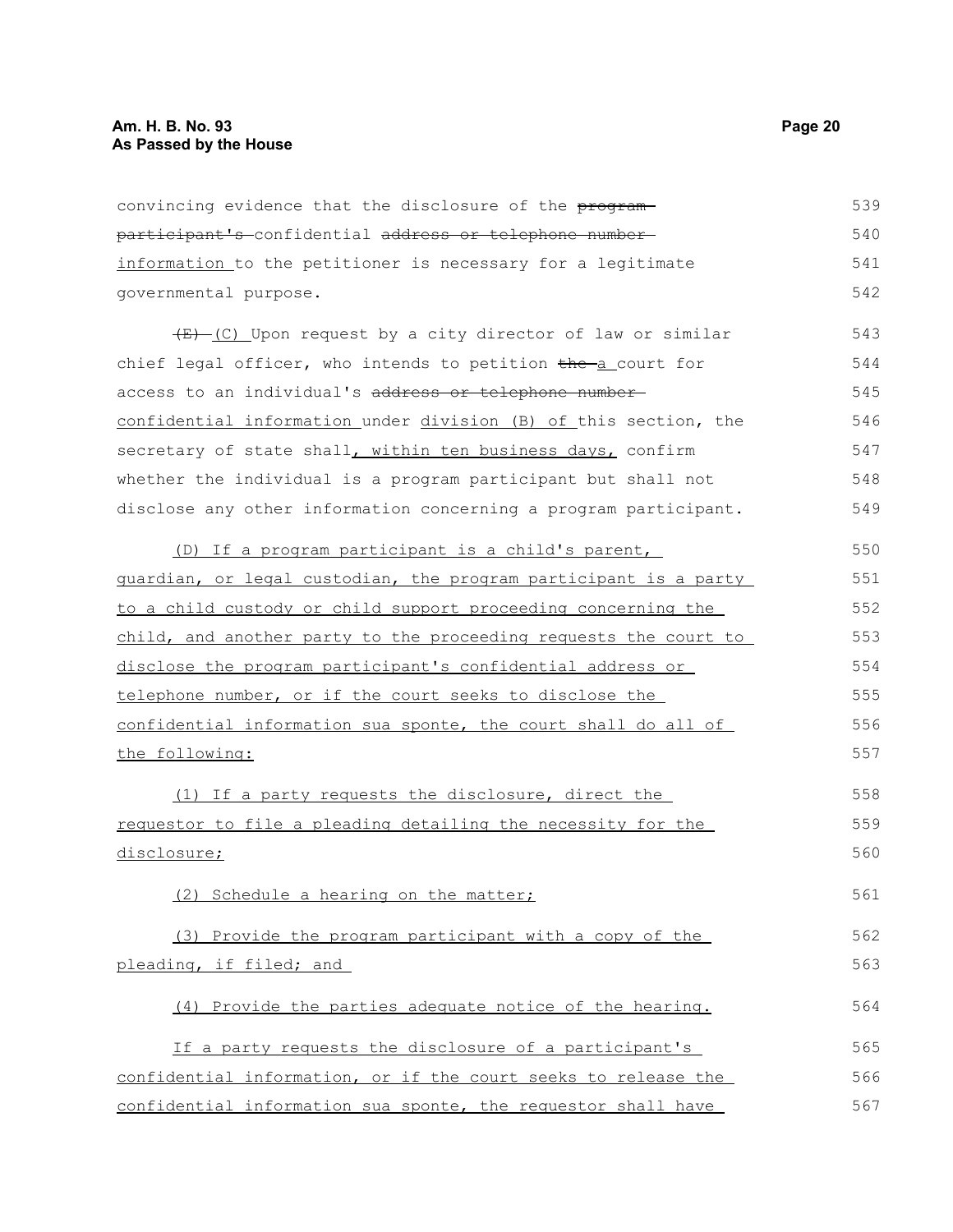| the burden to show, or the court must find, by clear and        | 568 |
|-----------------------------------------------------------------|-----|
| convincing evidence, that the disclosure is necessary, and that | 569 |
| the disclosure does not pose a risk of harm to the program      | 570 |
| participant or the child. If the requestor does not meet this   | 571 |
| burden or the court does not make this finding, the court shall | 572 |
| deny the request. If the requestor meets this burden or the     | 573 |
| court makes this finding, the court shall document its findings | 574 |
| of fact, and may direct the program participant to release the  | 575 |
| confidential address or telephone number, or the court may      | 576 |
| disclose the program participant's confidential address or      | 577 |
| telephone number.                                               | 578 |

Sec. 111.48. There is in the state treasury the address confidentiality program fund. The fund shall consist of money paid into the fund pursuant to division  $\left(\frac{B}{B}\right)\left(\frac{10}{10}\right)$  of section 2929.18 and division (D) of section 2929.28 of the Revised Code and any money appropriated to the fund by the general assembly or donated to the fund. The secretary of state shall use the money in the fund for the purpose of administering the address confidentiality program described in sections 111.41 to 111.47 of the Revised Code.

**Sec. 111.99.** (A) No person who submits an application under section 111.42 of the Revised Code shall knowingly make a false attestation in the application that the applicant fears for the applicant's safety, the safety of a member of the applicant's household, or the safety of the minor, incompetent, or ward on whose behalf the application is made because the applicant, household member, minor, incompetent, or ward is a victim of domestic violence, menacing by stalking, human trafficking, trafficking in persons, rape, or sexual battery. 588 589 590 591 592 593 594 595 596

(B) No person who has access to a confidential address or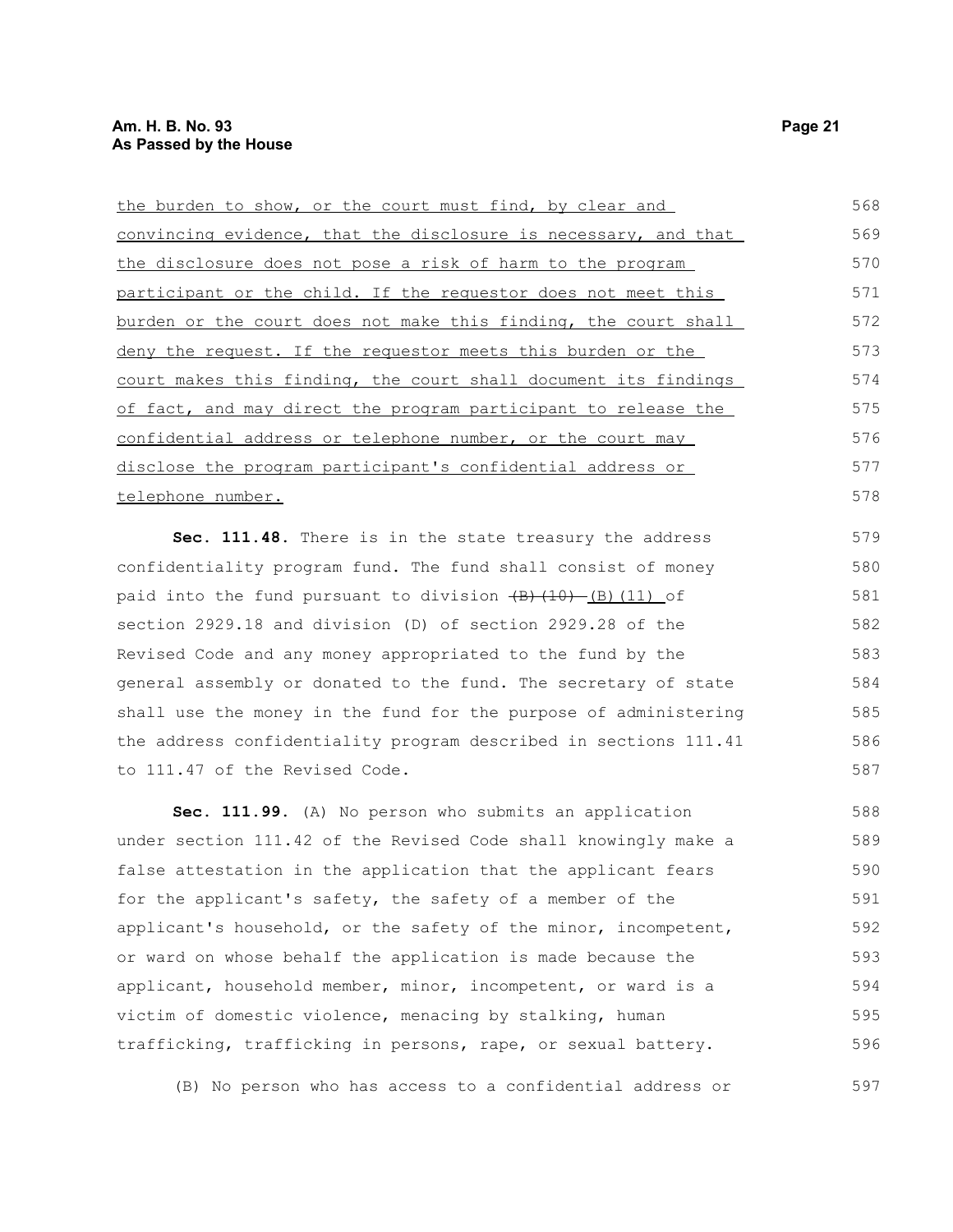#### **Am. H. B. No. 93 Page 22 As Passed by the House**

| telephone number, to information that is subject to a real       |     |  |  |  |  |  |
|------------------------------------------------------------------|-----|--|--|--|--|--|
| property confidentiality notice under section 111.431 of the     |     |  |  |  |  |  |
| Revised Code, or to information that is subject to a written     |     |  |  |  |  |  |
| notice under section 111.432 of the Revised Code, because of the | 601 |  |  |  |  |  |
| person's employment or official position shall knowingly         |     |  |  |  |  |  |
| disclose that confidential address or telephone number-          | 603 |  |  |  |  |  |
| information to any person, except as required by law.            | 604 |  |  |  |  |  |
| (C) No person who obtains a confidential address or              | 605 |  |  |  |  |  |
| telephone number from the Ohio law enforcement gateway shall     | 606 |  |  |  |  |  |
| knowingly disclose that confidential address or telephone number | 607 |  |  |  |  |  |
| to any person, except as is necessary for a law enforcement      |     |  |  |  |  |  |
| purpose when related to the performance of official duties, or   |     |  |  |  |  |  |
| for another legitimate governmental purpose.                     |     |  |  |  |  |  |
| (D) No person who obtains information that is subject to a       | 611 |  |  |  |  |  |
| real property confidentiality notice under section 111.431 of    |     |  |  |  |  |  |
| the Revised Code for the purpose of conducting a title           | 613 |  |  |  |  |  |
| examination under division (E) of that section shall knowingly   | 614 |  |  |  |  |  |
| disclose that confidential information to any person, except for | 615 |  |  |  |  |  |
| the purpose identified in the application submitted under that   | 616 |  |  |  |  |  |
| division.                                                        | 617 |  |  |  |  |  |

(E) No person who obtains information that is subject to a written notice under section 111.432 of the Revised Code for a purpose specified in a written notice authorizing disclosure provided by a program participant shall knowingly disclose that confidential information to any person, except for the purpose identified in the written notice. 618 619 620 621 622 623

(F) Whoever violates this section is guilty of a misdemeanor of the first degree. 624 625

**Sec. 149.43.** (A) As used in this section: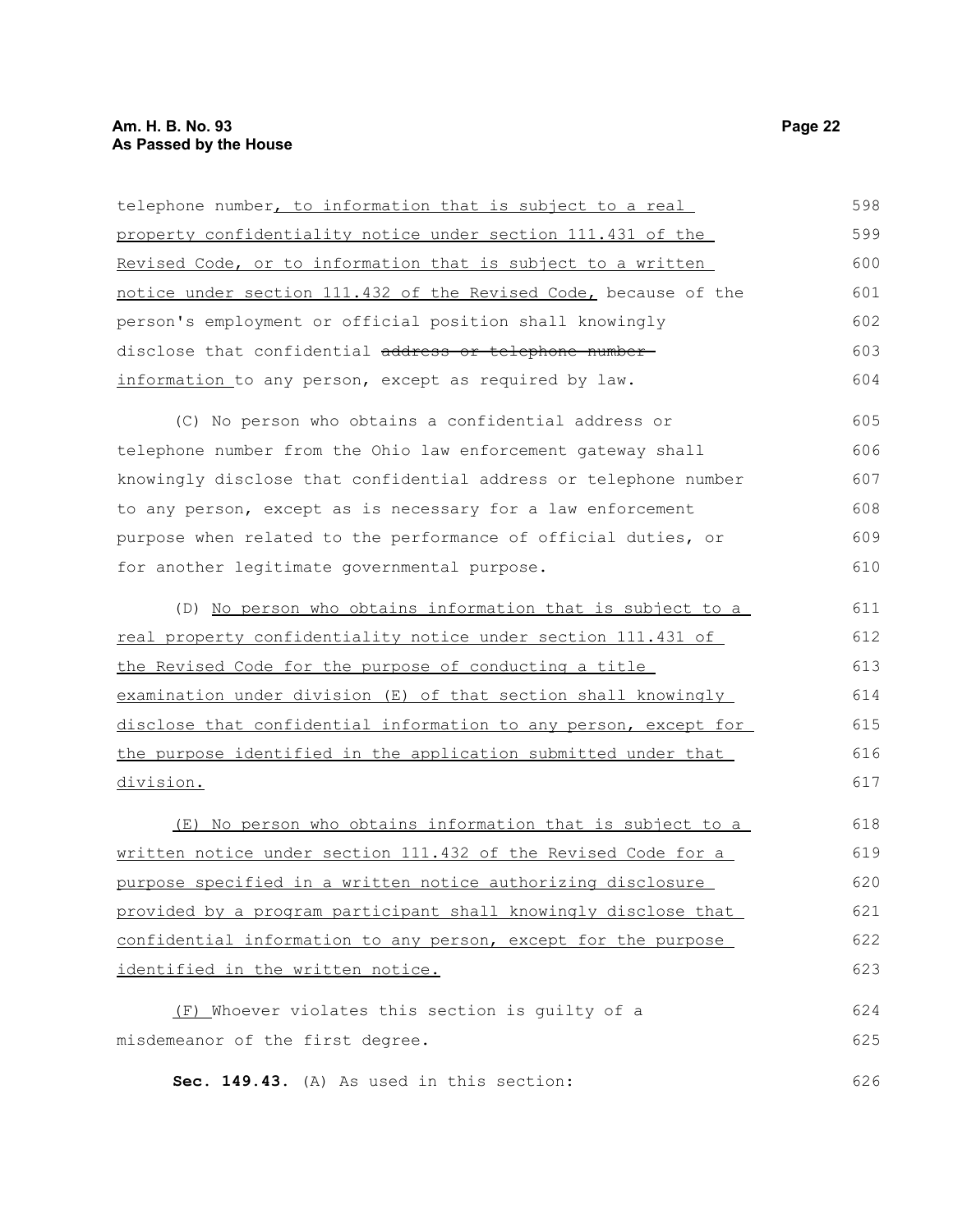#### **Am. H. B. No. 93 Page 23 As Passed by the House**

(1) "Public record" means records kept by any public office, including, but not limited to, state, county, city, village, township, and school district units, and records pertaining to the delivery of educational services by an alternative school in this state kept by the nonprofit or forprofit entity operating the alternative school pursuant to section 3313.533 of the Revised Code. "Public record" does not mean any of the following: 627 628 629 630 631 632 633 634

(a) Medical records;

(b) Records pertaining to probation and parole proceedings, to proceedings related to the imposition of community control sanctions and post-release control sanctions, or to proceedings related to determinations under section 2967.271 of the Revised Code regarding the release or maintained incarceration of an offender to whom that section applies; 636 637 638 639 640 641

(c) Records pertaining to actions under section 2151.85 and division (C) of section 2919.121 of the Revised Code and to appeals of actions arising under those sections; 642 643 644

(d) Records pertaining to adoption proceedings, including the contents of an adoption file maintained by the department of health under sections 3705.12 to 3705.124 of the Revised Code; 645 646 647

(e) Information in a record contained in the putative father registry established by section 3107.062 of the Revised Code, regardless of whether the information is held by the department of job and family services or, pursuant to section 3111.69 of the Revised Code, the office of child support in the department or a child support enforcement agency; 648 649 650 651 652 653

(f) Records specified in division (A) of section 3107.52 of the Revised Code; 654 655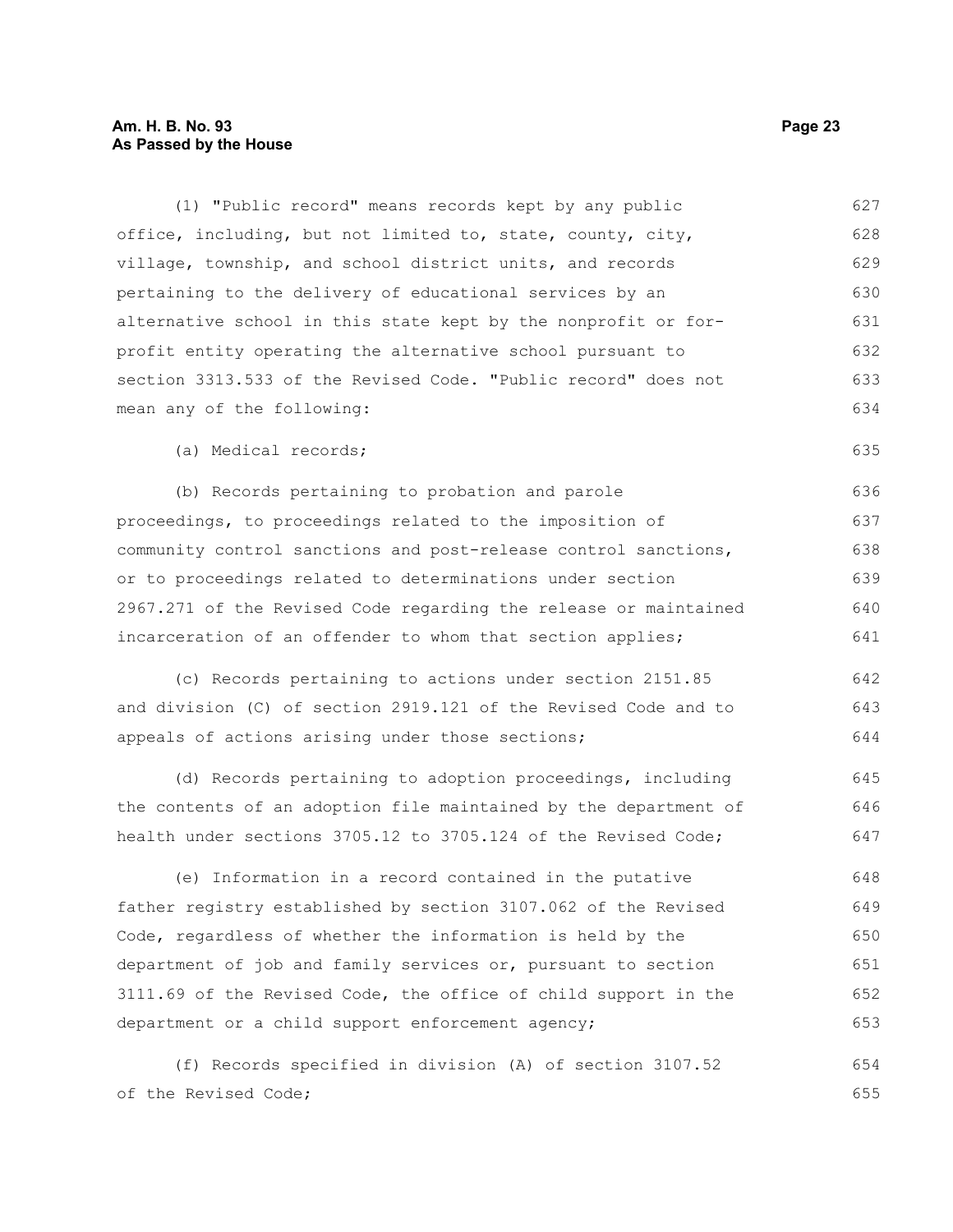| (g) Trial preparation records;                                   |     |  |  |  |  |
|------------------------------------------------------------------|-----|--|--|--|--|
| (h) Confidential law enforcement investigatory records;          | 657 |  |  |  |  |
| (i) Records containing information that is confidential          | 658 |  |  |  |  |
| under section 2710.03 or 4112.05 of the Revised Code;            | 659 |  |  |  |  |
| (j) DNA records stored in the DNA database pursuant to           | 660 |  |  |  |  |
| section 109.573 of the Revised Code;                             | 661 |  |  |  |  |
| (k) Inmate records released by the department of                 | 662 |  |  |  |  |
| rehabilitation and correction to the department of youth         | 663 |  |  |  |  |
| services or a court of record pursuant to division (E) of        | 664 |  |  |  |  |
| section 5120.21 of the Revised Code;                             | 665 |  |  |  |  |
| (1) Records maintained by the department of youth services       | 666 |  |  |  |  |
| pertaining to children in its custody released by the department | 667 |  |  |  |  |
| of youth services to the department of rehabilitation and        | 668 |  |  |  |  |
| correction pursuant to section 5139.05 of the Revised Code;      |     |  |  |  |  |
| (m) Intellectual property records;                               | 670 |  |  |  |  |
| (n) Donor profile records;                                       | 671 |  |  |  |  |
| (o) Records maintained by the department of job and family       | 672 |  |  |  |  |
| services pursuant to section 3121.894 of the Revised Code;       | 673 |  |  |  |  |
| (p) Designated public service worker residential and             | 674 |  |  |  |  |
| familial information;                                            | 675 |  |  |  |  |
| (q) In the case of a county hospital operated pursuant to        | 676 |  |  |  |  |
| Chapter 339. of the Revised Code or a municipal hospital         | 677 |  |  |  |  |
| operated pursuant to Chapter 749. of the Revised Code,           | 678 |  |  |  |  |
| information that constitutes a trade secret, as defined in       | 679 |  |  |  |  |
| section 1333.61 of the Revised Code;                             | 680 |  |  |  |  |
| (r) Information pertaining to the recreational activities        | 681 |  |  |  |  |
| of a person under the age of eighteen;                           | 682 |  |  |  |  |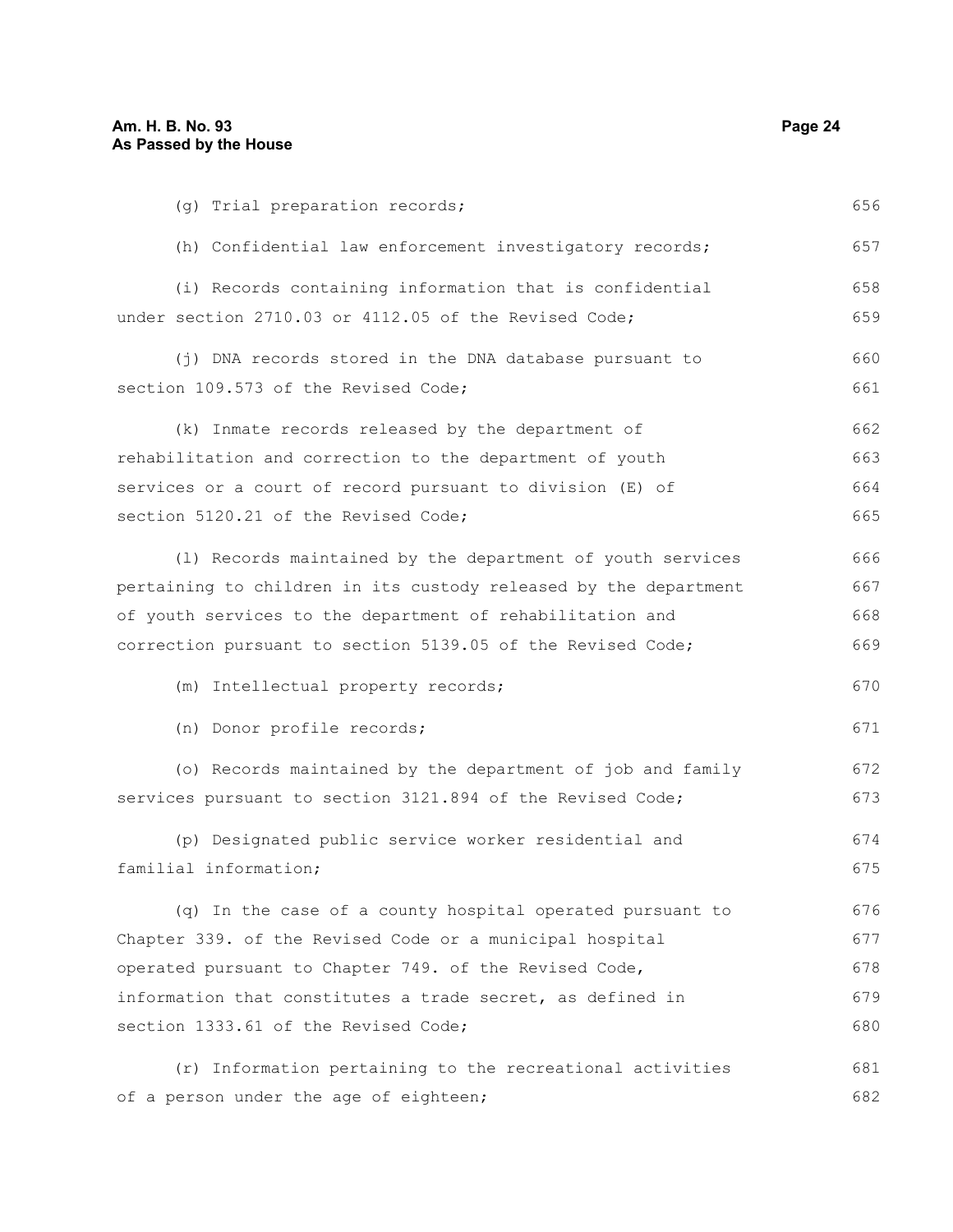### **Am. H. B. No. 93 Page 25 As Passed by the House**

(s) In the case of a child fatality review board acting under sections 307.621 to 307.629 of the Revised Code or a review conducted pursuant to guidelines established by the director of health under section 3701.70 of the Revised Code, records provided to the board or director, statements made by board members during meetings of the board or by persons participating in the director's review, and all work products of the board or director, and in the case of a child fatality review board, child fatality review data submitted by the board to the department of health or a national child death review database, other than the report prepared pursuant to division (A) of section 307.626 of the Revised Code; 683 684 685 686 687 688 689 690 691 692 693 694

(t) Records provided to and statements made by the executive director of a public children services agency or a prosecuting attorney acting pursuant to section 5153.171 of the Revised Code other than the information released under that section; 695 696 697 698 699

(u) Test materials, examinations, or evaluation tools used in an examination for licensure as a nursing home administrator that the board of executives of long-term services and supports administers under section 4751.15 of the Revised Code or contracts under that section with a private or government entity to administer; 700 701 702 703 704 705

(v) Records the release of which is prohibited by state or federal law; 706 707

(w) Proprietary information of or relating to any person that is submitted to or compiled by the Ohio venture capital authority created under section 150.01 of the Revised Code; 708 709 710

(x) Financial statements and data any person submits for 711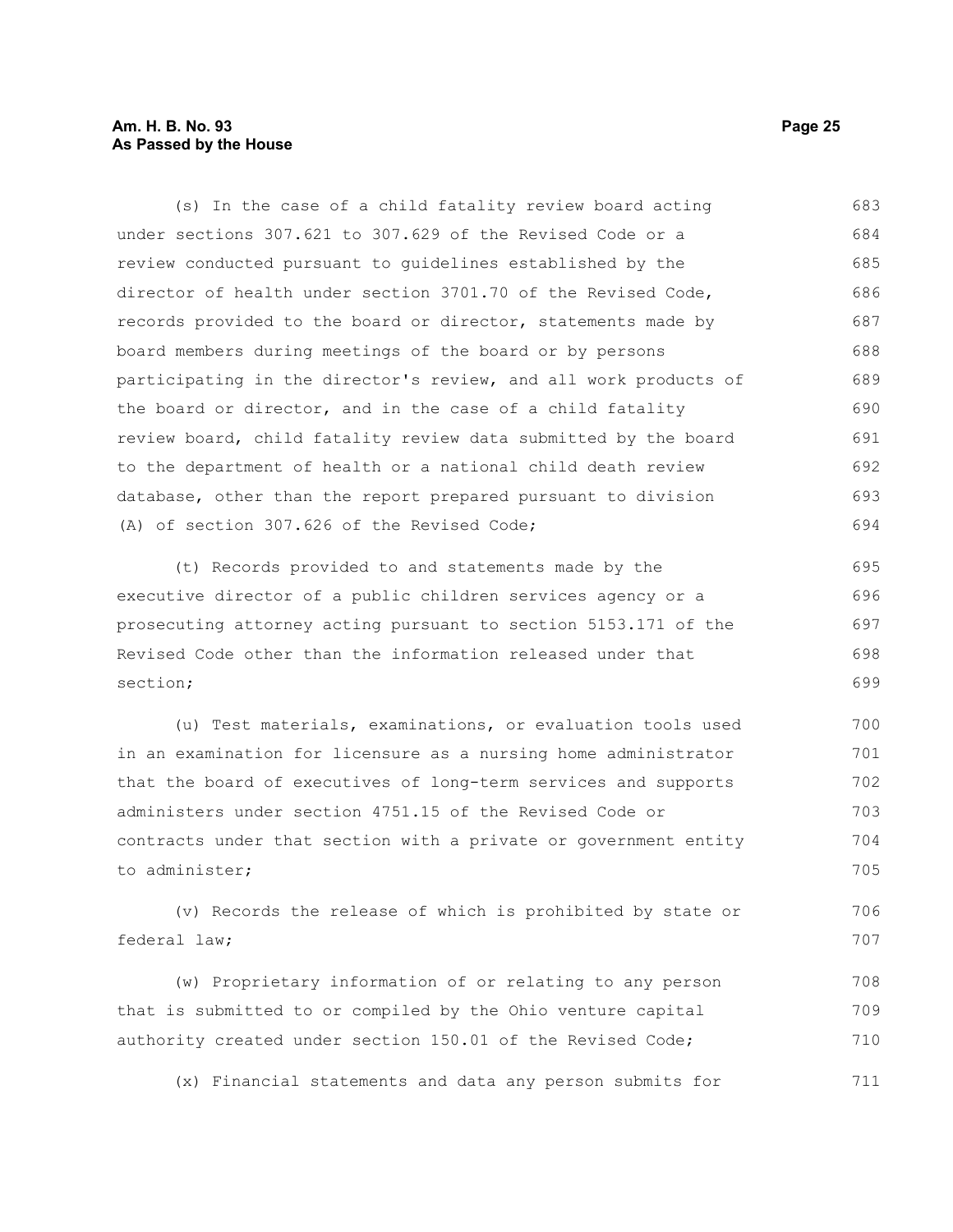any purpose to the Ohio housing finance agency or the controlling board in connection with applying for, receiving, or accounting for financial assistance from the agency, and information that identifies any individual who benefits directly or indirectly from financial assistance from the agency; 712 713 714 715 716

(y) Records listed in section 5101.29 of the Revised Code; 717

(z) Discharges recorded with a county recorder under section 317.24 of the Revised Code, as specified in division (B) (2) of that section; 718 719 720

(aa) Usage information including names and addresses of specific residential and commercial customers of a municipally owned or operated public utility; 721 722 723

(bb) Records described in division (C) of section 187.04 of the Revised Code that are not designated to be made available to the public as provided in that division; 724 725 726

(cc) Information and records that are made confidential, privileged, and not subject to disclosure under divisions (B) and (C) of section 2949.221 of the Revised Code; 727 728 729

(dd) Personal information, as defined in section 149.45 of the Revised Code;

(ee) The confidential name, address, and other personally identifiable information of a program participant in the address confidentiality program established under sections 111.41 to 111.47 of the Revised Code, including the contents of any application for absent voter's ballots, absent voter's ballot identification envelope statement of voter, or provisional ballot affirmation completed by a program participant who has a confidential voter registration record<sub>7</sub> and; records or portions of records pertaining to that program that identify the number 732 733 734 735 736 737 738 739 740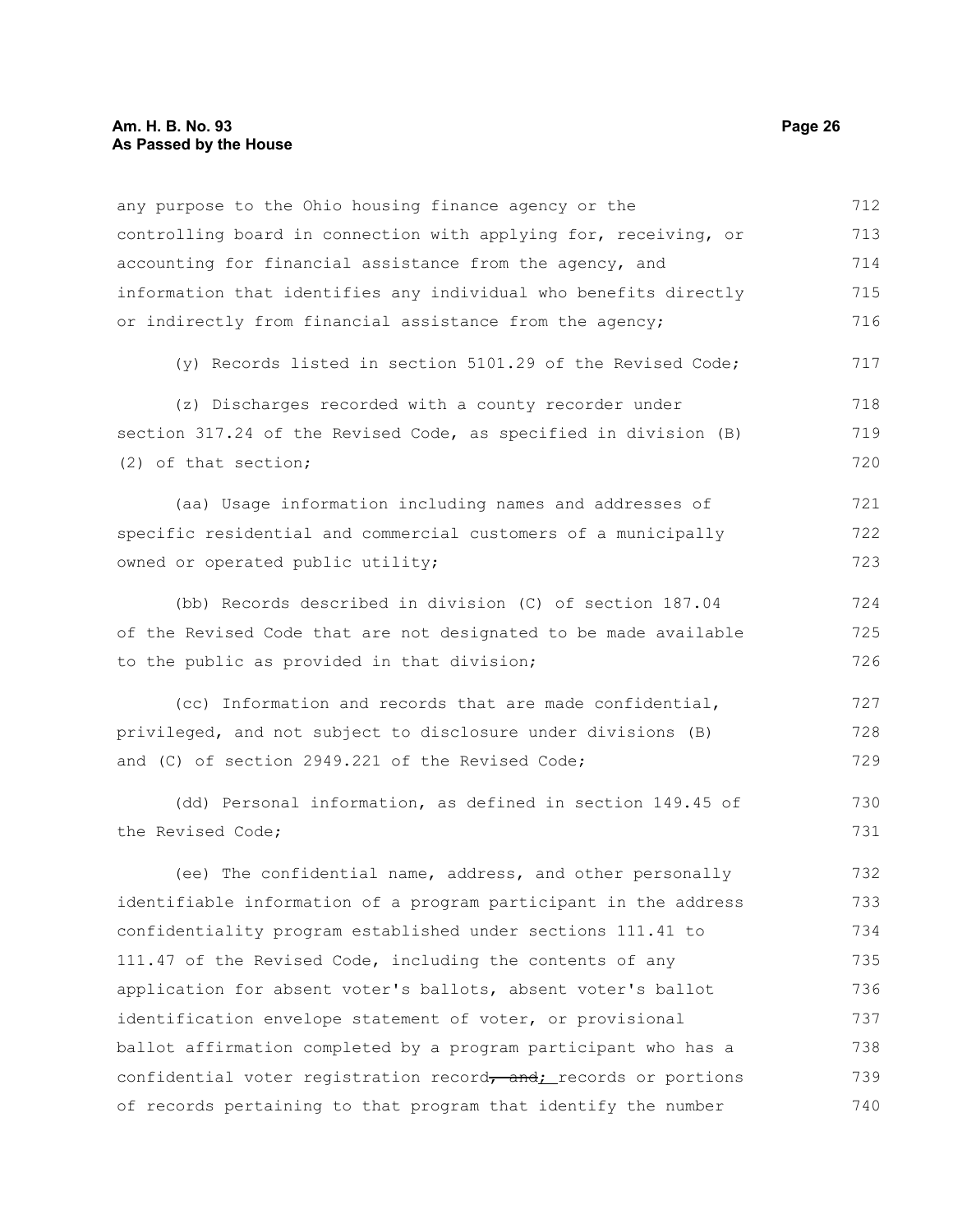of program participants that reside within a precinct, ward, township, municipal corporation, county, or any other geographic area smaller than the state; any real property confidentiality notice filed under section 111.431 of the Revised Code and the information described in division (C) of that section; and any written notice provided under section 111.432 of the Revised Code and the information described in division (B) of that section. As used in this division, "confidential address" and "program participant" have the meaning defined in section 111.41 of the Revised Code. (ff) Orders for active military service of an individual serving or with previous service in the armed forces of the United States, including a reserve component, or the Ohio organized militia, except that, such order becomes a public record on the day that is fifteen years after the published date 741 742 743 744 745 746 747 748 749 750 751 752 753 754 755

(gg) The name, address, contact information, or other personal information of an individual who is less than eighteen years of age that is included in any record related to a traffic accident involving a school vehicle in which the individual was an occupant at the time of the accident; 757 758 759 760 761

or effective date of the call to order;

(hh) Protected health information, as defined in 45 C.F.R. 160.103, that is in a claim for payment for a health care product, service, or procedure, as well as any other health claims data in another document that reveals the identity of an individual who is the subject of the data or could be used to reveal that individual's identity; 762 763 764 765 766 767

(ii) Any depiction by photograph, film, videotape, or printed or digital image under either of the following circumstances: 768 769 770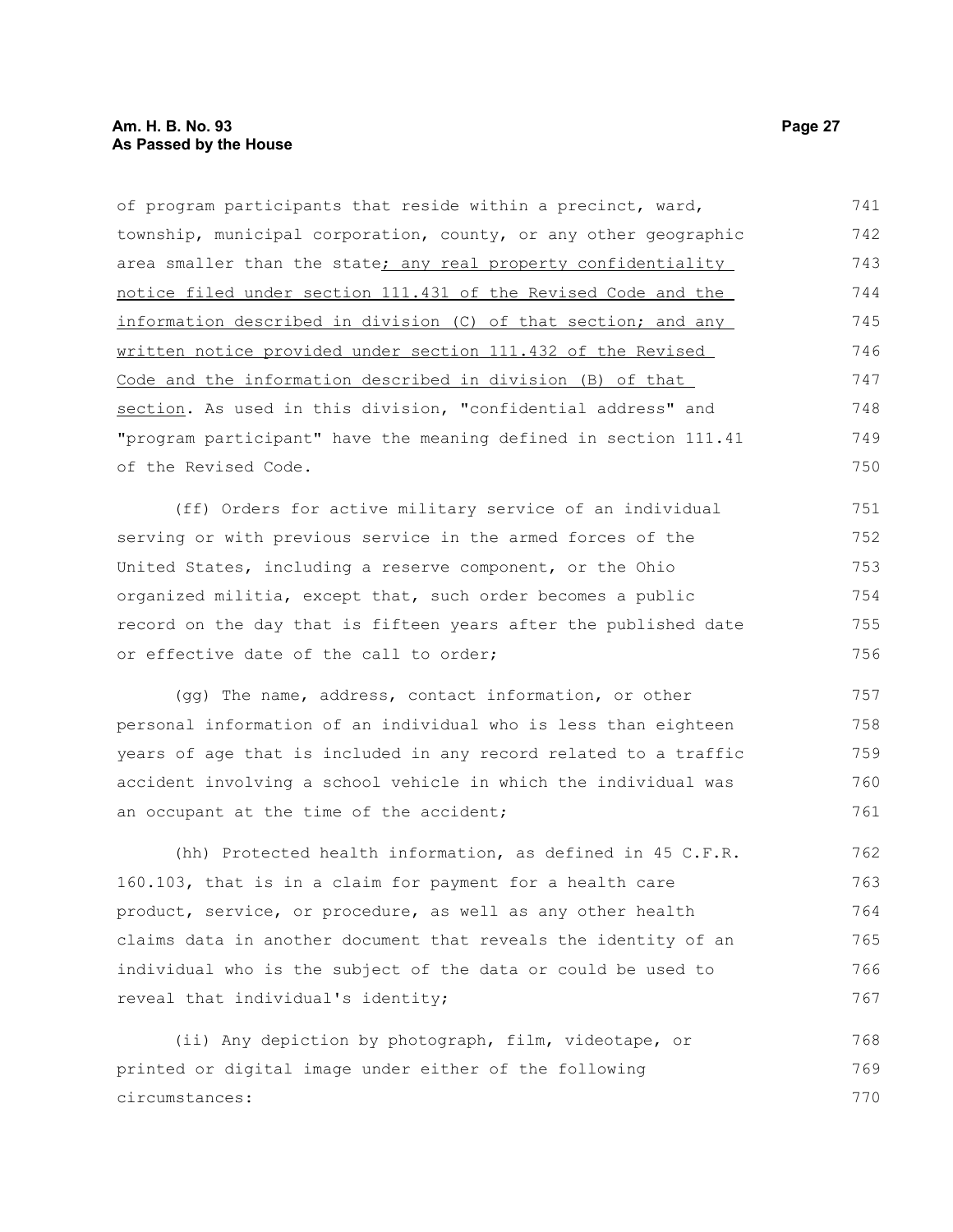### **Am. H. B. No. 93 Page 28 As Passed by the House**

(i) The depiction is that of a victim of an offense the release of which would be, to a reasonable person of ordinary sensibilities, an offensive and objectionable intrusion into the victim's expectation of bodily privacy and integrity. 771 772 773 774

(ii) The depiction captures or depicts the victim of a sexually oriented offense, as defined in section 2950.01 of the Revised Code, at the actual occurrence of that offense. 775 776 777

(jj) Restricted portions of a body-worn camera or dashboard camera recording; 778 779

(kk) In the case of a fetal-infant mortality review board acting under sections 3707.70 to 3707.77 of the Revised Code, records, documents, reports, or other information presented to the board or a person abstracting such materials on the board's behalf, statements made by review board members during board meetings, all work products of the board, and data submitted by the board to the department of health or a national infant death review database, other than the report prepared pursuant to section 3707.77 of the Revised Code.

(ll) Records, documents, reports, or other information presented to the pregnancy-associated mortality review board established under section 3738.01 of the Revised Code, statements made by board members during board meetings, all work products of the board, and data submitted by the board to the department of health, other than the biennial reports prepared under section 3738.08 of the Revised Code; 789 790 791 792 793 794 795

(mm) Telephone numbers for a victim, as defined in section 2930.01 of the Revised Code, a witness to a crime, or a party to a motor vehicle accident subject to the requirements of section 5502.11 of the Revised Code that are listed on any law 796 797 798 799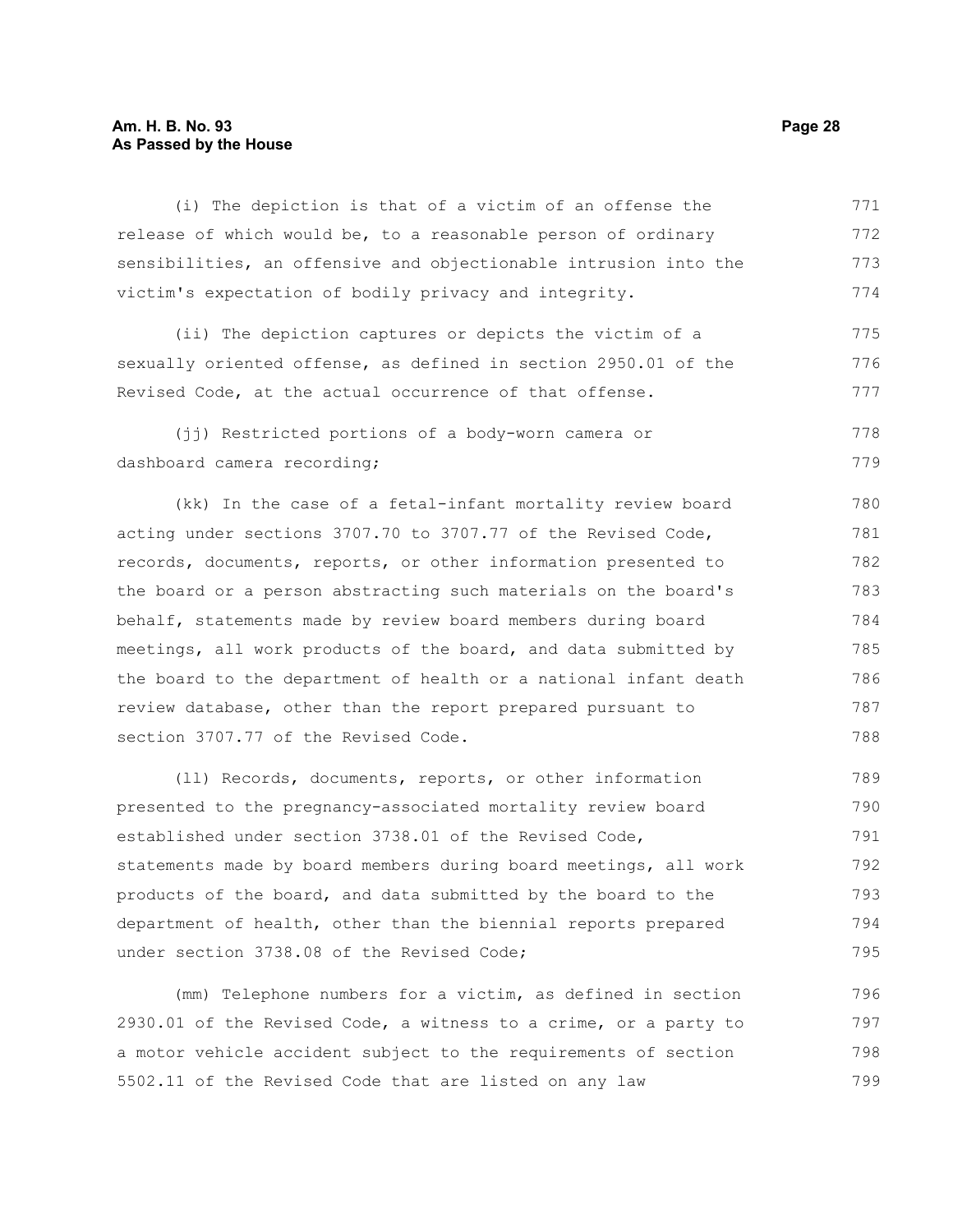enforcement record or report, other than when requested by an insurer or insurance agent investigating an insurance claim resulting from a motor vehicle accident. 800 801 802

A record that is not a public record under division (A)(1) of this section and that, under law, is permanently retained becomes a public record on the day that is seventy-five years after the day on which the record was created, except for any record protected by the attorney-client privilege, a trial preparation record as defined in this section, a statement prohibiting the release of identifying information signed under section 3107.083 of the Revised Code, a denial of release form filed pursuant to section 3107.46 of the Revised Code, or any record that is exempt from release or disclosure under section 149.433 of the Revised Code. If the record is a birth certificate and a biological parent's name redaction request form has been accepted under section 3107.391 of the Revised Code, the name of that parent shall be redacted from the birth certificate before it is released under this paragraph. If any other section of the Revised Code establishes a time period for disclosure of a record that conflicts with the time period specified in this section, the time period in the other section prevails. 803 804 805 806 807 808 809 810 811 812 813 814 815 816 817 818 819 820 821

(2) "Confidential law enforcement investigatory record" means any record that pertains to a law enforcement matter of a criminal, quasi-criminal, civil, or administrative nature, but only to the extent that the release of the record would create a high probability of disclosure of any of the following: 822 823 824 825 826

(a) The identity of a suspect who has not been charged with the offense to which the record pertains, or of an information source or witness to whom confidentiality has been 827 828 829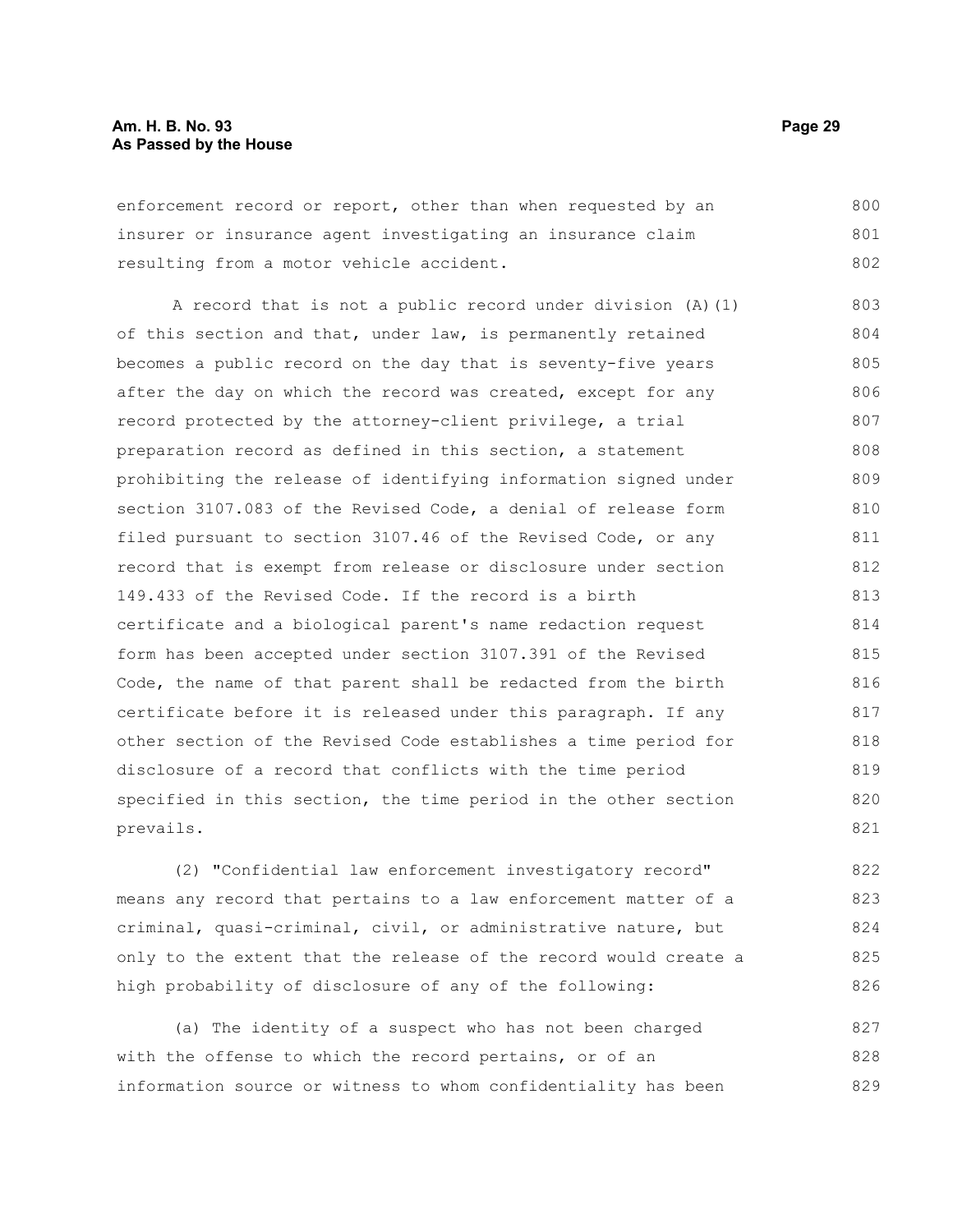reasonably promised;

(b) Information provided by an information source or witness to whom confidentiality has been reasonably promised, which information would reasonably tend to disclose the source's or witness's identity;

(c) Specific confidential investigatory techniques or procedures or specific investigatory work product; 835 836

(d) Information that would endanger the life or physical safety of law enforcement personnel, a crime victim, a witness, or a confidential information source. 837 838 839

(3) "Medical record" means any document or combination of documents, except births, deaths, and the fact of admission to or discharge from a hospital, that pertains to the medical history, diagnosis, prognosis, or medical condition of a patient and that is generated and maintained in the process of medical treatment.

(4) "Trial preparation record" means any record that contains information that is specifically compiled in reasonable anticipation of, or in defense of, a civil or criminal action or proceeding, including the independent thought processes and personal trial preparation of an attorney. 846 847 848 849 850

(5) "Intellectual property record" means a record, other than a financial or administrative record, that is produced or collected by or for faculty or staff of a state institution of higher learning in the conduct of or as a result of study or research on an educational, commercial, scientific, artistic, technical, or scholarly issue, regardless of whether the study or research was sponsored by the institution alone or in conjunction with a governmental body or private concern, and 851 852 853 854 855 856 857 858

830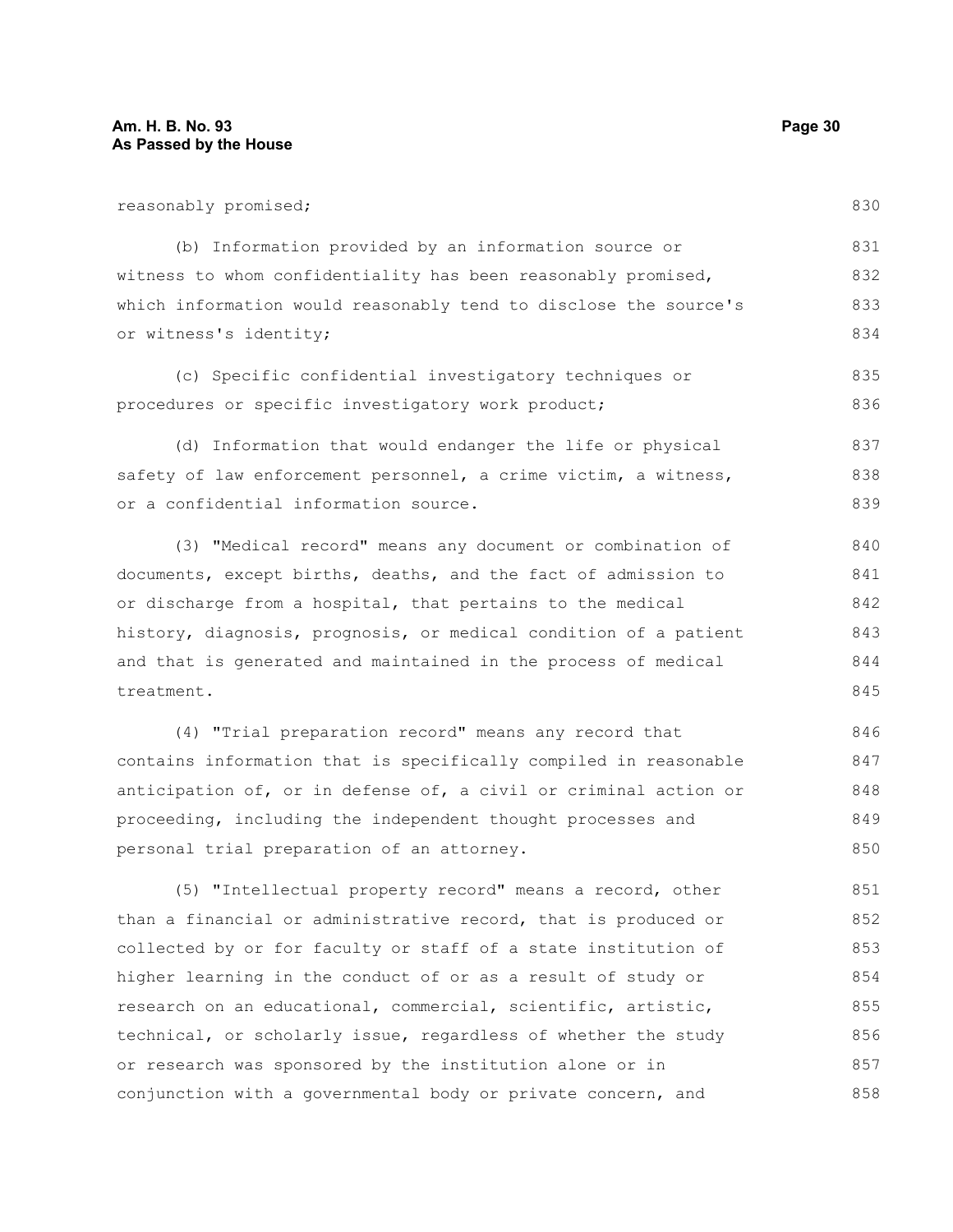that has not been publicly released, published, or patented. 859

(6) "Donor profile record" means all records about donors or potential donors to a public institution of higher education except the names and reported addresses of the actual donors and the date, amount, and conditions of the actual donation. 860 861 862 863

(7) "Designated public service worker" means a peace officer, parole officer, probation officer, bailiff, prosecuting attorney, assistant prosecuting attorney, correctional employee, county or multicounty corrections officer, community-based correctional facility employee, youth services employee, firefighter, EMT, medical director or member of a cooperating physician advisory board of an emergency medical service organization, state board of pharmacy employee, investigator of the bureau of criminal identification and investigation, judge, magistrate, or federal law enforcement officer. 864 865 866 867 868 869 870 871 872 873

(8) "Designated public service worker residential and familial information" means any information that discloses any of the following about a designated public service worker: 874 875 876

(a) The address of the actual personal residence of a designated public service worker, except for the following information: 877 878 879

(i) The address of the actual personal residence of a prosecuting attorney or judge; and 880 881

(ii) The state or political subdivision in which a designated public service worker resides. 882 883

(b) Information compiled from referral to or participation in an employee assistance program; 884 885

(c) The social security number, the residential telephone 886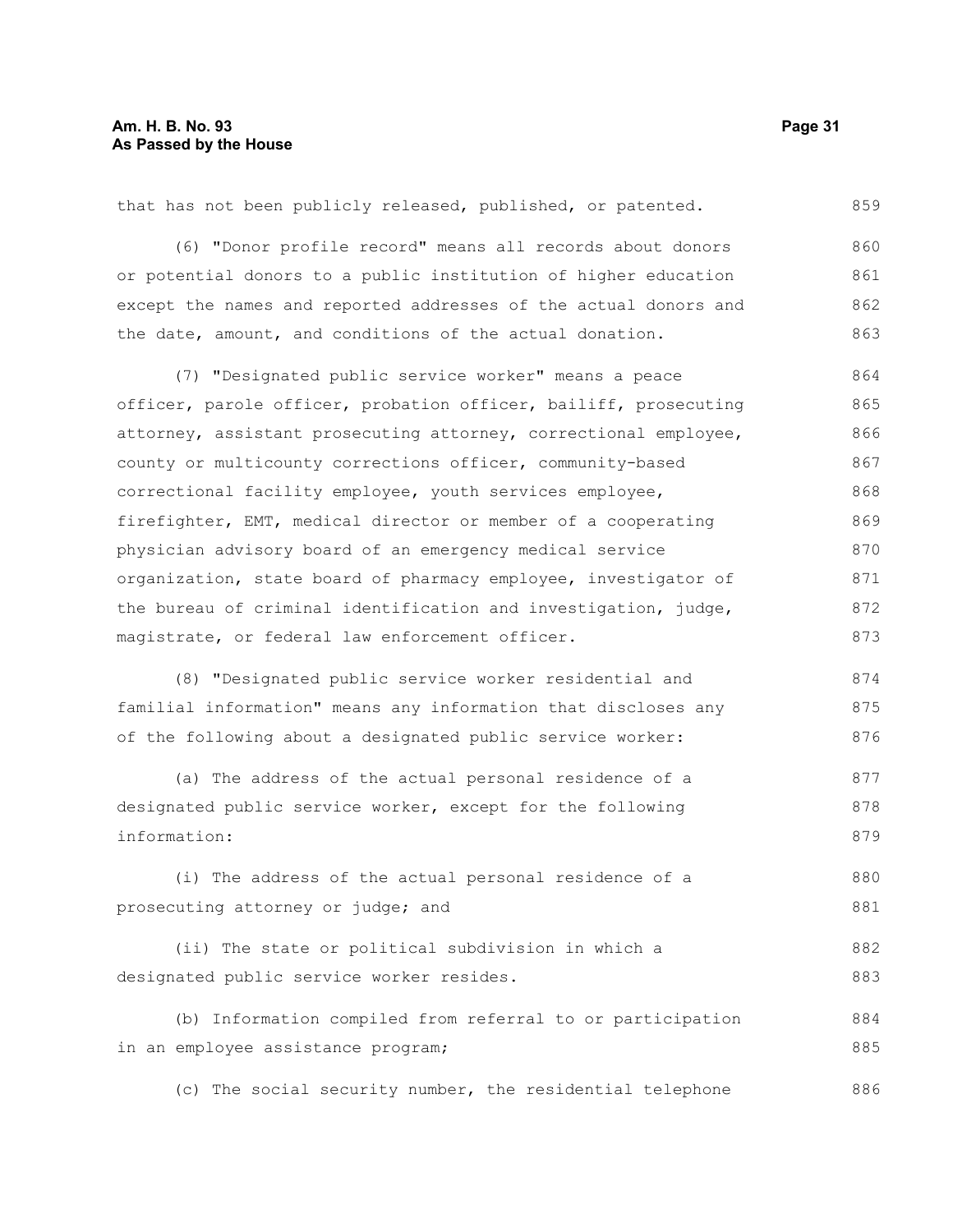number, any bank account, debit card, charge card, or credit card number, or the emergency telephone number of, or any medical information pertaining to, a designated public service worker; 887 888 889 890

(d) The name of any beneficiary of employment benefits, including, but not limited to, life insurance benefits, provided to a designated public service worker by the designated public service worker's employer; 891 892 893 894

(e) The identity and amount of any charitable or employment benefit deduction made by the designated public service worker's employer from the designated public service worker's compensation, unless the amount of the deduction is required by state or federal law; 895 896 897 898 899

(f) The name, the residential address, the name of the employer, the address of the employer, the social security number, the residential telephone number, any bank account, debit card, charge card, or credit card number, or the emergency telephone number of the spouse, a former spouse, or any child of a designated public service worker; 900 901 902 903 904 905

(g) A photograph of a peace officer who holds a position or has an assignment that may include undercover or plain clothes positions or assignments as determined by the peace officer's appointing authority. 906 907 908 909

(9) As used in divisions (A)(7) and (15) to (17) of this section: 910 911

"Peace officer" has the meaning defined in section 109.71 of the Revised Code and also includes the superintendent and troopers of the state highway patrol; it does not include the sheriff of a county or a supervisory employee who, in the 912 913 914 915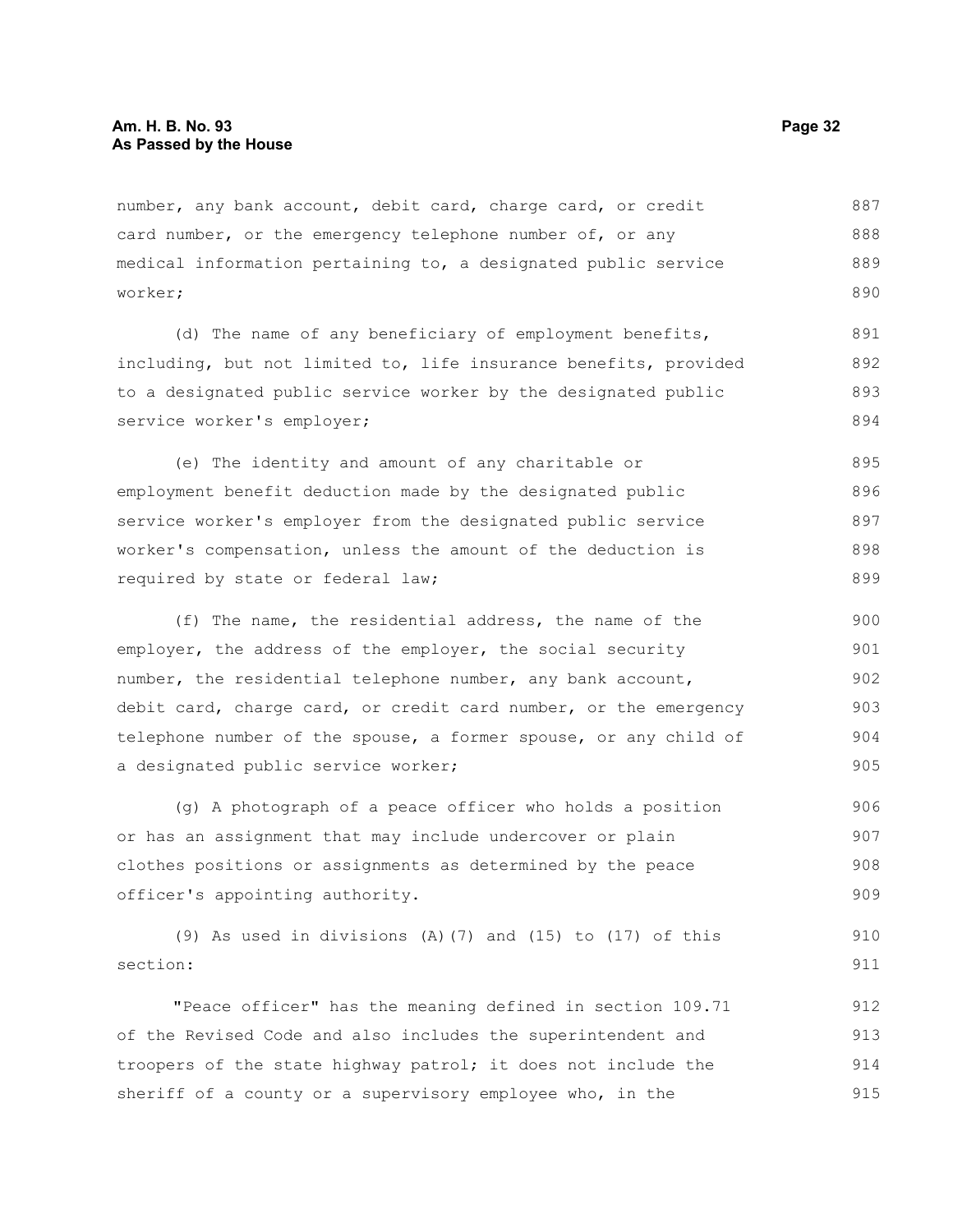### **Am. H. B. No. 93 Page 33 As Passed by the House**

the authority of, and perform the duties of the sheriff. "Correctional employee" means any employee of the department of rehabilitation and correction who in the course of performing the employee's job duties has or has had contact with inmates and persons under supervision. "County or multicounty corrections officer" means any corrections officer employed by any county or multicounty correctional facility. "Youth services employee" means any employee of the department of youth services who in the course of performing the employee's job duties has or has had contact with children committed to the custody of the department of youth services. "Firefighter" means any regular, paid or volunteer, member of a lawfully constituted fire department of a municipal corporation, township, fire district, or village. "EMT" means EMTs-basic, EMTs-I, and paramedics that provide emergency medical services for a public emergency medical service organization. "Emergency medical service organization," "EMT-basic," "EMT-I," and "paramedic" have the meanings defined in section 4765.01 of the Revised Code. "Investigator of the bureau of criminal identification and investigation" has the meaning defined in section 2903.11 of the Revised Code. "Federal law enforcement officer" has the meaning defined in section 9.88 of the Revised Code. (10) "Information pertaining to the recreational activities of a person under the age of eighteen" means 917 918 919 920 921 922 923 924 925 926 927 928 929 930 931 932 933 934 935 936 937 938 939 940 941 942 943

absence of the sheriff, is authorized to stand in for, exercise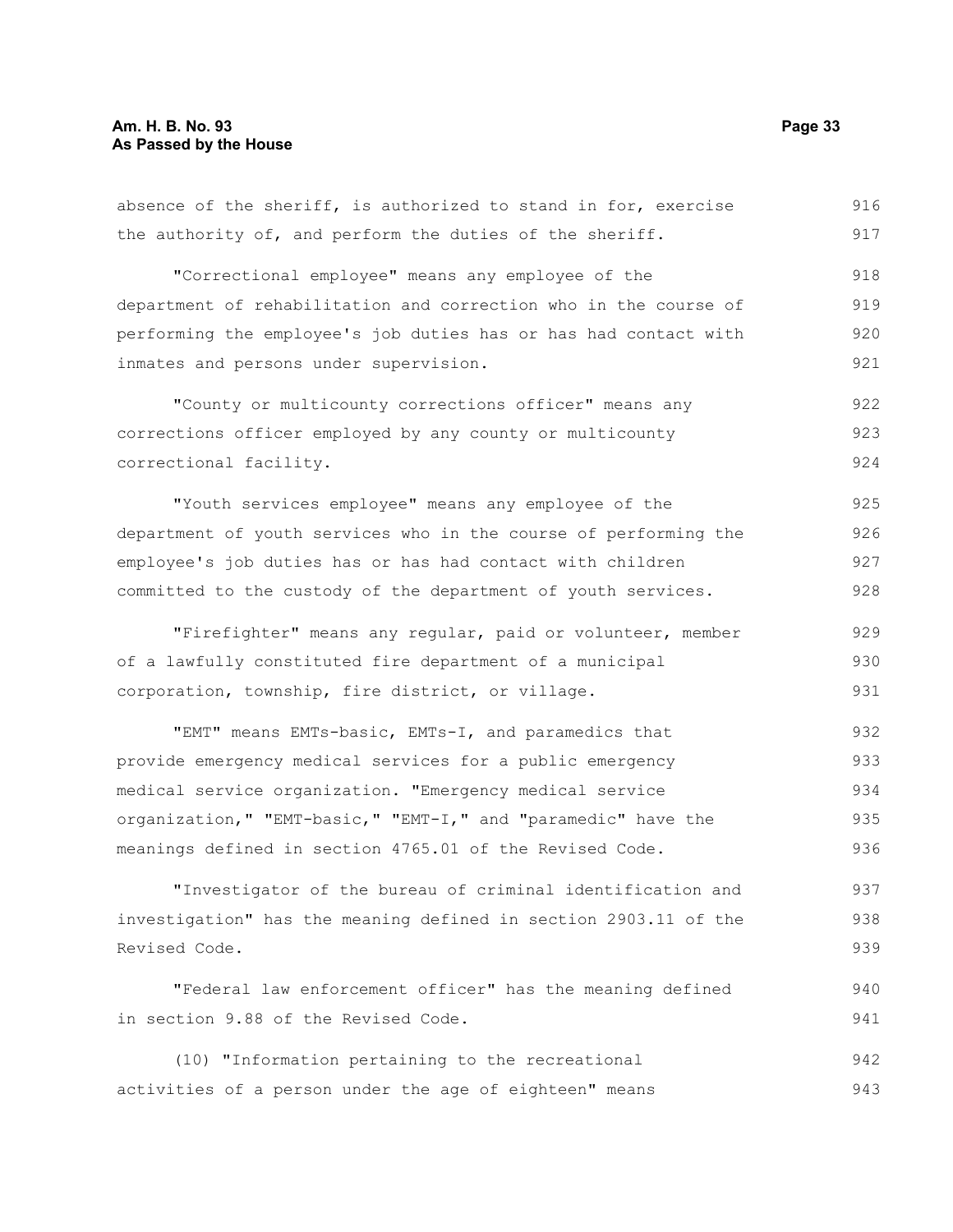information that is kept in the ordinary course of business by a public office, that pertains to the recreational activities of a person under the age of eighteen years, and that discloses any of the following: 944 945 946 947

(a) The address or telephone number of a person under the age of eighteen or the address or telephone number of that person's parent, guardian, custodian, or emergency contact person; 948 949 950 951

(b) The social security number, birth date, or photographic image of a person under the age of eighteen; 952 953

(c) Any medical record, history, or information pertaining to a person under the age of eighteen; 954 955

(d) Any additional information sought or required about a person under the age of eighteen for the purpose of allowing that person to participate in any recreational activity conducted or sponsored by a public office or to use or obtain admission privileges to any recreational facility owned or operated by a public office. 956 957 958 959 960 961

(11) "Community control sanction" has the meaning defined in section 2929.01 of the Revised Code.

(12) "Post-release control sanction" has the meaning defined in section 2967.01 of the Revised Code. 964 965

(13) "Redaction" means obscuring or deleting any information that is exempt from the duty to permit public inspection or copying from an item that otherwise meets the definition of a "record" in section 149.011 of the Revised Code. 966 967 968 969

(14) "Designee," "elected official," and "future official" have the meanings defined in section 109.43 of the Revised Code. 970 971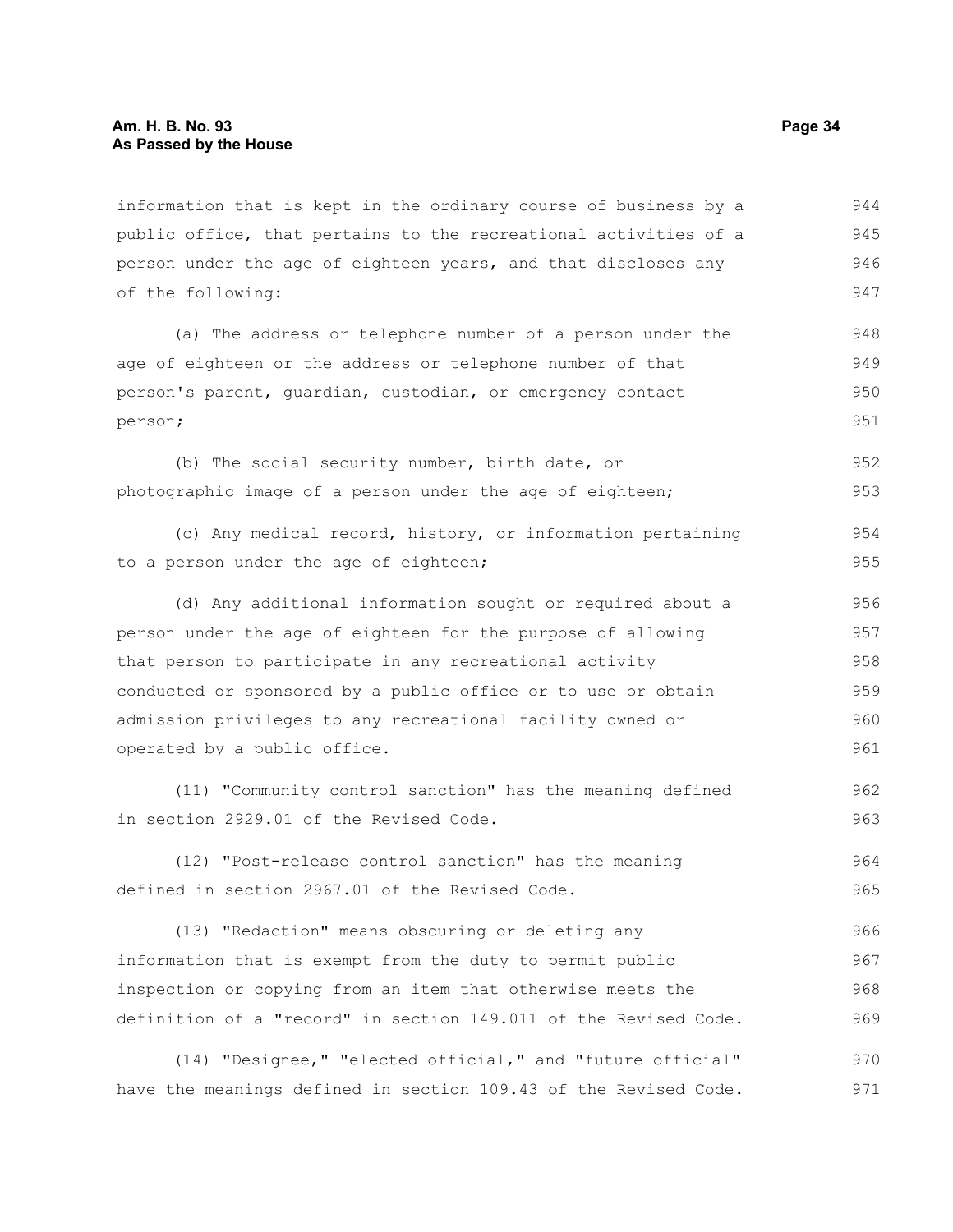(15) "Body-worn camera" means a visual and audio recording device worn on the person of a peace officer while the peace officer is engaged in the performance of the peace officer's duties. 972 973 974 975

(16) "Dashboard camera" means a visual and audio recording device mounted on a peace officer's vehicle or vessel that is used while the peace officer is engaged in the performance of the peace officer's duties. 976 977 978 979

(17) "Restricted portions of a body-worn camera or dashboard camera recording" means any visual or audio portion of a body-worn camera or dashboard camera recording that shows, communicates, or discloses any of the following: 980 981 982 983

(a) The image or identity of a child or information that could lead to the identification of a child who is a primary subject of the recording when the law enforcement agency knows or has reason to know the person is a child based on the law enforcement agency's records or the content of the recording; 984 985 986 987 988

(b) The death of a person or a deceased person's body, unless the death was caused by a peace officer or, subject to division (H)(1) of this section, the consent of the decedent's executor or administrator has been obtained; 989 990 991 992

(c) The death of a peace officer, firefighter, paramedic, or other first responder, occurring while the decedent was engaged in the performance of official duties, unless, subject to division (H)(1) of this section, the consent of the decedent's executor or administrator has been obtained; 993 994 995 996 997

(d) Grievous bodily harm, unless the injury was effected by a peace officer or, subject to division (H)(1) of this section, the consent of the injured person or the injured 998 999 1000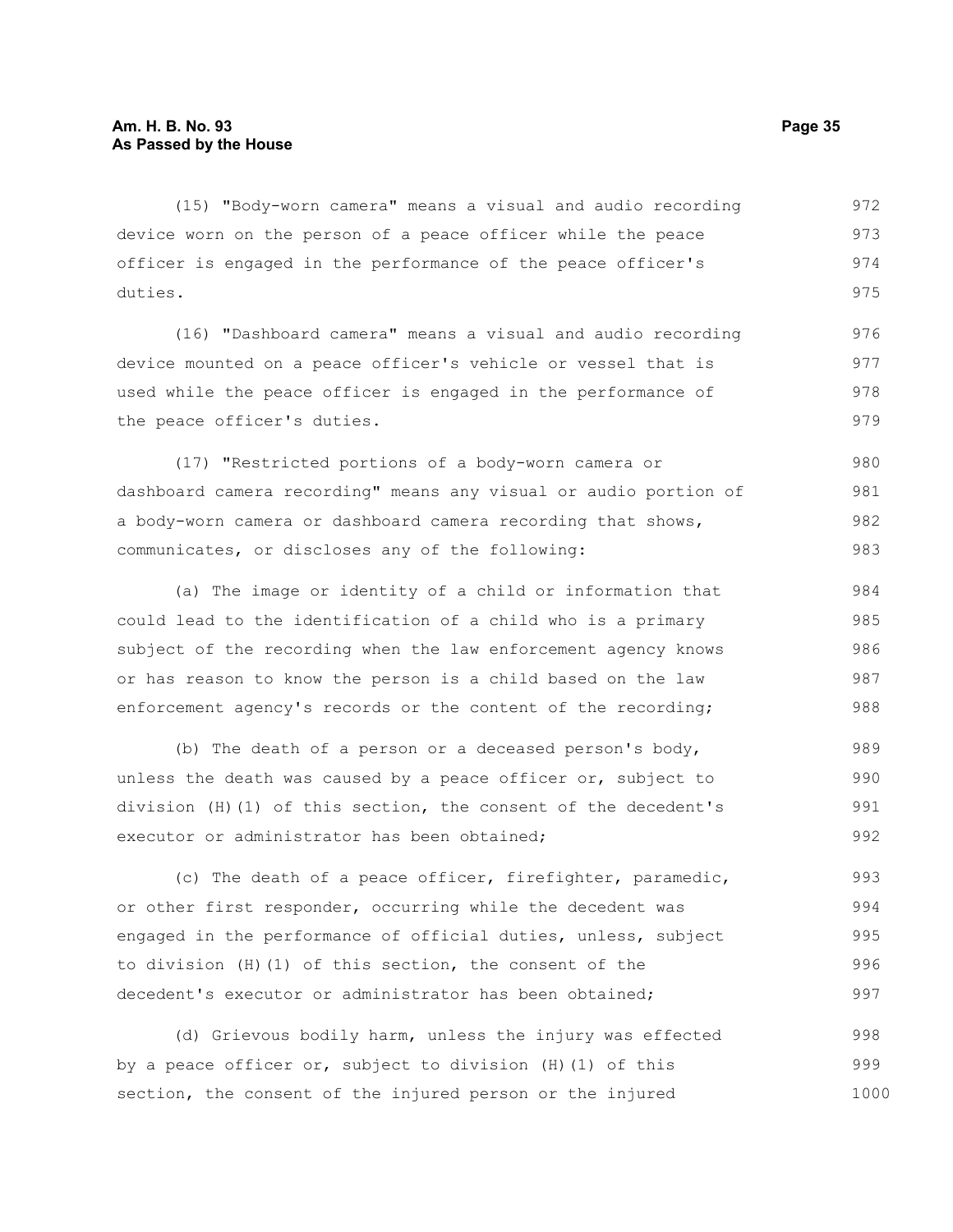person's guardian has been obtained;

(e) An act of severe violence against a person that results in serious physical harm to the person, unless the act and injury was effected by a peace officer or, subject to division (H)(1) of this section, the consent of the injured person or the injured person's guardian has been obtained; 1002 1003 1004 1005 1006

(f) Grievous bodily harm to a peace officer, firefighter, paramedic, or other first responder, occurring while the injured person was engaged in the performance of official duties, unless, subject to division (H)(1) of this section, the consent of the injured person or the injured person's guardian has been obtained; 1007 1008 1009 1010 1011 1012

(g) An act of severe violence resulting in serious physical harm against a peace officer, firefighter, paramedic, or other first responder, occurring while the injured person was engaged in the performance of official duties, unless, subject to division (H)(1) of this section, the consent of the injured person or the injured person's guardian has been obtained; 1013 1014 1015 1016 1017 1018

(h) A person's nude body, unless, subject to division (H) (1) of this section, the person's consent has been obtained; 1019 1020

(i) Protected health information, the identity of a person in a health care facility who is not the subject of a law enforcement encounter, or any other information in a health care facility that could identify a person who is not the subject of a law enforcement encounter; 1021 1022 1023 1024 1025

(j) Information that could identify the alleged victim of a sex offense, menacing by stalking, or domestic violence; 1026 1027

(k) Information, that does not constitute a confidential law enforcement investigatory record, that could identify a 1028 1029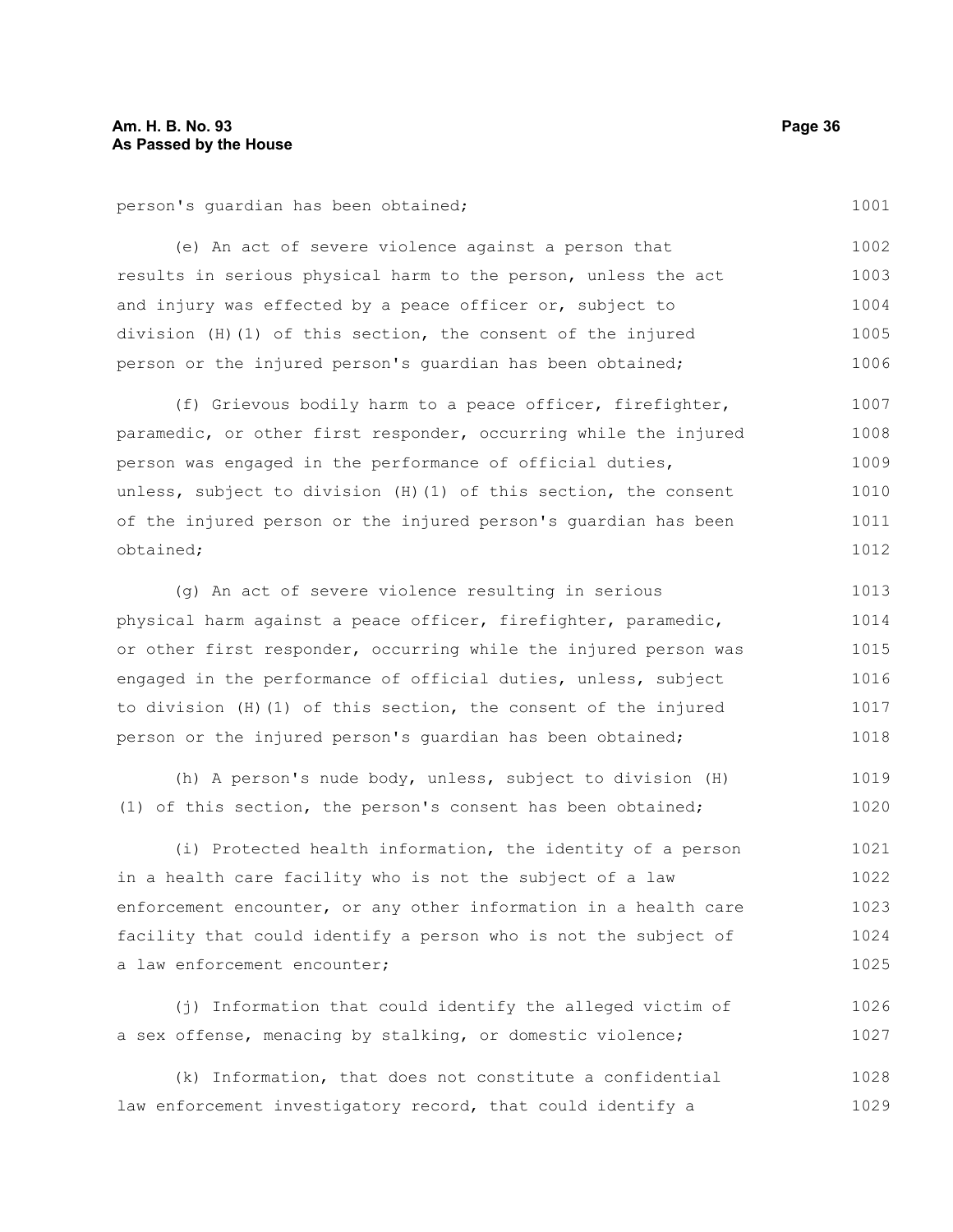person who provides sensitive or confidential information to a law enforcement agency when the disclosure of the person's identity or the information provided could reasonably be expected to threaten or endanger the safety or property of the person or another person; 1030 1031 1032 1033 1034

(l) Personal information of a person who is not arrested, cited, charged, or issued a written warning by a peace officer; 1035 1036

(m) Proprietary police contingency plans or tactics that are intended to prevent crime and maintain public order and safety; 1037 1038 1039

(n) A personal conversation unrelated to work between peace officers or between a peace officer and an employee of a law enforcement agency; 1040 1041 1042

(o) A conversation between a peace officer and a member of the public that does not concern law enforcement activities; 1043 1044

(p) The interior of a residence, unless the interior of a residence is the location of an adversarial encounter with, or a use of force by, a peace officer; 1045 1046 1047

(q) Any portion of the interior of a private business that is not open to the public, unless an adversarial encounter with, or a use of force by, a peace officer occurs in that location. 1048 1049 1050

As used in division (A)(17) of this section: 1051

"Grievous bodily harm" has the same meaning as in section 5924.120 of the Revised Code. 1052 1053

"Health care facility" has the same meaning as in section 1337.11 of the Revised Code. 1054 1055

"Protected health information" has the same meaning as in 1056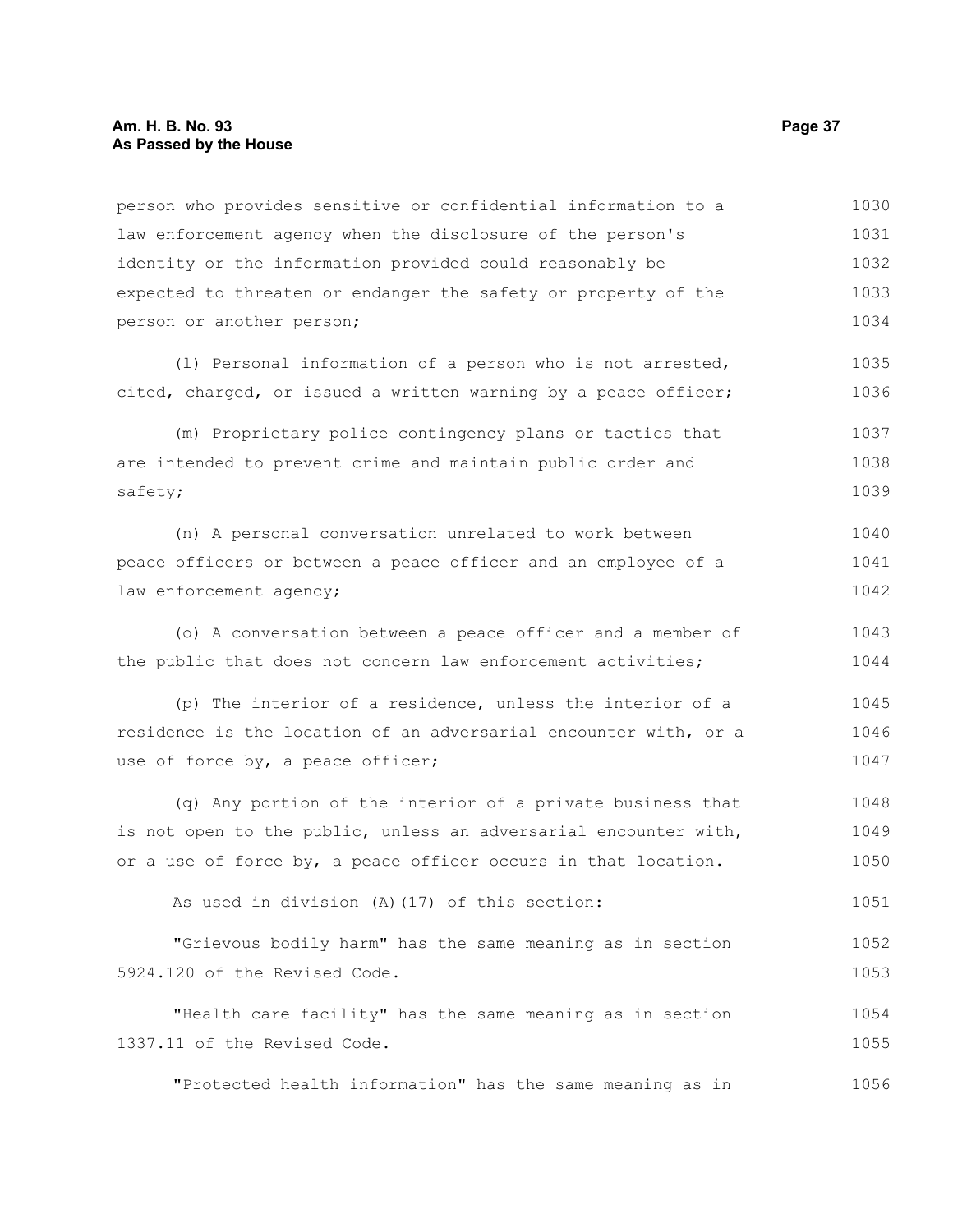45 C.F.R. 160.103. "Law enforcement agency" has the same meaning as in section 2925.61 of the Revised Code. "Personal information" means any government-issued identification number, date of birth, address, financial information, or criminal justice information from the law enforcement automated data system or similar databases. "Sex offense" has the same meaning as in section 2907.10 of the Revised Code. "Firefighter," "paramedic," and "first responder" have the same meanings as in section 4765.01 of the Revised Code. (18) "Insurer" and "insurance agent" have the same meanings as in section 3905.01 of the Revised Code. (B)(1) Upon request and subject to division (B)(8) of this section, all public records responsive to the request shall be promptly prepared and made available for inspection to any person at all reasonable times during regular business hours. Subject to division (B)(8) of this section, upon request by any person, a public office or person responsible for public records shall make copies of the requested public record available to the requester at cost and within a reasonable period of time. If a public record contains information that is exempt from the duty to permit public inspection or to copy the public record, the public office or the person responsible for the public record shall make available all of the information within the public record that is not exempt. When making that public record available for public inspection or copying that public record, the public office or the person responsible for the public 1057 1058 1059 1060 1061 1062 1063 1064 1065 1066 1067 1068 1069 1070 1071 1072 1073 1074 1075 1076 1077 1078 1079 1080 1081 1082 1083 1084

record shall notify the requester of any redaction or make the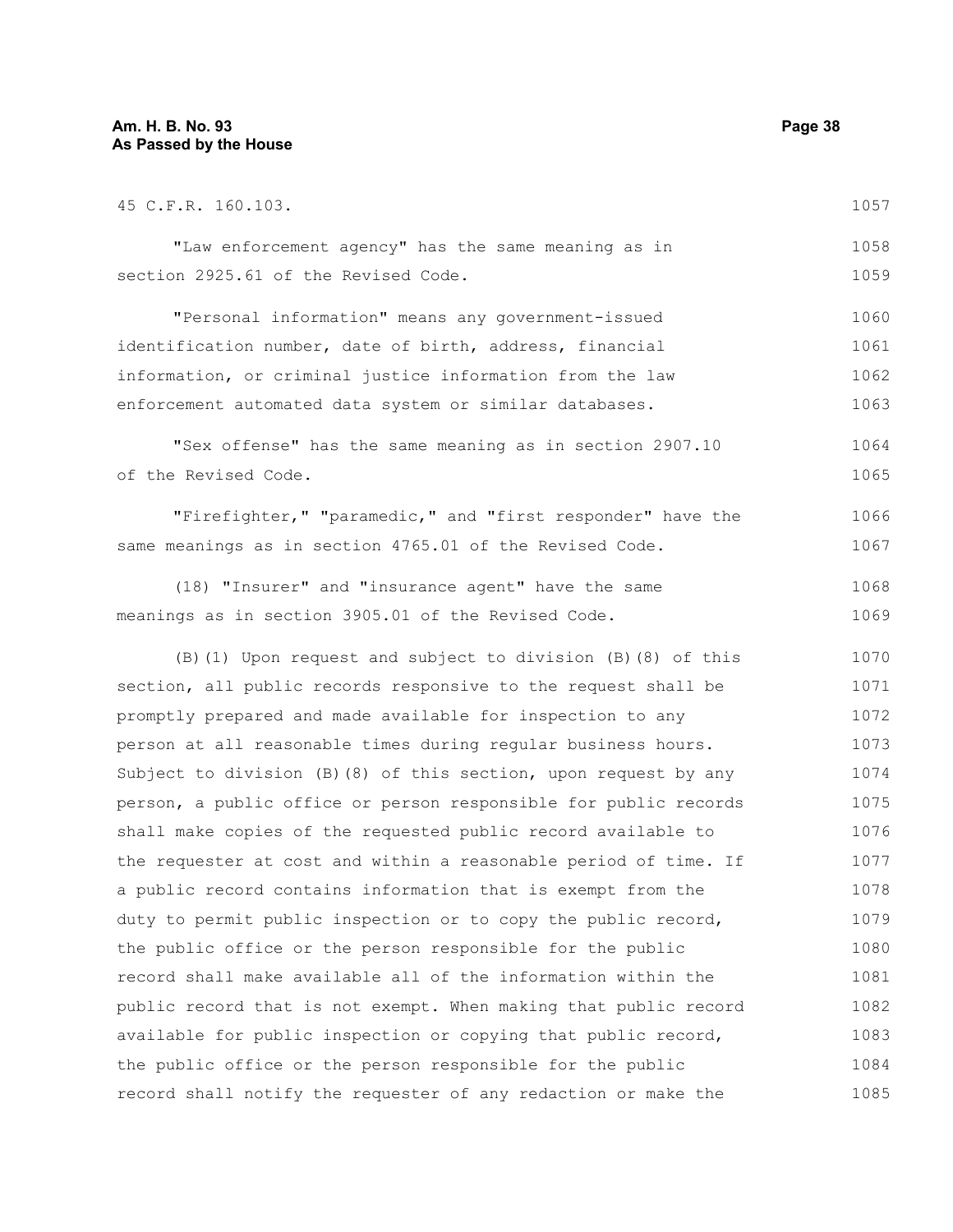redaction plainly visible. A redaction shall be deemed a denial of a request to inspect or copy the redacted information, except if federal or state law authorizes or requires a public office to make the redaction. 1086 1087 1088 1089

(2) To facilitate broader access to public records, a public office or the person responsible for public records shall organize and maintain public records in a manner that they can be made available for inspection or copying in accordance with division (B) of this section. A public office also shall have available a copy of its current records retention schedule at a location readily available to the public. If a requester makes an ambiguous or overly broad request or has difficulty in making a request for copies or inspection of public records under this section such that the public office or the person responsible for the requested public record cannot reasonably identify what public records are being requested, the public office or the person responsible for the requested public record may deny the request but shall provide the requester with an opportunity to revise the request by informing the requester of the manner in which records are maintained by the public office and accessed in the ordinary course of the public office's or person's duties. 1090 1091 1092 1093 1094 1095 1096 1097 1098 1099 1100 1101 1102 1103 1104 1105 1106 1107

(3) If a request is ultimately denied, in part or in whole, the public office or the person responsible for the requested public record shall provide the requester with an explanation, including legal authority, setting forth why the request was denied. If the initial request was provided in writing, the explanation also shall be provided to the requester in writing. The explanation shall not preclude the public office or the person responsible for the requested public record from relying upon additional reasons or legal authority in defending 1108 1109 1110 1111 1112 1113 1114 1115 1116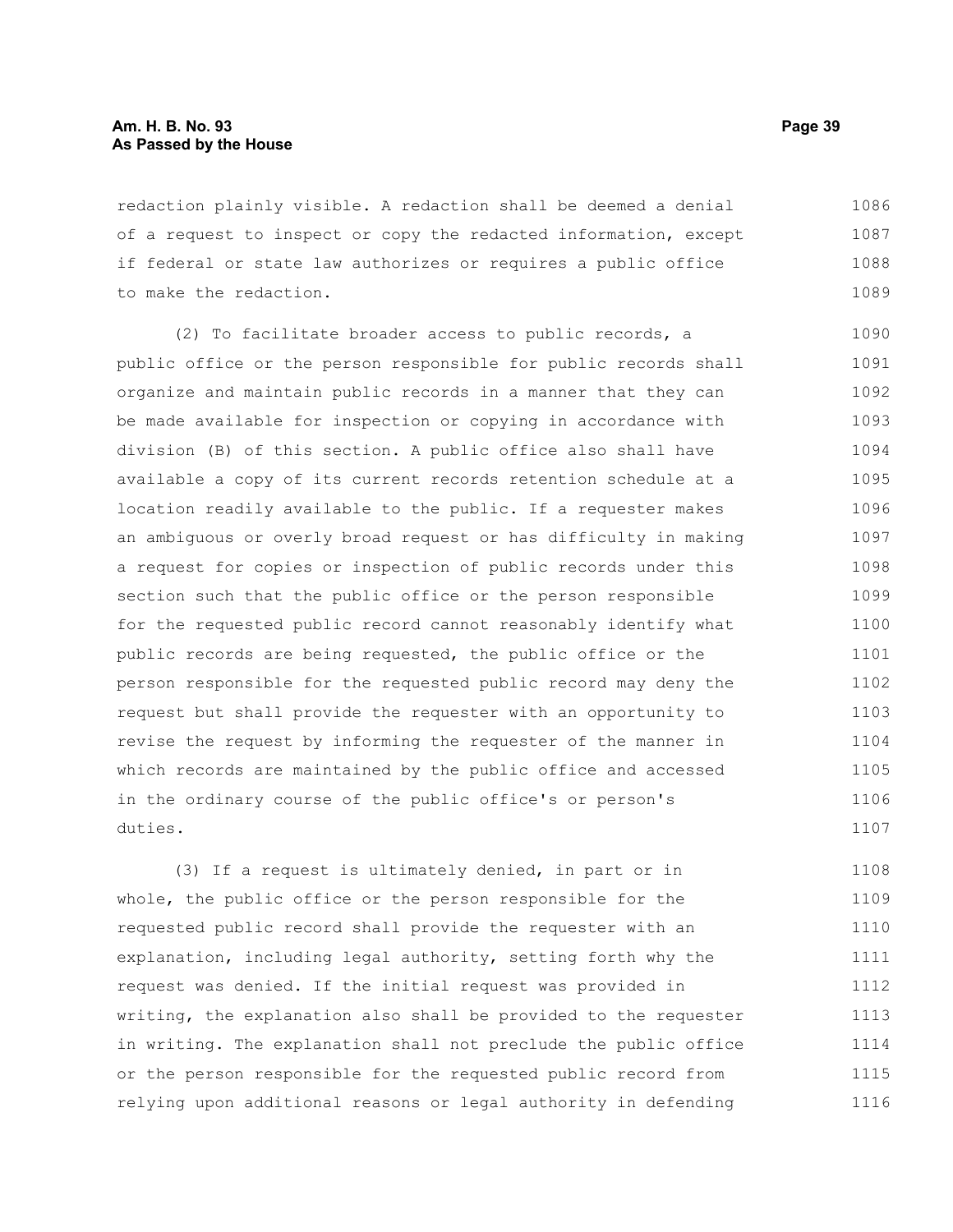1117

an action commenced under division (C) of this section.

(4) Unless specifically required or authorized by state or federal law or in accordance with division (B) of this section, no public office or person responsible for public records may limit or condition the availability of public records by requiring disclosure of the requester's identity or the intended use of the requested public record. Any requirement that the requester disclose the requester's identity or the intended use of the requested public record constitutes a denial of the request. 1118 1119 1120 1121 1122 1123 1124 1125 1126

(5) A public office or person responsible for public records may ask a requester to make the request in writing, may ask for the requester's identity, and may inquire about the intended use of the information requested, but may do so only after disclosing to the requester that a written request is not mandatory, that the requester may decline to reveal the requester's identity or the intended use, and when a written request or disclosure of the identity or intended use would benefit the requester by enhancing the ability of the public office or person responsible for public records to identify, locate, or deliver the public records sought by the requester. 1127 1128 1129 1130 1131 1132 1133 1134 1135 1136 1137

(6) If any person requests a copy of a public record in accordance with division (B) of this section, the public office or person responsible for the public record may require that person to pay in advance the cost involved in providing the copy of the public record in accordance with the choice made by the person requesting the copy under this division. The public office or the person responsible for the public record shall permit that person to choose to have the public record duplicated upon paper, upon the same medium upon which the 1138 1139 1140 1141 1142 1143 1144 1145 1146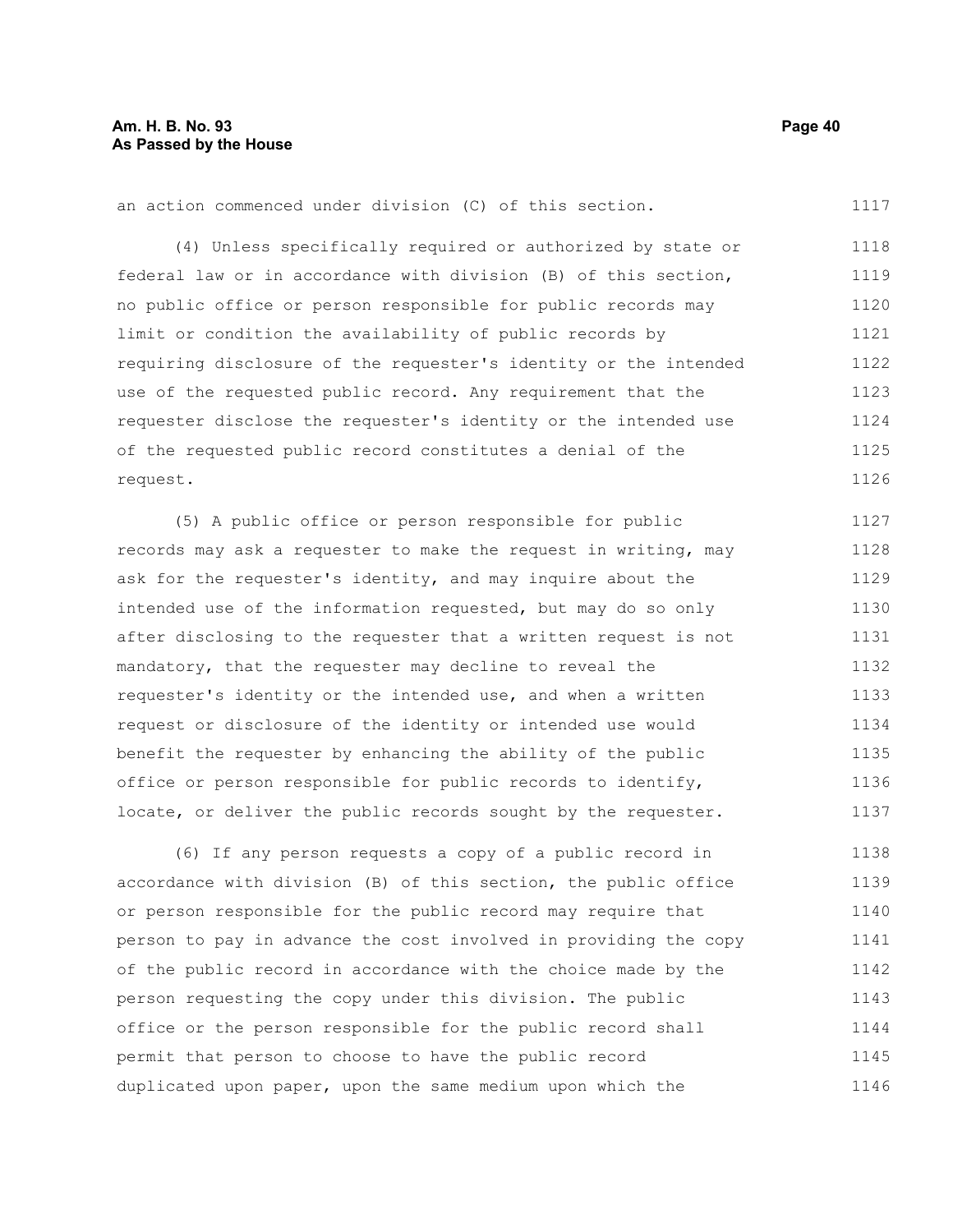public office or person responsible for the public record keeps it, or upon any other medium upon which the public office or person responsible for the public record determines that it reasonably can be duplicated as an integral part of the normal operations of the public office or person responsible for the public record. When the person requesting the copy makes a choice under this division, the public office or person responsible for the public record shall provide a copy of it in accordance with the choice made by that person. Nothing in this section requires a public office or person responsible for the public record to allow the person requesting a copy of the public record to make the copies of the public record. 1147 1148 1149 1150 1151 1152 1153 1154 1155 1156 1157 1158

(7)(a) Upon a request made in accordance with division (B) of this section and subject to division (B)(6) of this section, a public office or person responsible for public records shall transmit a copy of a public record to any person by United States mail or by any other means of delivery or transmission within a reasonable period of time after receiving the request for the copy. The public office or person responsible for the public record may require the person making the request to pay in advance the cost of postage if the copy is transmitted by United States mail or the cost of delivery if the copy is transmitted other than by United States mail, and to pay in advance the costs incurred for other supplies used in the mailing, delivery, or transmission. 1159 1160 1161 1162 1163 1164 1165 1166 1167 1168 1169 1170 1171

(b) Any public office may adopt a policy and procedures that it will follow in transmitting, within a reasonable period of time after receiving a request, copies of public records by United States mail or by any other means of delivery or transmission pursuant to division (B)(7) of this section. A public office that adopts a policy and procedures under division 1172 1173 1174 1175 1176 1177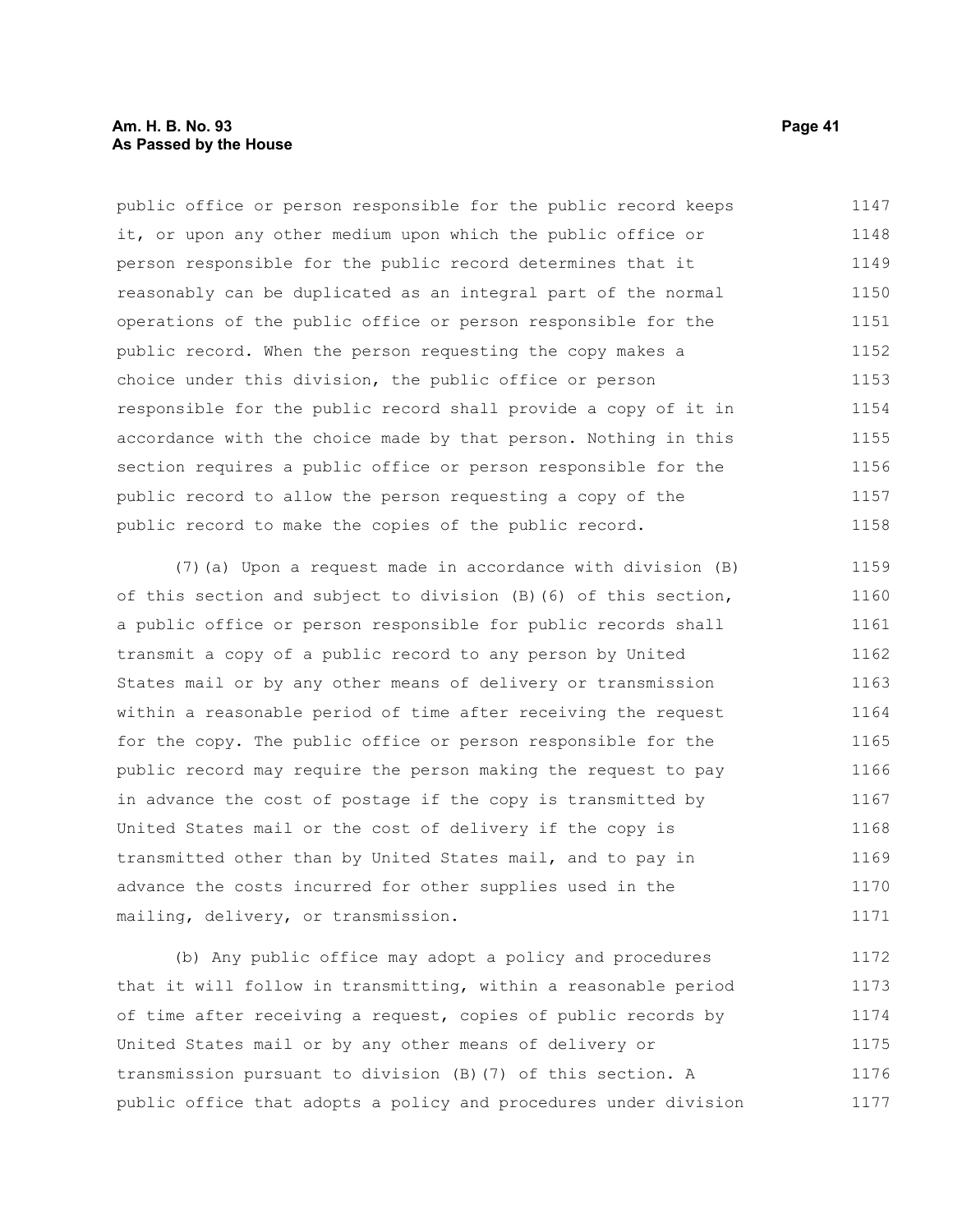(B)(7) of this section shall comply with them in performing its duties under that division. (c) In any policy and procedures adopted under division (B)(7) of this section: (i) A public office may limit the number of records requested by a person that the office will physically deliver by United States mail or by another delivery service to ten per month, unless the person certifies to the office in writing that 1178 1179 1180 1181 1182 1183 1184 1185

the person does not intend to use or forward the requested records, or the information contained in them, for commercial purposes; 1186 1187 1188

(ii) A public office that chooses to provide some or all of its public records on a web site that is fully accessible to and searchable by members of the public at all times, other than during acts of God outside the public office's control or maintenance, and that charges no fee to search, access, download, or otherwise receive records provided on the web site, may limit to ten per month the number of records requested by a person that the office will deliver in a digital format, unless the requested records are not provided on the web site and unless the person certifies to the office in writing that the person does not intend to use or forward the requested records, or the information contained in them, for commercial purposes. 1189 1190 1191 1192 1193 1194 1195 1196 1197 1198 1199 1200

(iii) For purposes of division (B)(7) of this section, "commercial" shall be narrowly construed and does not include reporting or gathering news, reporting or gathering information to assist citizen oversight or understanding of the operation or activities of government, or nonprofit educational research. 1201 1202 1203 1204 1205

(8) A public office or person responsible for public 1206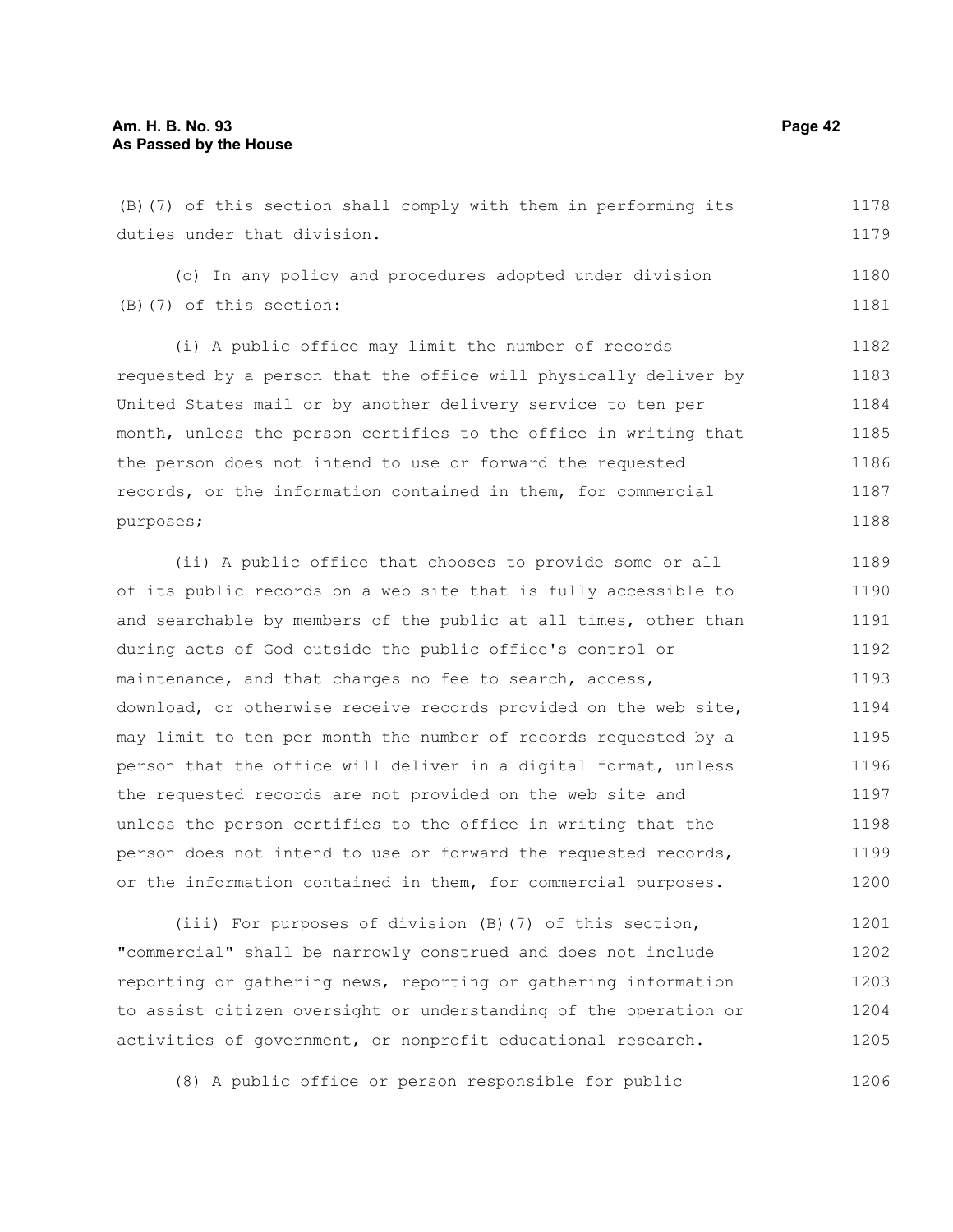#### **Am. H. B. No. 93 Page 43 As Passed by the House**

records is not required to permit a person who is incarcerated pursuant to a criminal conviction or a juvenile adjudication to inspect or to obtain a copy of any public record concerning a criminal investigation or prosecution or concerning what would be a criminal investigation or prosecution if the subject of the investigation or prosecution were an adult, unless the request to inspect or to obtain a copy of the record is for the purpose of acquiring information that is subject to release as a public record under this section and the judge who imposed the sentence or made the adjudication with respect to the person, or the judge's successor in office, finds that the information sought in the public record is necessary to support what appears to be a justiciable claim of the person. 1207 1208 1209 1210 1211 1212 1213 1214 1215 1216 1217 1218 1219

(9)(a) Upon written request made and signed by a journalist, a public office, or person responsible for public records, having custody of the records of the agency employing a specified designated public service worker shall disclose to the journalist the address of the actual personal residence of the designated public service worker and, if the designated public service worker's spouse, former spouse, or child is employed by a public office, the name and address of the employer of the designated public service worker's spouse, former spouse, or child. The request shall include the journalist's name and title and the name and address of the journalist's employer and shall state that disclosure of the information sought would be in the public interest. 1220 1221 1222 1223 1224 1225 1226 1227 1228 1229 1230 1231 1232

(b) Division (B)(9)(a) of this section also applies to journalist requests for: 1233 1234

(i) Customer information maintained by a municipally owned or operated public utility, other than social security numbers 1235 1236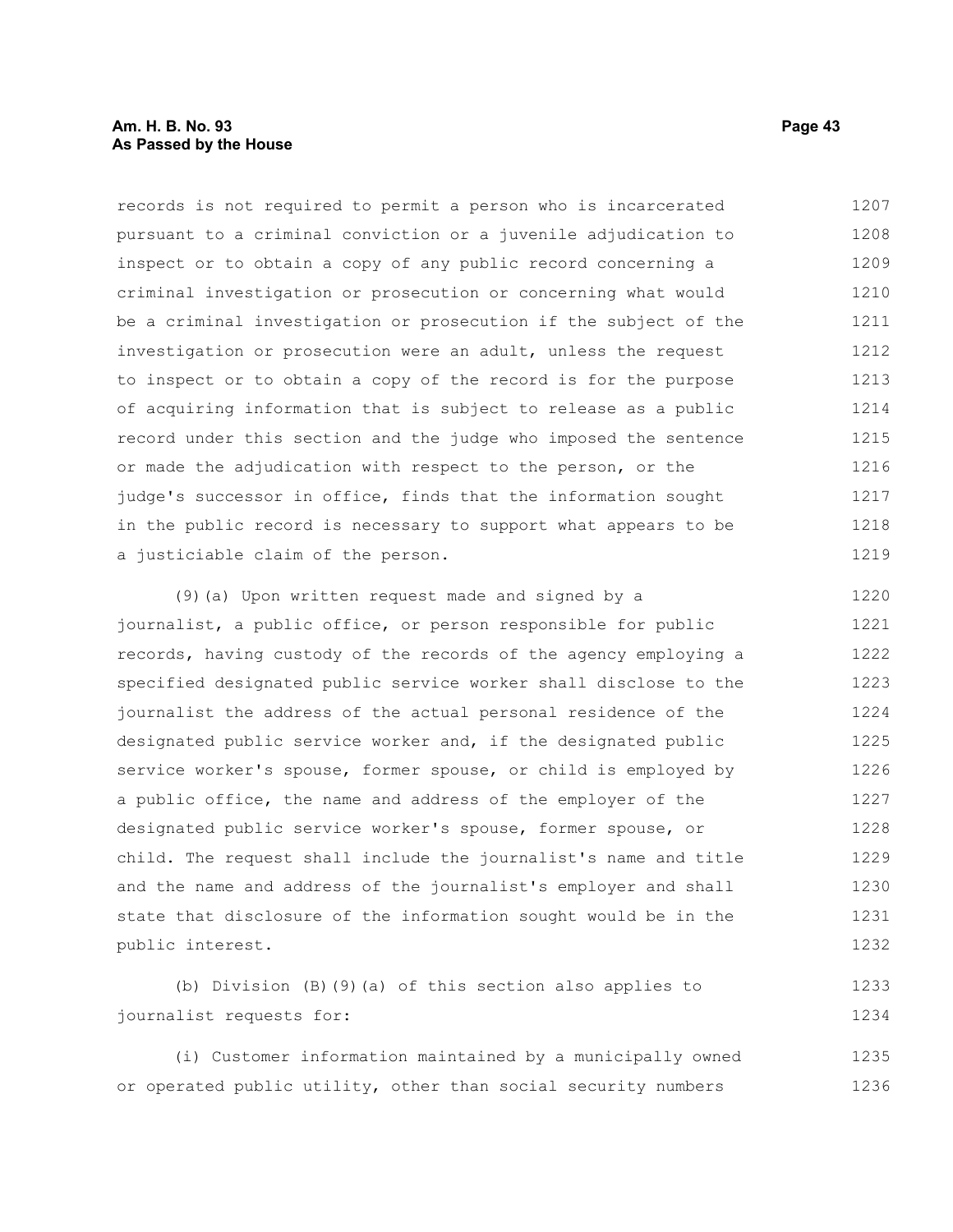and any private financial information such as credit reports, payment methods, credit card numbers, and bank account information; (ii) Information about minors involved in a school vehicle accident as provided in division  $(A)$   $(1)$  (gg) of this section, other than personal information as defined in section 149.45 of the Revised Code. (c) As used in division (B)(9) of this section, "journalist" means a person engaged in, connected with, or employed by any news medium, including a newspaper, magazine, press association, news agency, or wire service, a radio or television station, or a similar medium, for the purpose of gathering, processing, transmitting, compiling, editing, or disseminating information for the general public. (10) Upon a request made by a victim, victim's attorney, or victim's representative, as that term is used in section 2930.02 of the Revised Code, a public office or person responsible for public records shall transmit a copy of a depiction of the victim as described in division (A)(1)(ii) of this section to the victim, victim's attorney, or victim's representative. (C)(1) If a person allegedly is aggrieved by the failure of a public office or the person responsible for public records to promptly prepare a public record and to make it available to the person for inspection in accordance with division (B) of this section or by any other failure of a public office or the person responsible for public records to comply with an 1237 1238 1239 1240 1241 1242 1243 1244 1245 1246 1247 1248 1249 1250 1251 1252 1253 1254 1255 1256 1257 1258 1259 1260 1261 1262 1263

obligation in accordance with division (B) of this section, the person allegedly aggrieved may do only one of the following, and not both: 1264 1265 1266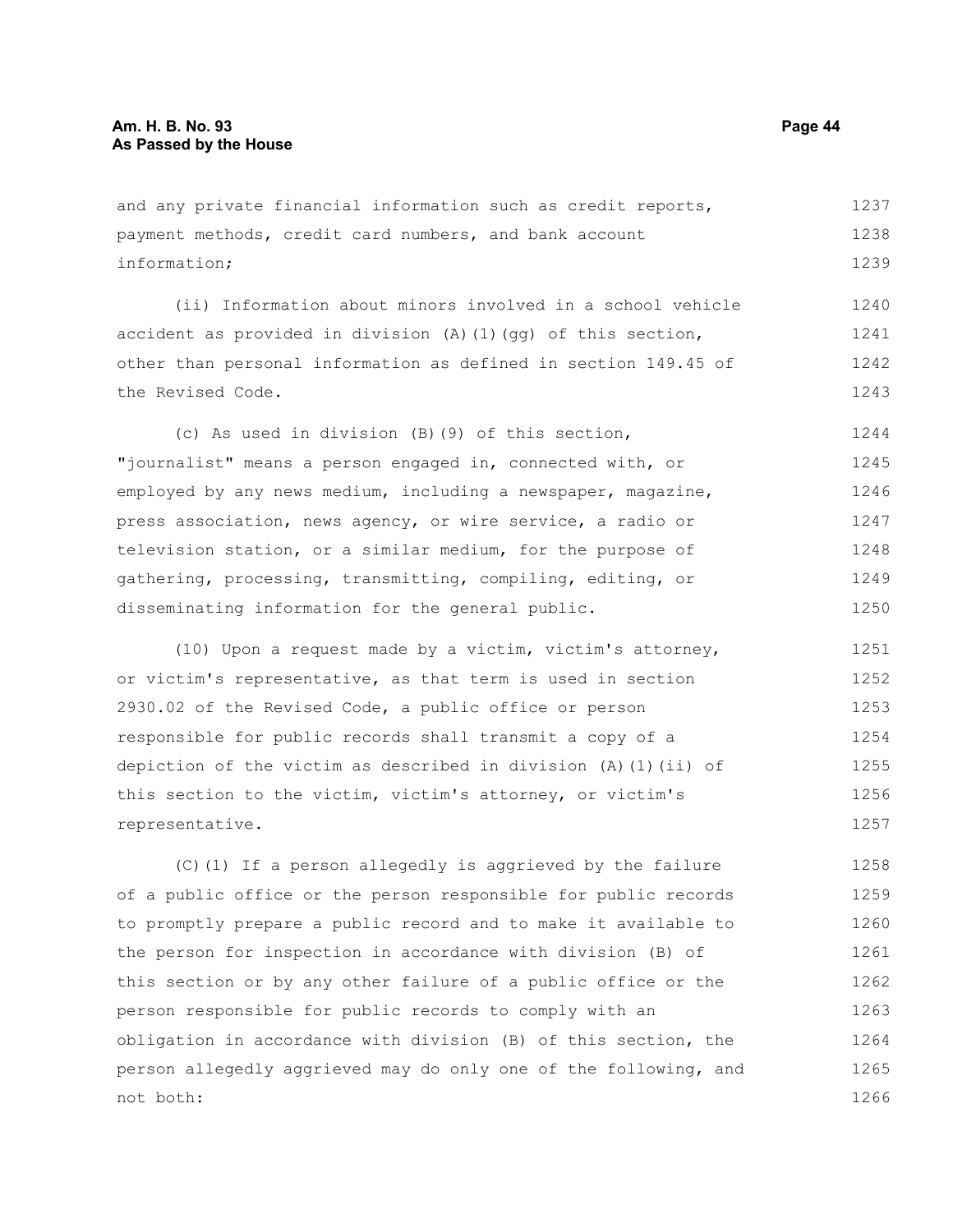(a) File a complaint with the clerk of the court of claims or the clerk of the court of common pleas under section 2743.75 of the Revised Code; 1267 1268 1269

(b) Commence a mandamus action to obtain a judgment that orders the public office or the person responsible for the public record to comply with division (B) of this section, that awards court costs and reasonable attorney's fees to the person that instituted the mandamus action, and, if applicable, that includes an order fixing statutory damages under division (C)(2) of this section. The mandamus action may be commenced in the court of common pleas of the county in which division (B) of this section allegedly was not complied with, in the supreme court pursuant to its original jurisdiction under Section 2 of Article IV, Ohio Constitution, or in the court of appeals for the appellate district in which division (B) of this section allegedly was not complied with pursuant to its original jurisdiction under Section 3 of Article IV, Ohio Constitution. 1270 1271 1272 1273 1274 1275 1276 1277 1278 1279 1280 1281 1282 1283

(2) If a requester transmits a written request by hand delivery, electronic submission, or certified mail to inspect or receive copies of any public record in a manner that fairly describes the public record or class of public records to the public office or person responsible for the requested public records, except as otherwise provided in this section, the requester shall be entitled to recover the amount of statutory damages set forth in this division if a court determines that the public office or the person responsible for public records failed to comply with an obligation in accordance with division (B) of this section. 1284 1285 1286 1287 1288 1289 1290 1291 1292 1293 1294

The amount of statutory damages shall be fixed at one hundred dollars for each business day during which the public 1295 1296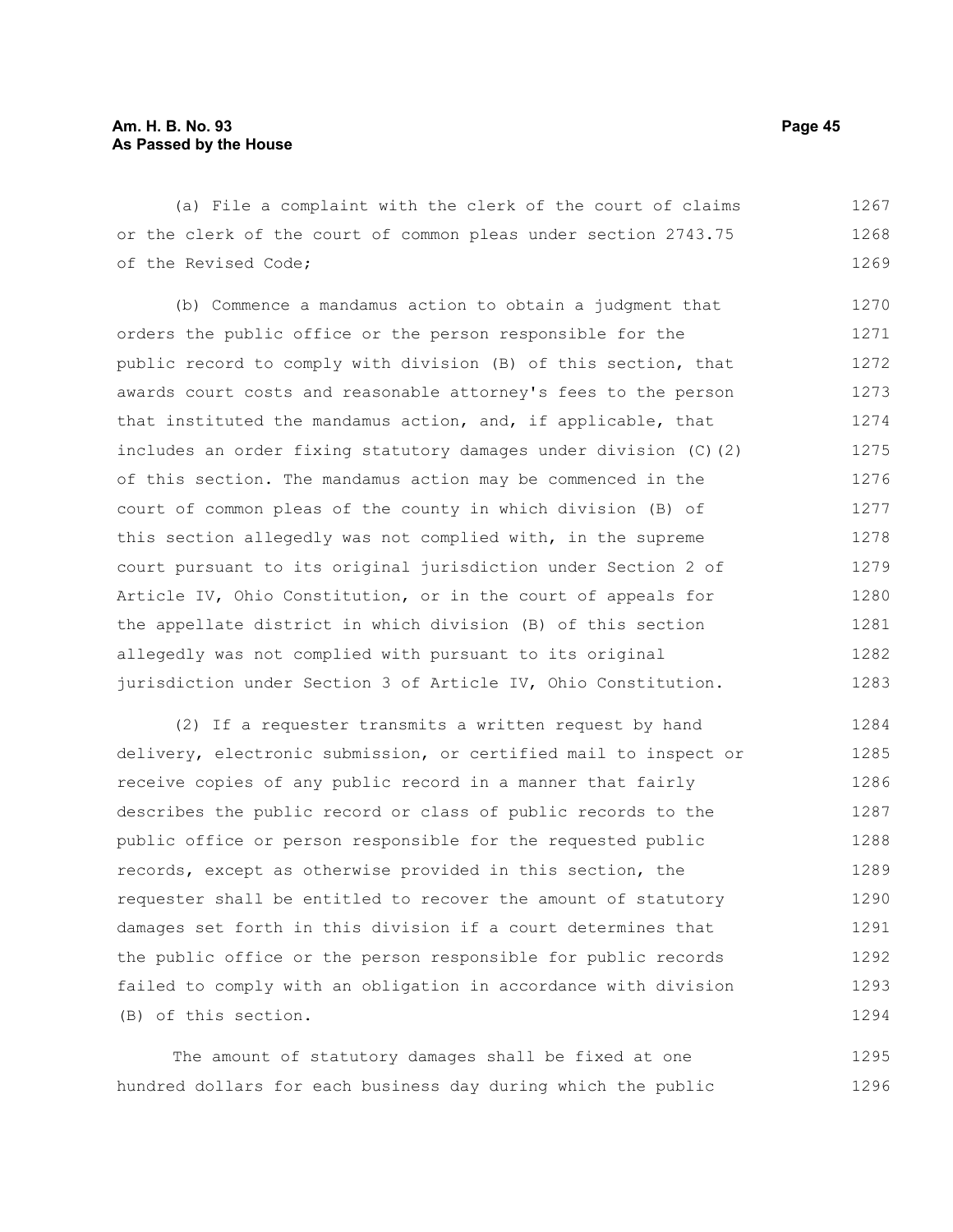#### **Am. H. B. No. 93 Page 46 As Passed by the House**

office or person responsible for the requested public records failed to comply with an obligation in accordance with division (B) of this section, beginning with the day on which the requester files a mandamus action to recover statutory damages, up to a maximum of one thousand dollars. The award of statutory damages shall not be construed as a penalty, but as compensation for injury arising from lost use of the requested information. The existence of this injury shall be conclusively presumed. The award of statutory damages shall be in addition to all other remedies authorized by this section. 1297 1298 1299 1300 1301 1302 1303 1304 1305 1306

The court may reduce an award of statutory damages or not award statutory damages if the court determines both of the following: 1307 1308 1309

(a) That, based on the ordinary application of statutory law and case law as it existed at the time of the conduct or threatened conduct of the public office or person responsible for the requested public records that allegedly constitutes a failure to comply with an obligation in accordance with division (B) of this section and that was the basis of the mandamus action, a well-informed public office or person responsible for the requested public records reasonably would believe that the conduct or threatened conduct of the public office or person responsible for the requested public records did not constitute a failure to comply with an obligation in accordance with division (B) of this section; 1310 1311 1312 1313 1314 1315 1316 1317 1318 1319 1320 1321

(b) That a well-informed public office or person responsible for the requested public records reasonably would believe that the conduct or threatened conduct of the public office or person responsible for the requested public records would serve the public policy that underlies the authority that 1322 1323 1324 1325 1326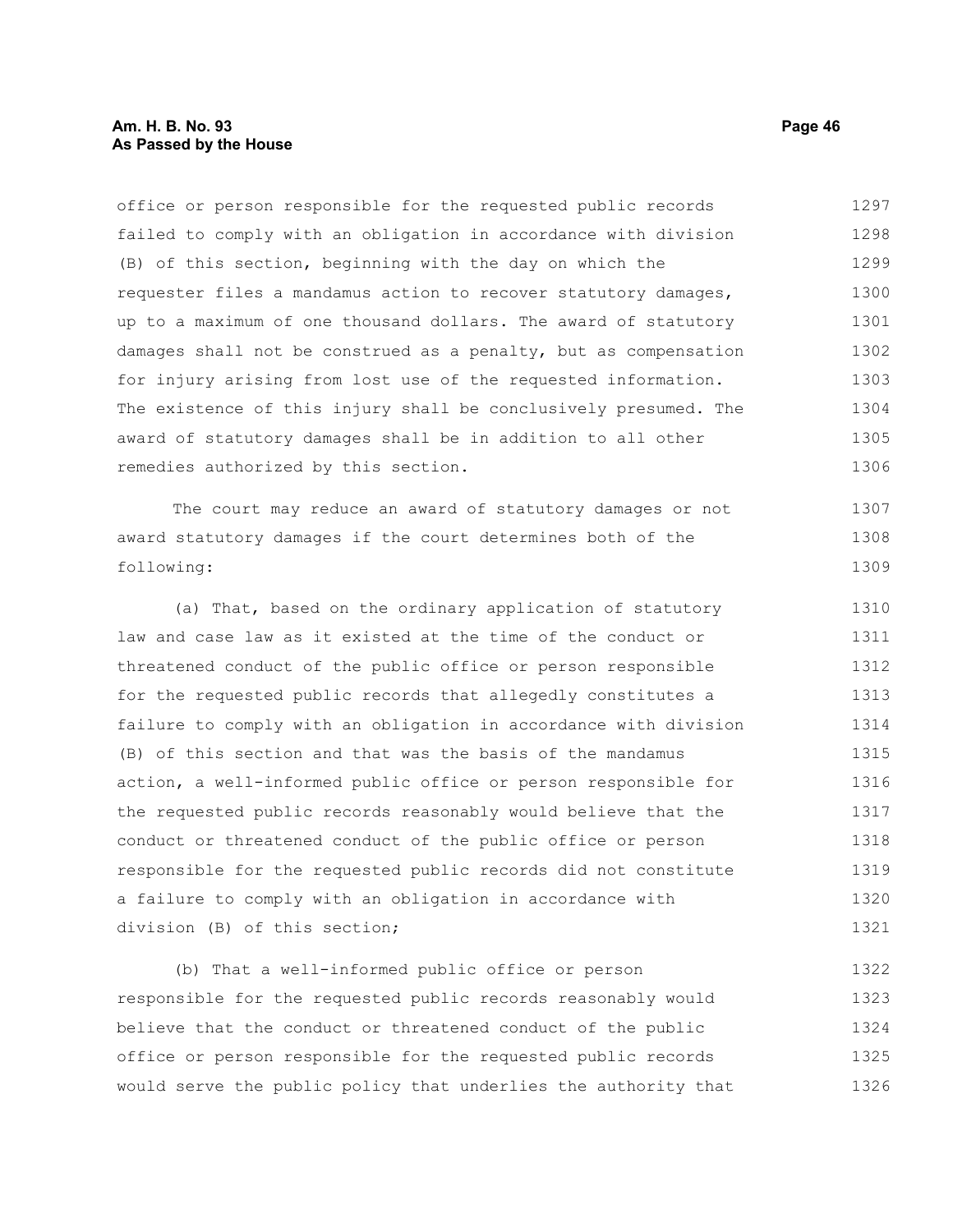| is asserted as permitting that conduct or threatened conduct.    | 1327 |
|------------------------------------------------------------------|------|
| (3) In a mandamus action filed under division (C) (1) of         | 1328 |
| this section, the following apply:                               | 1329 |
| (a) (i) If the court orders the public office or the person      | 1330 |
| responsible for the public record to comply with division (B) of | 1331 |
| this section, the court shall determine and award to the relator | 1332 |
| all court costs, which shall be construed as remedial and not    | 1333 |
| punitive.                                                        | 1334 |
| (ii) If the court makes a determination described in             | 1335 |
| division (C)(3)(b)(iii) of this section, the court shall         | 1336 |
| determine and award to the relator all court costs, which shall  | 1337 |
| be construed as remedial and not punitive.                       | 1338 |
| (b) If the court renders a judgment that orders the public       | 1339 |
| office or the person responsible for the public record to comply | 1340 |
| with division (B) of this section or if the court determines any | 1341 |
| of the following, the court may award reasonable attorney's fees | 1342 |
| to the relator, subject to division (C) (4) of this section:     | 1343 |
| (i) The public office or the person responsible for the          | 1344 |
| public records failed to respond affirmatively or negatively to  | 1345 |
| the public records request in accordance with the time allowed   | 1346 |
| under division (B) of this section.                              | 1347 |
| (ii) The public office or the person responsible for the         | 1348 |
| public records promised to permit the relator to inspect or      | 1349 |
| receive copies of the public records requested within a          | 1350 |

specified period of time but failed to fulfill that promise within that specified period of time.

(iii) The public office or the person responsible for the public records acted in bad faith when the office or person voluntarily made the public records available to the relator for 1353 1354 1355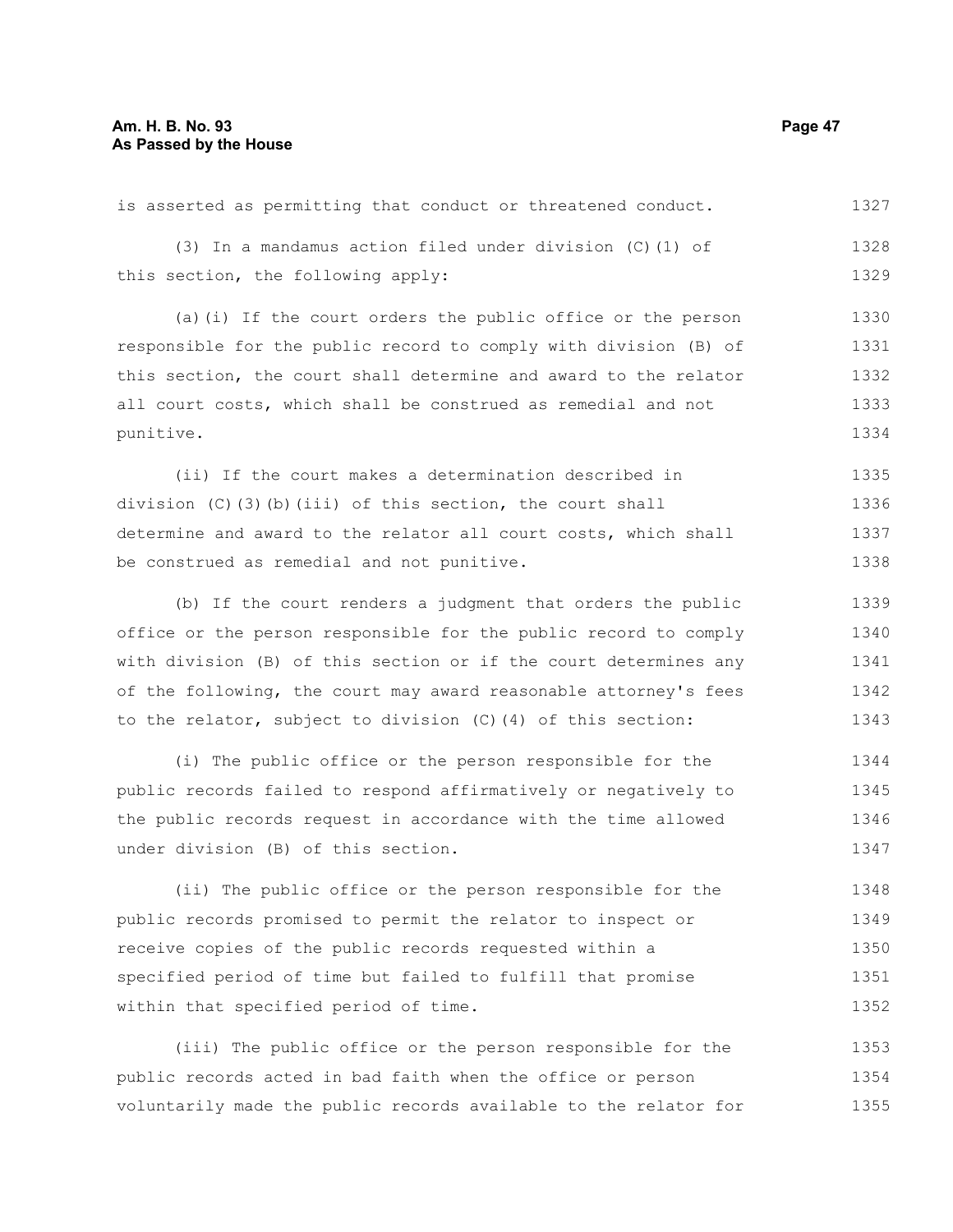#### **Am. H. B. No. 93 Page 48 As Passed by the House**

the first time after the relator commenced the mandamus action, but before the court issued any order concluding whether or not the public office or person was required to comply with division (B) of this section. No discovery may be conducted on the issue of the alleged bad faith of the public office or person responsible for the public records. This division shall not be construed as creating a presumption that the public office or the person responsible for the public records acted in bad faith when the office or person voluntarily made the public records available to the relator for the first time after the relator commenced the mandamus action, but before the court issued any order described in this division. 1356 1357 1358 1359 1360 1361 1362 1363 1364 1365 1366 1367

(c) The court shall not award attorney's fees to the relator if the court determines both of the following: 1368 1369

(i) That, based on the ordinary application of statutory law and case law as it existed at the time of the conduct or threatened conduct of the public office or person responsible for the requested public records that allegedly constitutes a failure to comply with an obligation in accordance with division (B) of this section and that was the basis of the mandamus action, a well-informed public office or person responsible for the requested public records reasonably would believe that the conduct or threatened conduct of the public office or person responsible for the requested public records did not constitute a failure to comply with an obligation in accordance with division (B) of this section; 1370 1371 1372 1373 1374 1375 1376 1377 1378 1379 1380 1381

(ii) That a well-informed public office or person responsible for the requested public records reasonably would believe that the conduct or threatened conduct of the public office or person responsible for the requested public records 1382 1383 1384 1385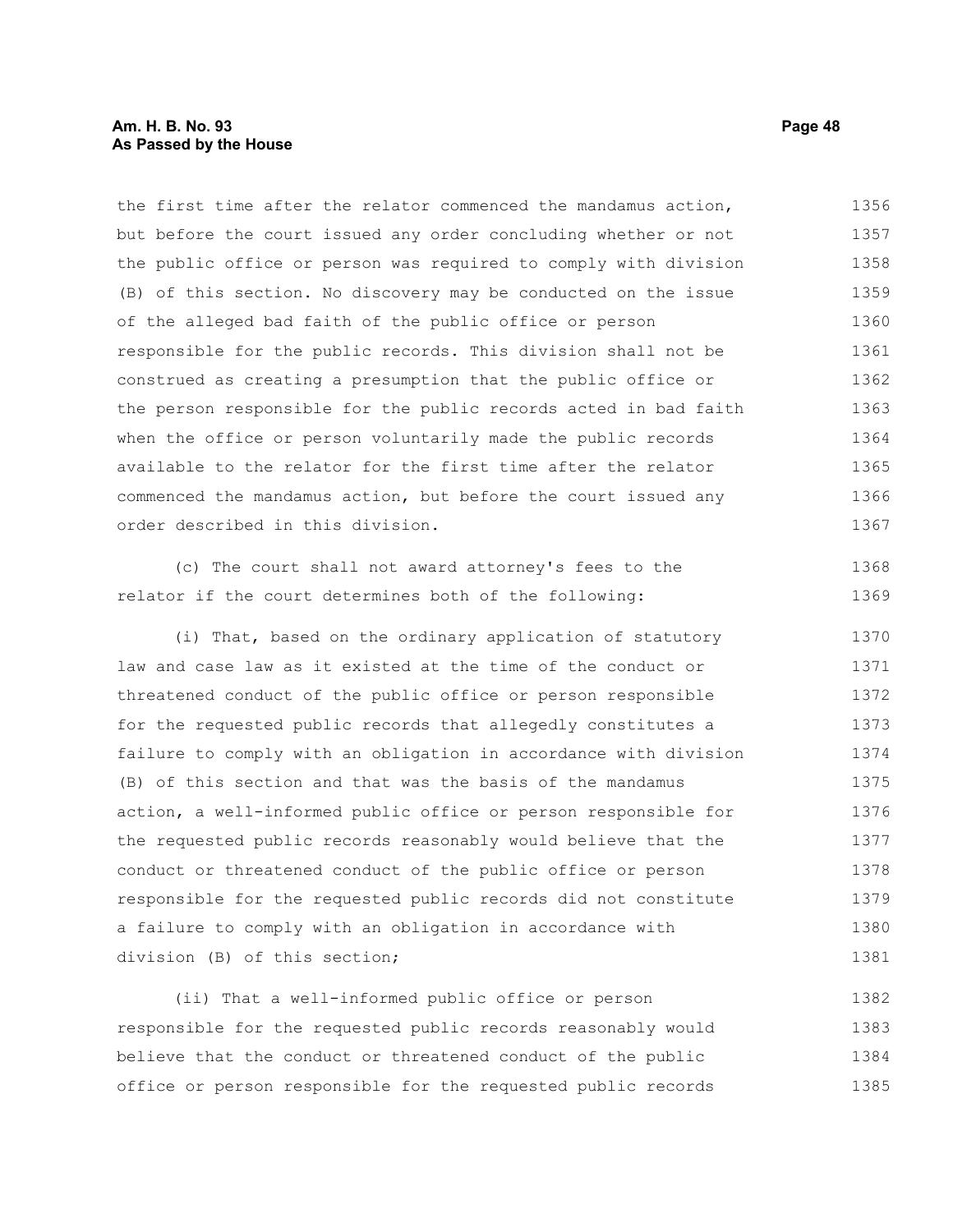would serve the public policy that underlies the authority that is asserted as permitting that conduct or threatened conduct. 1386 1387

(4) All of the following apply to any award of reasonable attorney's fees awarded under division (C)(3)(b) of this section: 1388 1389 1390

(a) The fees shall be construed as remedial and not punitive. 1391 1392

(b) The fees awarded shall not exceed the total of the reasonable attorney's fees incurred before the public record was made available to the relator and the fees described in division (C)(4)(c) of this section. 1393 1394 1395 1396

(c) Reasonable attorney's fees shall include reasonable fees incurred to produce proof of the reasonableness and amount of the fees and to otherwise litigate entitlement to the fees. 1397 1398 1399

(d) The court may reduce the amount of fees awarded if the court determines that, given the factual circumstances involved with the specific public records request, an alternative means should have been pursued to more effectively and efficiently resolve the dispute that was subject to the mandamus action filed under division (C)(1) of this section. 1400 1401 1402 1403 1404 1405

(5) If the court does not issue a writ of mandamus under division (C) of this section and the court determines at that time that the bringing of the mandamus action was frivolous conduct as defined in division (A) of section 2323.51 of the Revised Code, the court may award to the public office all court costs, expenses, and reasonable attorney's fees, as determined by the court. 1406 1407 1408 1409 1410 1411 1412

(D) Chapter 1347. of the Revised Code does not limit the provisions of this section. 1413 1414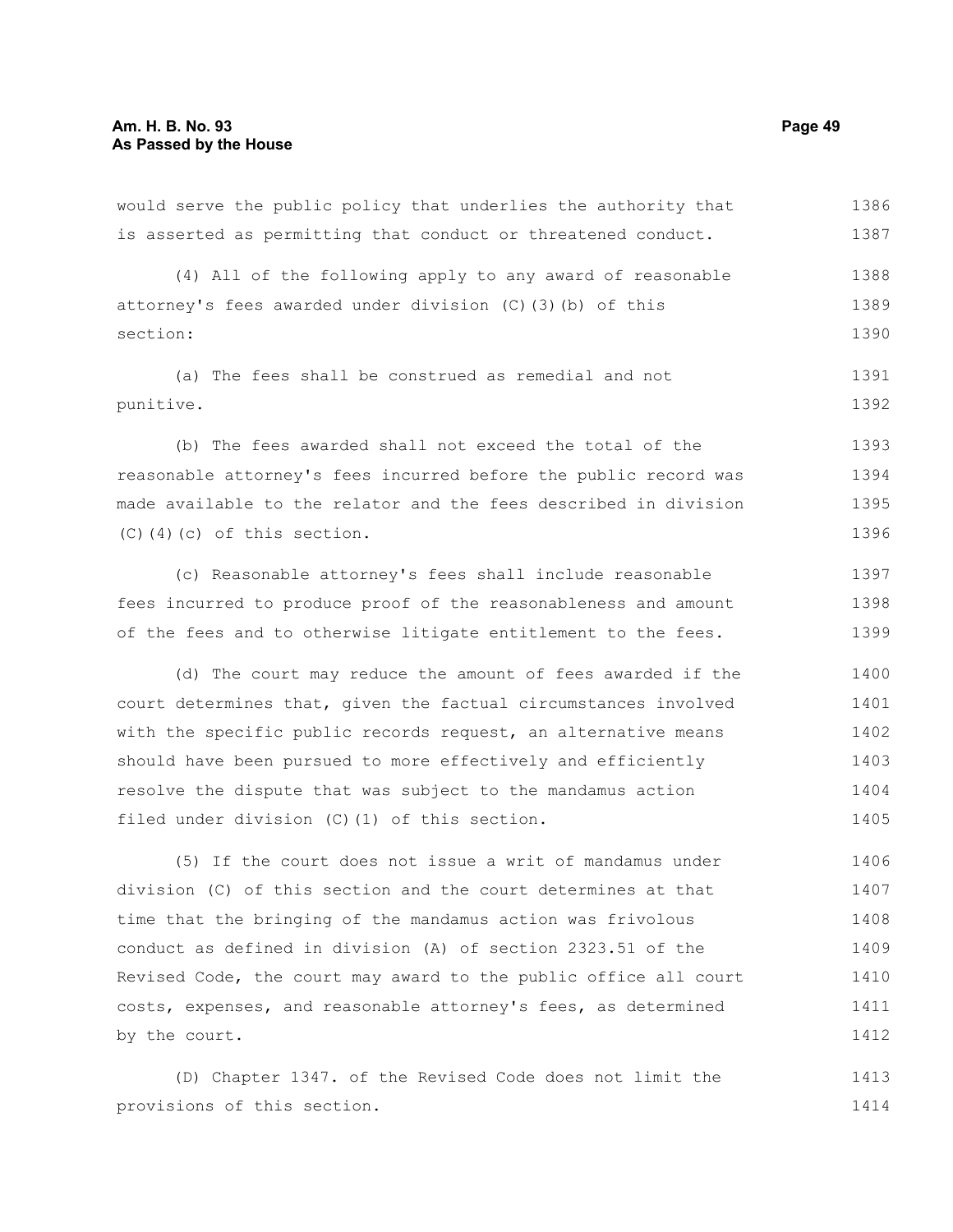### **Am. H. B. No. 93 Page 50 As Passed by the House**

(E)(1) To ensure that all employees of public offices are appropriately educated about a public office's obligations under division (B) of this section, all elected officials or their appropriate designees shall attend training approved by the attorney general as provided in section 109.43 of the Revised Code. A future official may satisfy the requirements of this division by attending the training before taking office, provided that the future official may not send a designee in the future official's place. 1415 1416 1417 1418 1419 1420 1421 1422 1423

(2) All public offices shall adopt a public records policy in compliance with this section for responding to public records requests. In adopting a public records policy under this division, a public office may obtain guidance from the model public records policy developed and provided to the public office by the attorney general under section 109.43 of the Revised Code. Except as otherwise provided in this section, the policy may not limit the number of public records that the public office will make available to a single person, may not limit the number of public records that it will make available during a fixed period of time, and may not establish a fixed period of time before it will respond to a request for inspection or copying of public records, unless that period is less than eight hours. 1424 1425 1426 1427 1428 1429 1430 1431 1432 1433 1434 1435 1436 1437

The public office shall distribute the public records policy adopted by the public office under this division to the employee of the public office who is the records custodian or records manager or otherwise has custody of the records of that office. The public office shall require that employee to acknowledge receipt of the copy of the public records policy. The public office shall create a poster that describes its public records policy and shall post the poster in a conspicuous 1438 1439 1440 1441 1442 1443 1444 1445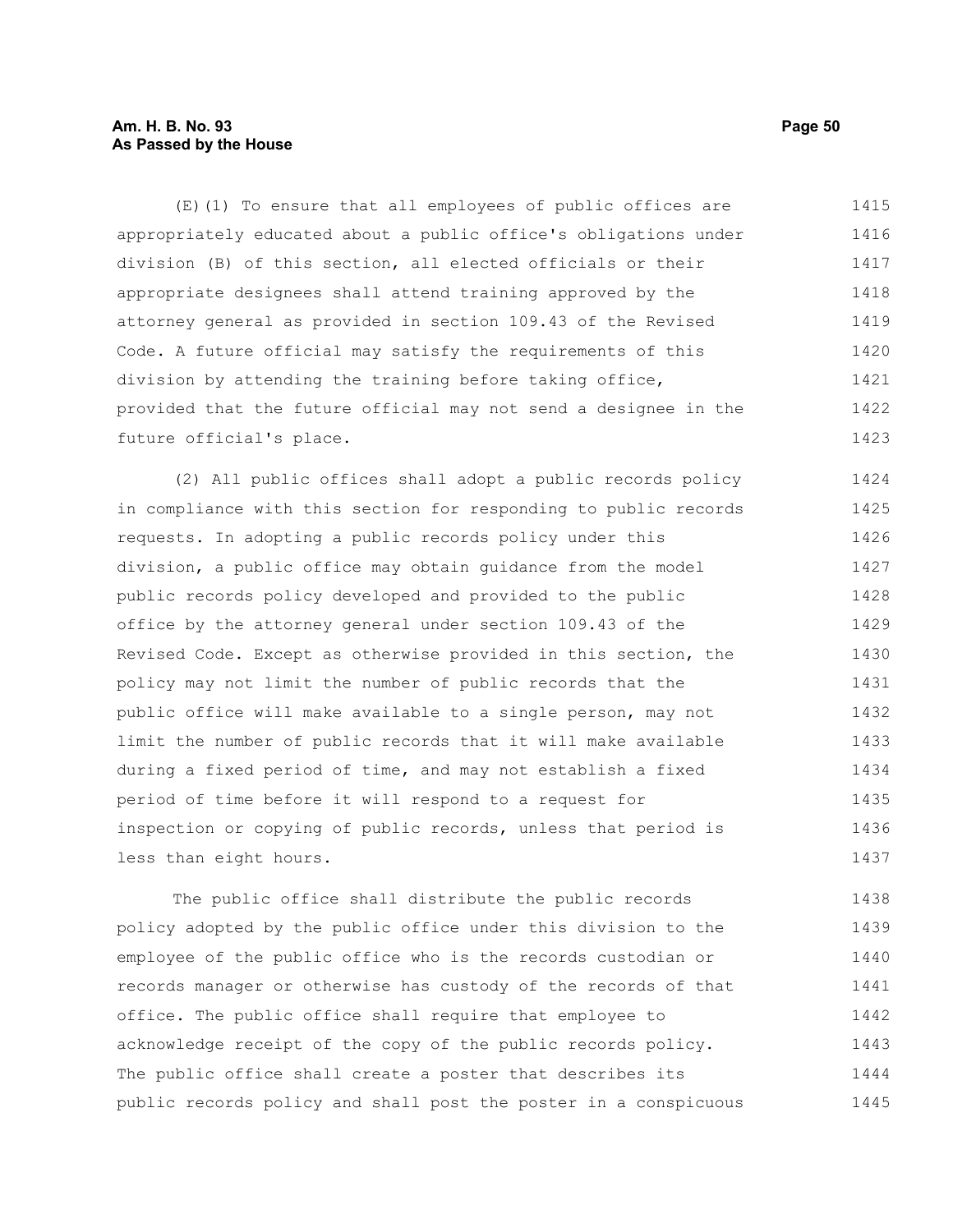### **Am. H. B. No. 93 Page 51 As Passed by the House**

place in the public office and in all locations where the public office has branch offices. The public office may post its public records policy on the internet web site of the public office if the public office maintains an internet web site. A public office that has established a manual or handbook of its general policies and procedures for all employees of the public office shall include the public records policy of the public office in the manual or handbook. 1446 1447 1448 1449 1450 1451 1452 1453

(F)(1) The bureau of motor vehicles may adopt rules pursuant to Chapter 119. of the Revised Code to reasonably limit the number of bulk commercial special extraction requests made by a person for the same records or for updated records during a calendar year. The rules may include provisions for charges to be made for bulk commercial special extraction requests for the actual cost of the bureau, plus special extraction costs, plus ten per cent. The bureau may charge for expenses for redacting information, the release of which is prohibited by law. 1454 1455 1456 1457 1458 1459 1460 1461 1462

(2) As used in division (F)(1) of this section:

(a) "Actual cost" means the cost of depleted supplies, records storage media costs, actual mailing and alternative delivery costs, or other transmitting costs, and any direct equipment operating and maintenance costs, including actual costs paid to private contractors for copying services. 1464 1465 1466 1467 1468

(b) "Bulk commercial special extraction request" means a request for copies of a record for information in a format other than the format already available, or information that cannot be extracted without examination of all items in a records series, class of records, or database by a person who intends to use or forward the copies for surveys, marketing, solicitation, or resale for commercial purposes. "Bulk commercial special 1469 1470 1471 1472 1473 1474 1475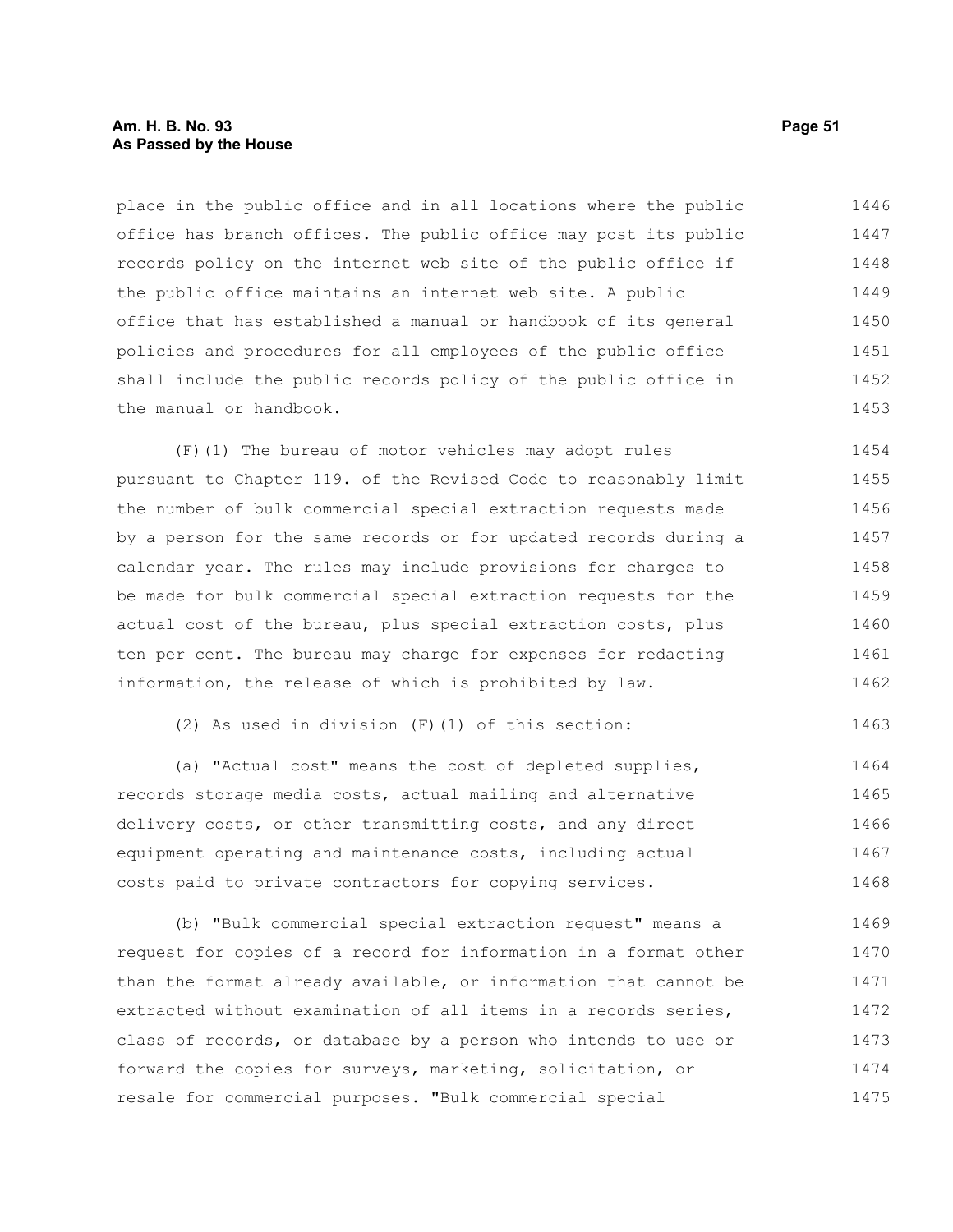#### **Am. H. B. No. 93 Page 52 As Passed by the House**

extraction request" does not include a request by a person who gives assurance to the bureau that the person making the request does not intend to use or forward the requested copies for surveys, marketing, solicitation, or resale for commercial purposes. 1476 1477 1478 1479 1480

(c) "Commercial" means profit-seeking production, buying, or selling of any good, service, or other product. 1481 1482

(d) "Special extraction costs" means the cost of the time spent by the lowest paid employee competent to perform the task, the actual amount paid to outside private contractors employed by the bureau, or the actual cost incurred to create computer programs to make the special extraction. "Special extraction costs" include any charges paid to a public agency for computer or records services. 1483 1484 1485 1486 1487 1488 1489

(3) For purposes of divisions (F)(1) and (2) of this section, "surveys, marketing, solicitation, or resale for commercial purposes" shall be narrowly construed and does not include reporting or gathering news, reporting or gathering information to assist citizen oversight or understanding of the operation or activities of government, or nonprofit educational research. 1490 1491 1492 1493 1494 1495 1496

(G) A request by a defendant, counsel of a defendant, or any agent of a defendant in a criminal action that public records related to that action be made available under this section shall be considered a demand for discovery pursuant to the Criminal Rules, except to the extent that the Criminal Rules plainly indicate a contrary intent. The defendant, counsel of the defendant, or agent of the defendant making a request under this division shall serve a copy of the request on the prosecuting attorney, director of law, or other chief legal 1497 1498 1499 1500 1501 1502 1503 1504 1505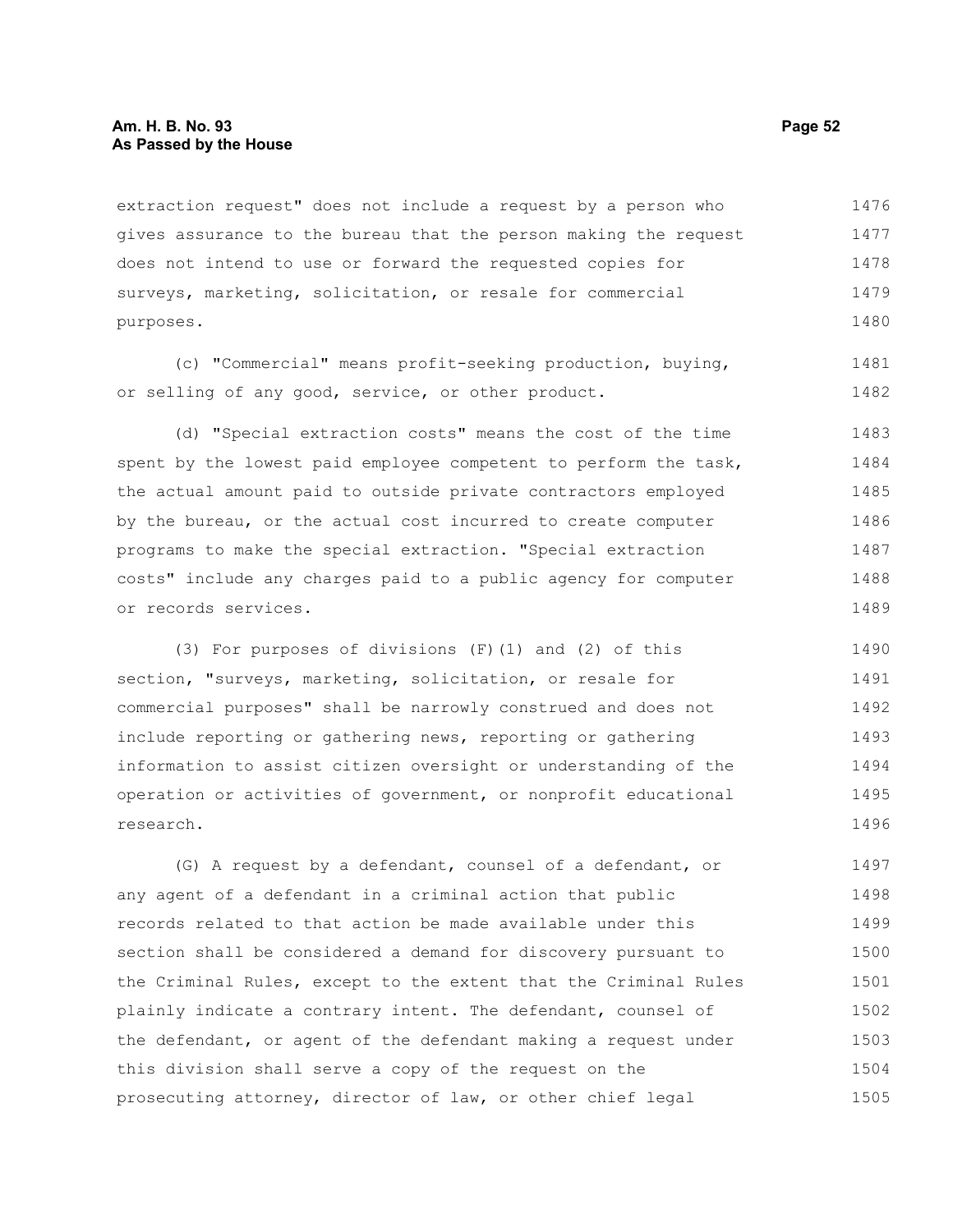#### officer responsible for prosecuting the action.

(H)(1) Any portion of a body-worn camera or dashboard camera recording described in divisions (A)(17)(b) to (h) of this section may be released by consent of the subject of the recording or a representative of that person, as specified in those divisions, only if either of the following applies: 1507 1508 1509 1510 1511

(a) The recording will not be used in connection with any probable or pending criminal proceedings;

(b) The recording has been used in connection with a criminal proceeding that was dismissed or for which a judgment has been entered pursuant to Rule 32 of the Rules of Criminal Procedure, and will not be used again in connection with any probable or pending criminal proceedings. 1514 1515 1516 1517 1518

(2) If a public office denies a request to release a restricted portion of a body-worn camera or dashboard camera recording, as defined in division  $(A)$  (17) of this section, any person may file a mandamus action pursuant to this section or a complaint with the clerk of the court of claims pursuant to section 2743.75 of the Revised Code, requesting the court to order the release of all or portions of the recording. If the court considering the request determines that the filing articulates by clear and convincing evidence that the public interest in the recording substantially outweighs privacy interests and other interests asserted to deny release, the court shall order the public office to release the recording. 1519 1520 1521 1522 1523 1524 1525 1526 1527 1528 1529 1530

Sec. 315.25. (A) The county engineer shall make and keep, in a book provided for that purpose, an accurate record of all surveys made by-him the engineer or-his the engineer's deputies for the purpose of locating any land or road lines, or fixing 1531 1532 1533 1534

1506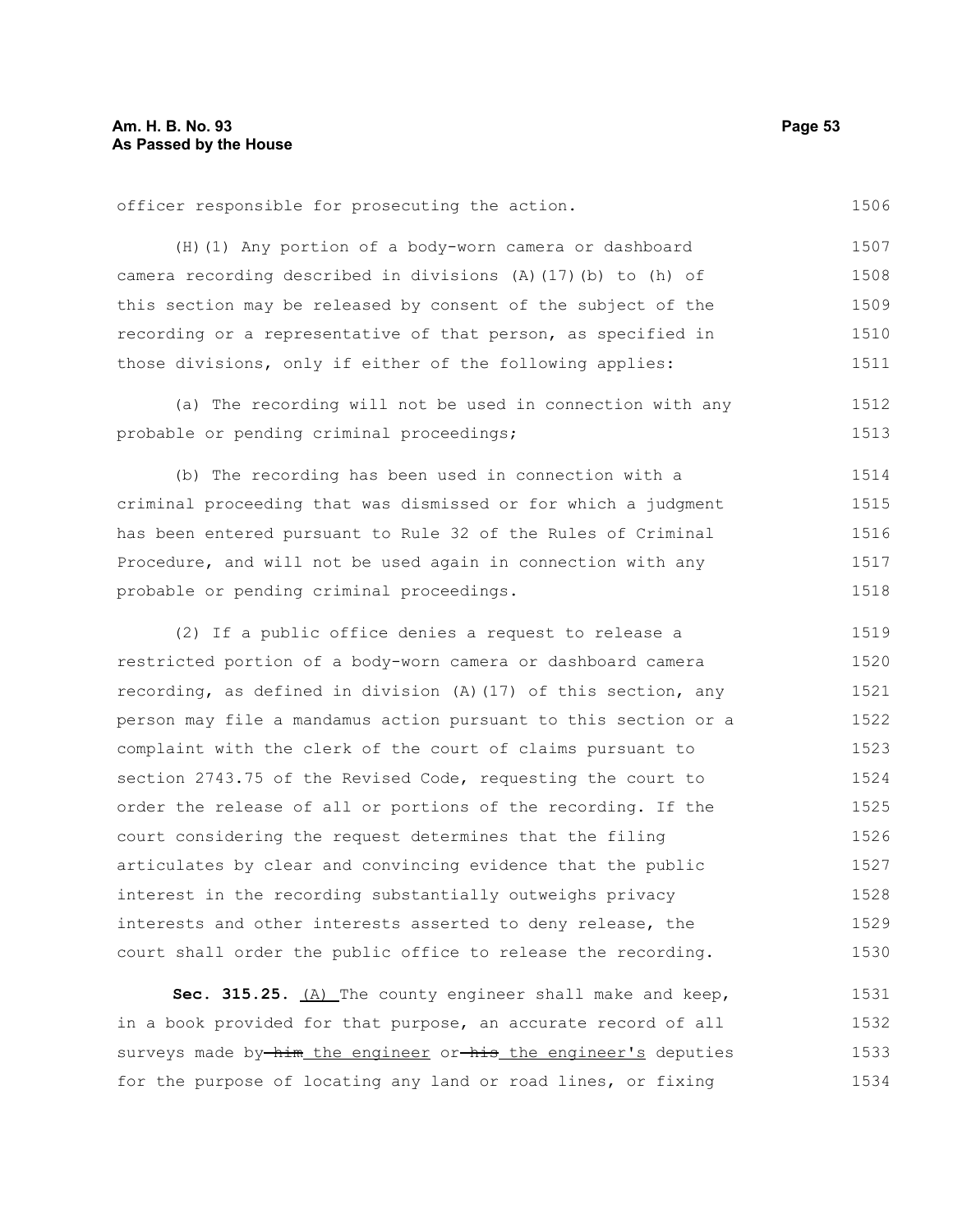any corner or monument by which it may be determined, whether official or otherwise. Such surveys shall include corners, distances, azimuths, angles, calculations, plats, and a description of the monuments set up, with such references thereto as will aid in finding the names of the parties for whom the surveys are made, and the date of making such surveys. Such book shall be kept as a public record by the engineer at-his the engineer's office, and it shall be at all proper times open to inspection and examination by all persons interested therein. Any other surveys made in the county by competent surveyors, certified by such surveyor to be correct and deemed worthy of preservation, may, by order of the board of county commissioners, be recorded by the engineer. (B) The county engineer shall keep confidential information that is subject to a real property confidentiality notice under section 111.431 of the Revised Code, in accordance with that section. **Sec. 317.13.** (A) Except as otherwise provided in division (B) of this section, the county recorder shall record in the official records, in legible handwriting, typewriting, or printing, or by any authorized photographic or electronic process, all deeds, mortgages, plats, or other instruments of writing that are required or authorized by the Revised Code to be recorded and that are presented to the county recorder for that purpose. The county recorder shall record the instruments in regular succession, according to the priority of presentation, and shall enter the file number at the beginning of the record. On the record of each instrument, the county recorder shall record the date and precise time the instrument was presented for record. All records made, prior to July 28, 1949, by means authorized by this section or by section 9.01 of 1535 1536 1537 1538 1539 1540 1541 1542 1543 1544 1545 1546 1547 1548 1549 1550 1551 1552 1553 1554 1555 1556 1557 1558 1559 1560 1561 1562 1563 1564 1565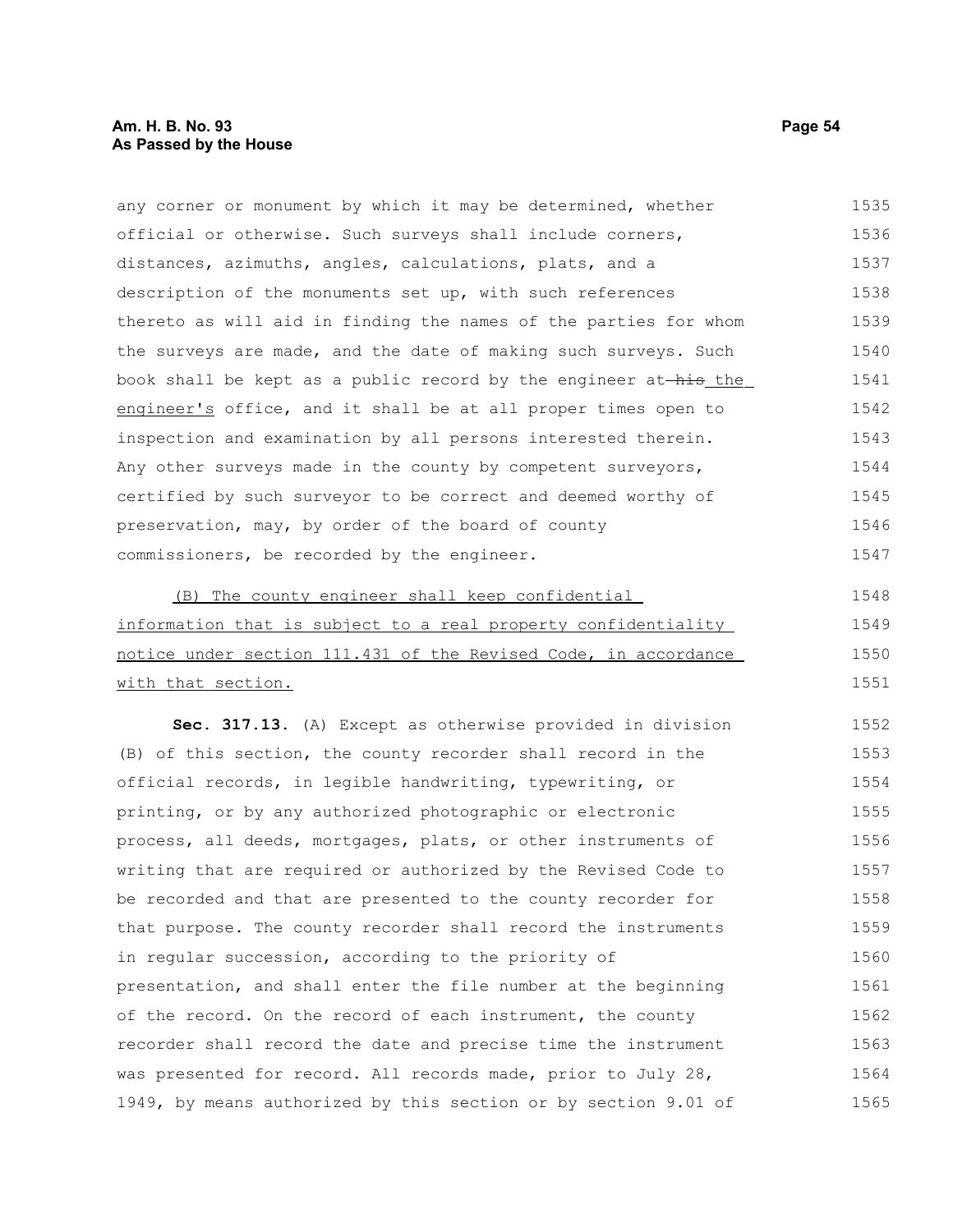the Revised Code shall be deemed properly made.

(B) The county recorder may refuse to record an instrument of writing presented for recording if the instrument is not required or authorized by the Revised Code to be recorded or the county recorder has reasonable cause to believe the instrument is materially false or fraudulent. This division does not create a duty upon a recorder to inspect, evaluate, or investigate an instrument of writing that is presented for recording. 1567 1568 1569 1570 1571 1572 1573

(C) If a person presents an instrument of writing to the county recorder for recording and the county recorder, pursuant to division (B) of this section, refuses to record the instrument, the person has a cause of action for an order from the court of common pleas in the county that the county recorder serves, to require the county recorder to record the instrument. If the court determines that the instrument is required or authorized by the Revised Code to be recorded and is not materially false or fraudulent, it shall order the county recorder to record the instrument. 1574 1575 1576 1577 1578 1579 1580 1581 1582 1583

(D) The county recorder shall keep confidential information that is subject to a real property confidentiality notice under section 111.431 of the Revised Code, in accordance with that section. A copy of the real property confidentiality notice shall accompany subsequent recordings of the property, unless the program participant's certification has been canceled under section 111.431 or 111.45 of the Revised Code. 1584 1585 1586 1587 1588 1589 1590

**Sec. 317.32.** The county recorder shall charge and collect the following fees, to include, except as otherwise provided in division (A)(2) of this section, base fees for the recorder's services and housing trust fund fees collected pursuant to section 317.36 of the Revised Code: 1591 1592 1593 1594 1595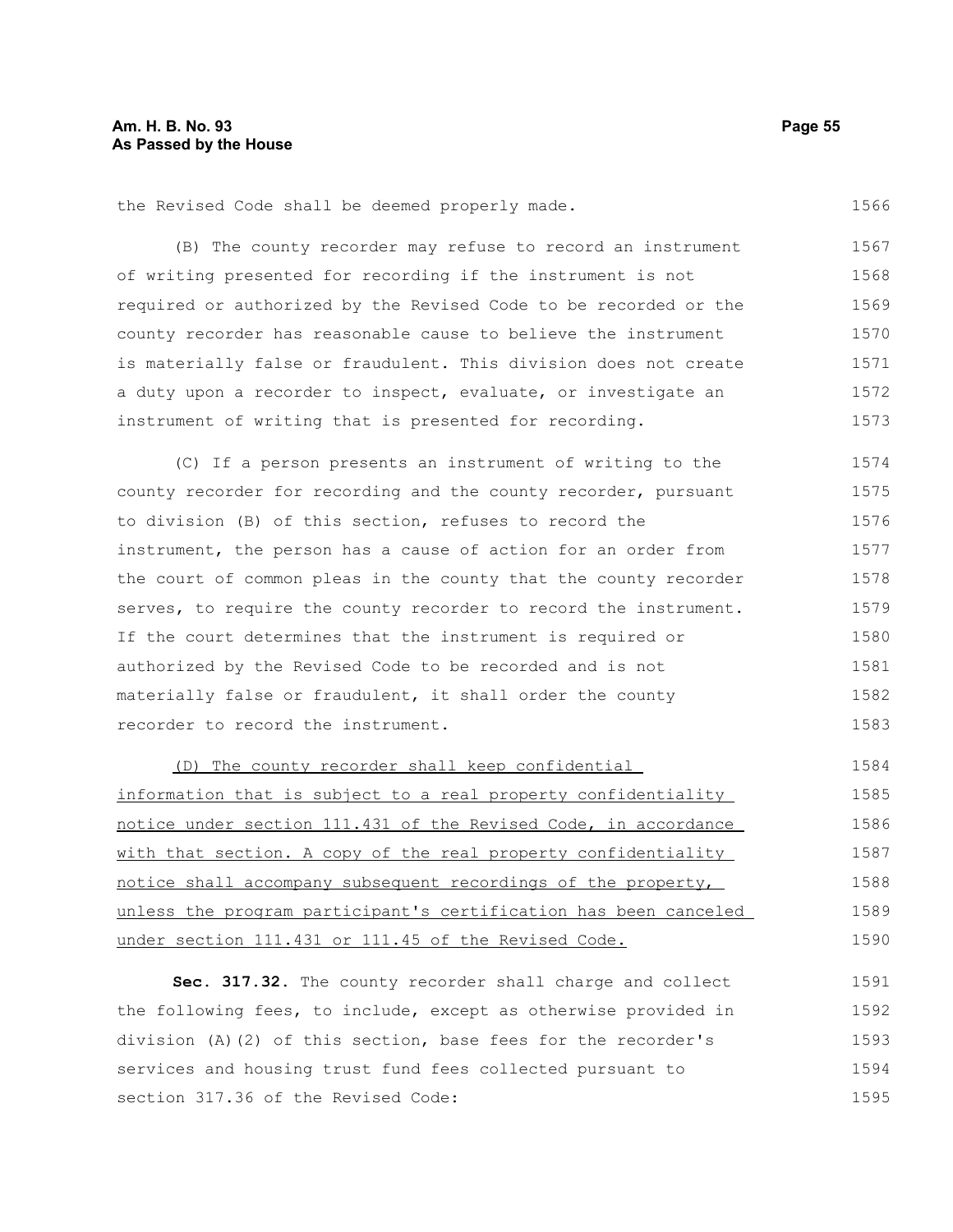### **Am. H. B. No. 93 Page 56 As Passed by the House**

(A)(1) Except as otherwise provided in division (A)(2) of this section, for recording and indexing an instrument if the photocopy or any similar process is employed, a base fee of seventeen dollars for the first two pages and a housing trust fund fee of seventeen dollars, and a base fee of four dollars and a housing trust fund fee of four dollars for each subsequent page, size eight and one-half inches by fourteen inches, or fraction of a page, including the caption page, of such instrument; 1596 1597 1598 1599 1600 1601 1602 1603 1604

(2) For recording and indexing an instrument described in division (D) of section 317.08 of the Revised Code if the photocopy or any similar process is employed, a fee of twentyeight dollars for the first two pages to be deposited as specified elsewhere in this division, and a fee of eight dollars to be deposited in the same manner for each subsequent page, size eight and one-half inches by fourteen inches, or fraction of a page, including the caption page, of that instrument. If the county recorder's technology fund has been established under section 317.321 of the Revised Code, of the twenty-eight dollars, fourteen dollars shall be deposited into the county treasury to the credit of the county recorder's technology fund and fourteen dollars shall be deposited into the county treasury to the credit of the county general fund. If the county recorder's technology fund has not been established, the twentyeight dollars shall be deposited into the county treasury to the credit of the county general fund. 1605 1606 1607 1608 1609 1610 1611 1612 1613 1614 1615 1616 1617 1618 1619 1620 1621

(B) For certifying a photocopy-copy or electronic record from the record previously recorded, a base fee of one dollar and a housing trust fund fee of one dollar per page, size eight and one-half inches by fourteen inches, or fraction of a page; for each certification if the recorder's seal is required, 1622 1623 1624 1625 1626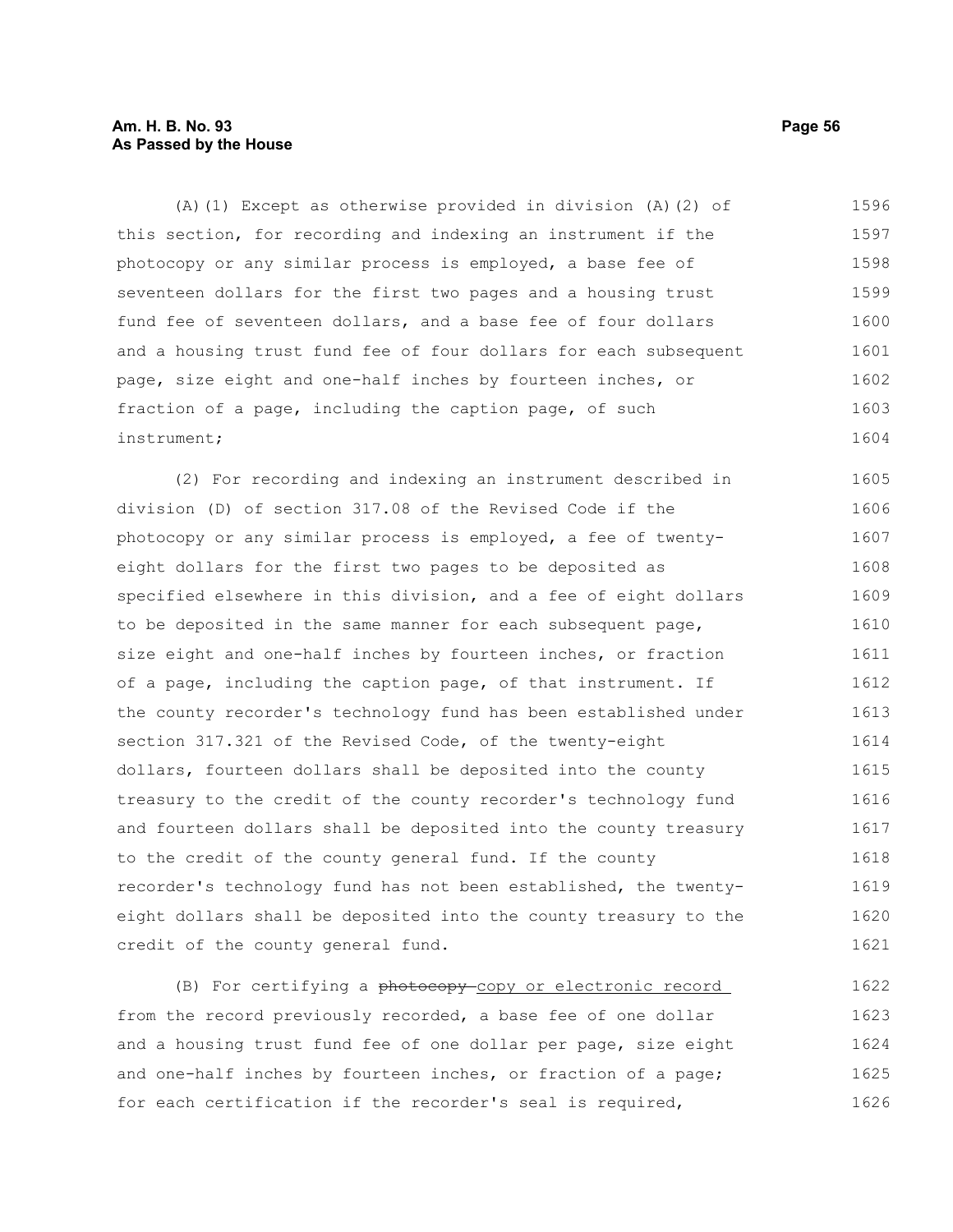except as to instruments issued by the armed forces of the United States, a base fee of fifty cents and a housing trust fund fee of fifty cents; 1627 1628 1629

(C) For entering or indexing any marginal reference by separate recorded instrument, a base fee of two dollars and a housing trust fund fee of two dollars for each marginal reference set out in that instrument, in addition to the fees set forth in division (A)(1) of this section; 1630 1631 1632 1633 1634

(D) For indexing in the real estate mortgage records, pursuant to section 1309.519 of the Revised Code, financing statements covering crops growing or to be grown, timber to be cut, minerals or the like, including oil and gas, accounts subject to section 1309.301 of the Revised Code, or fixture filings made pursuant to section 1309.334 of the Revised Code, a base fee of two dollars and a housing trust fund fee of two dollars for each name indexed: 1635 1636 1637 1638 1639 1640 1641 1642

(E) For filing zoning resolutions, including text and maps, in the office of the recorder as required under sections 303.11 and 519.11 of the Revised Code, a base fee of twenty-five dollars and a housing trust fund fee of twenty-five dollars, regardless of the size or length of the resolutions; 1643 1644 1645 1646 1647

(F) For filing zoning amendments, including text and maps, in the office of the recorder as required under sections 303.12 and 519.12 of the Revised Code, a base fee of ten dollars and a housing trust fund fee of ten dollars regardless of the size or length of the amendments; 1648 1649 1650 1651 1652

(G) For photocopying a document, other than at the time of recording and indexing as provided for in division (A)(1) or (2) of this section, a base fee of one dollar and a housing trust 1653 1654 1655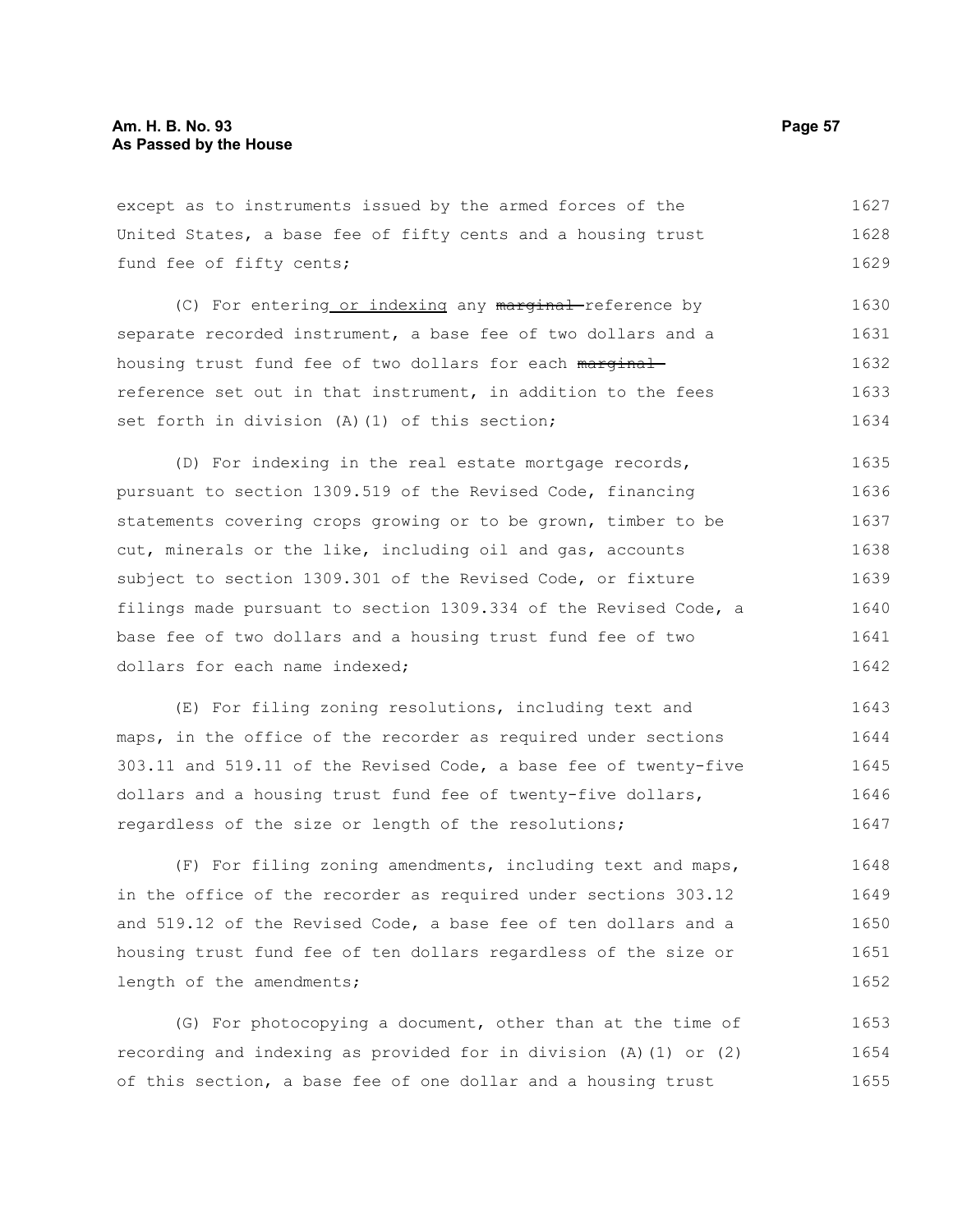#### **Am. H. B. No. 93 Page 58 As Passed by the House**

fund fee of one dollar per page, size eight and one-half inches by fourteen inches, or fraction thereof; 1656 1657

(H) For local facsimile transmission of a document, a base fee of one dollar and a housing trust fund fee of one dollar per page, size eight and one-half inches by fourteen inches, or fraction thereof; for long distance facsimile transmission of a document, a base fee of two dollars and a housing trust fund fee of two dollars per page, size eight and one-half inches by fourteen inches, or fraction thereof; 1658 1659 1660 1661 1662 1663 1664

(I) For recording a declaration executed pursuant to section 2133.02 of the Revised Code or a durable power of attorney for health care executed pursuant to section 1337.12 of the Revised Code, or both a declaration and a durable power of attorney for health care, a base fee of at least fourteen dollars but not more than twenty dollars and a housing trust fund fee of at least fourteen dollars but not more than twenty dollars. 1665 1666 1667 1668 1669 1670 1671 1672

In any county in which the recorder employs the photostatic or any similar process for recording maps, plats, or prints the recorder shall determine, charge, and collect for the recording or rerecording of any map, plat, or print, a base fee of five cents and a housing trust fund fee of five cents per square inch, for each square inch of the map, plat, or print filed for that recording or rerecording, with a minimum base fee of twenty dollars and a minimum housing trust fund fee of twenty dollars; for certifying a copy from the record, a base fee of two cents and a housing trust fund fee of two cents per square inch of the record, with a minimum base fee of two dollars and a minimum housing trust fund fee of two dollars. 1673 1674 1675 1676 1677 1678 1679 1680 1681 1682 1683 1684

The fees provided in this section shall be paid upon the 1685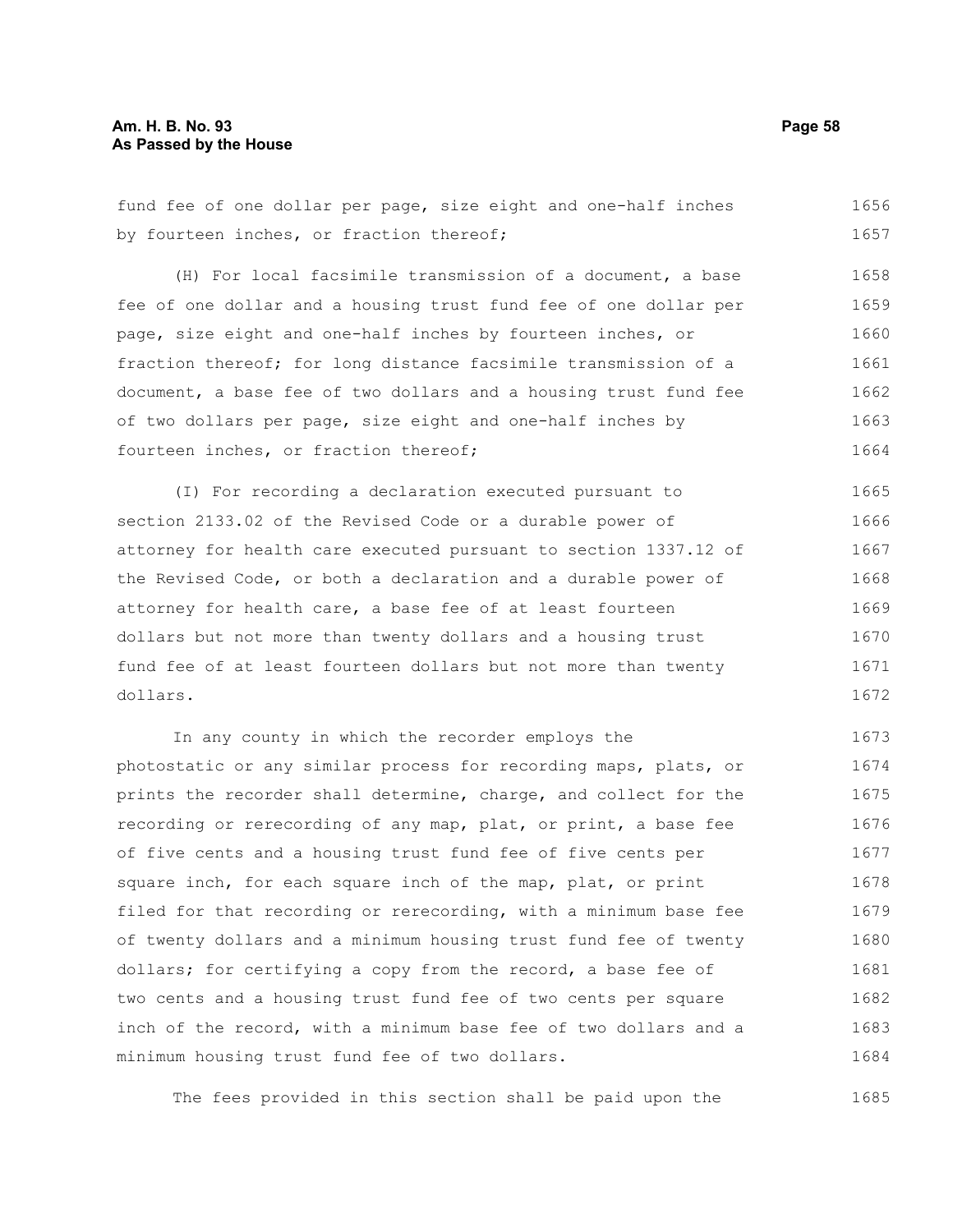presentation of the instruments for record or upon the application for any certified copy of the record, except that the payment of fees for providing copies of instruments conveying or extinguishing agricultural easements to the office of farmland preservation in the department of agriculture under division (H) of section 5301.691 of the Revised Code shall be governed by that division, and payment of fees for electronic recording may be made by electronic funds transfer, automated clearing house, or other electronic means after presentation. The fees provided for in this section shall not apply to the recording, indexing, or making of a certified copy or to the filing of any instrument by a county land reutilization corporation<del>, its</del>. The fees provided for in this section shall not apply to the recording, indexing, or making of a certified copy or to the 1686 1687 1688 1689 1690 1691 1692 1693 1694 1695 1696 1697 1698 1699 1700

filing of any instrument by a county land reutilization  $corporation's$  wholly owned subsidiary, or any other electing subdivision as defined in section 5722.01 of the Revised Code\_if\_ the wholly owned subsidiary or the electing subdivision is acting in capacity consistent with the purpose of the land reutilization program. 1701 1702 1703 1704 1705 1706

**Sec. 319.28.** (A) Except as otherwise provided in division (B) of this section, on or before the first Monday of August, annually, the county auditor shall compile and make up a general tax list of real and public utility property in the county, either in tabular form and alphabetical order, or, with the consent of the county treasurer, by listing all parcels in a permanent parcel number sequence to which a separate alphabetical index is keyed, containing the names of the several persons, companies, firms, partnerships, associations, and 1707 1708 1709 1710 1711 1712 1713 1714 1715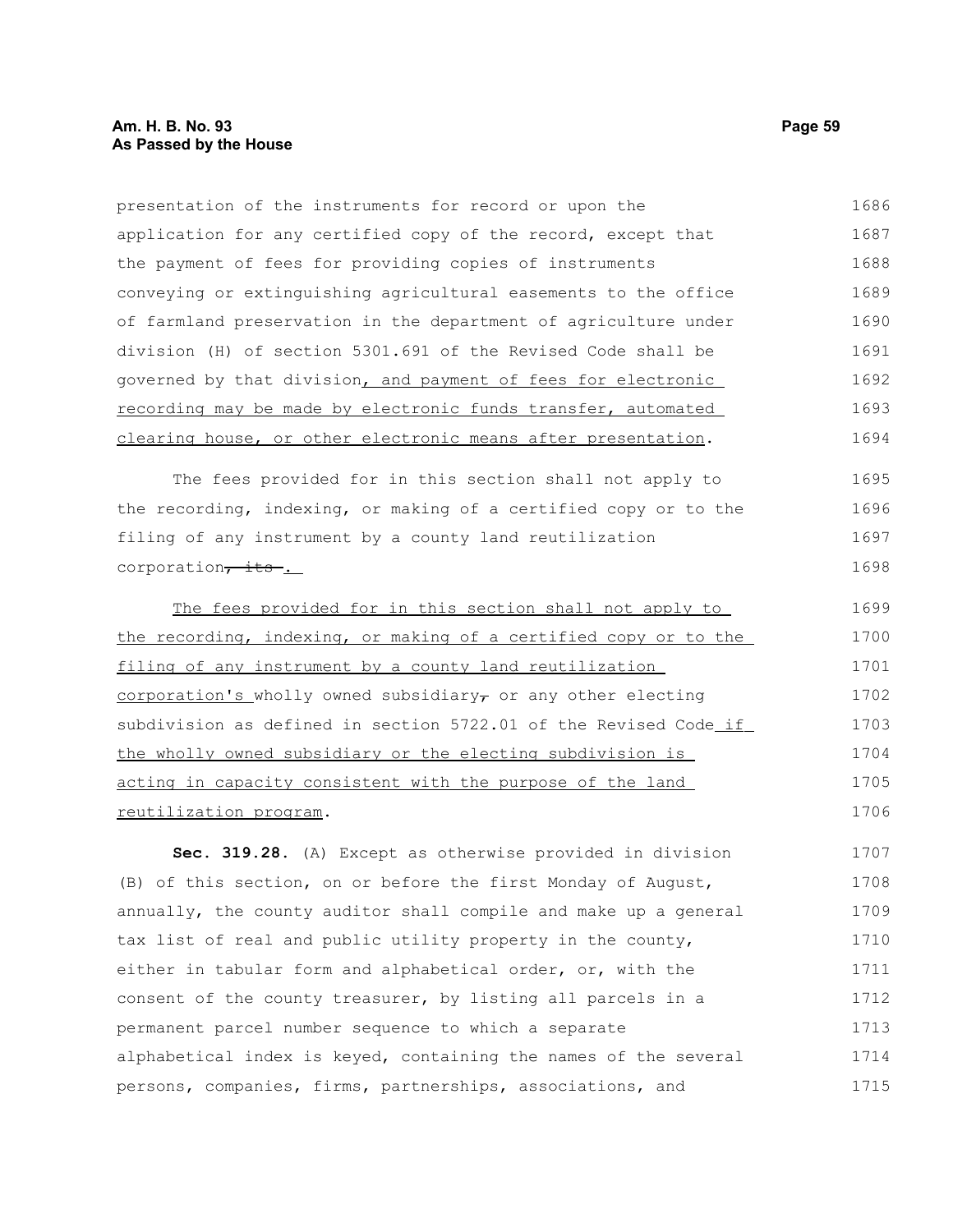#### **Am. H. B. No. 93 Page 60 As Passed by the House**

corporations in whose names real property has been listed in each township, municipal corporation, special district, or separate school district, or part of either in the auditor's county, placing separately, in appropriate columns opposite each name, the description of each tract, lot, or parcel of real estate, the value of each tract, lot, or parcel, the value of the improvements thereon, and of the names of the several public utilities whose property, subject to taxation on the general tax list and duplicate, has been apportioned by the department of taxation to the county, and the amount so apportioned to each township, municipal corporation, special district, or separate school district or part of either in the auditor's county, as shown by the certificates of apportionment of public utility property. If the name of the owner of any tract, lot, or parcel of real estate is unknown to the auditor, "unknown" shall be entered in the column of names opposite said tract, lot, or parcel. Such lists shall be prepared in duplicate. On or before the first Monday of September in each year, the auditor shall correct such lists in accordance with the additions and deductions ordered by the tax commissioner and by the county board of revision, and shall certify and on the first day of October deliver one copy thereof to the county treasurer. The copies prepared by the auditor shall constitute the auditor's general tax list and treasurer's general duplicate of real and public utility property for the current year. 1716 1717 1718 1719 1720 1721 1722 1723 1724 1725 1726 1727 1728 1729 1730 1731 1732 1733 1734 1735 1736 1737 1738 1739 1740

Once a permanent parcel numbering system has been established in any county as provided by the preceding paragraph, such system shall remain in effect until otherwise agreed upon by the county auditor and county treasurer. 1741 1742 1743 1744

(B)(1) An individual, or the spouse of that individual, whose residential and familial information is not a public 1745 1746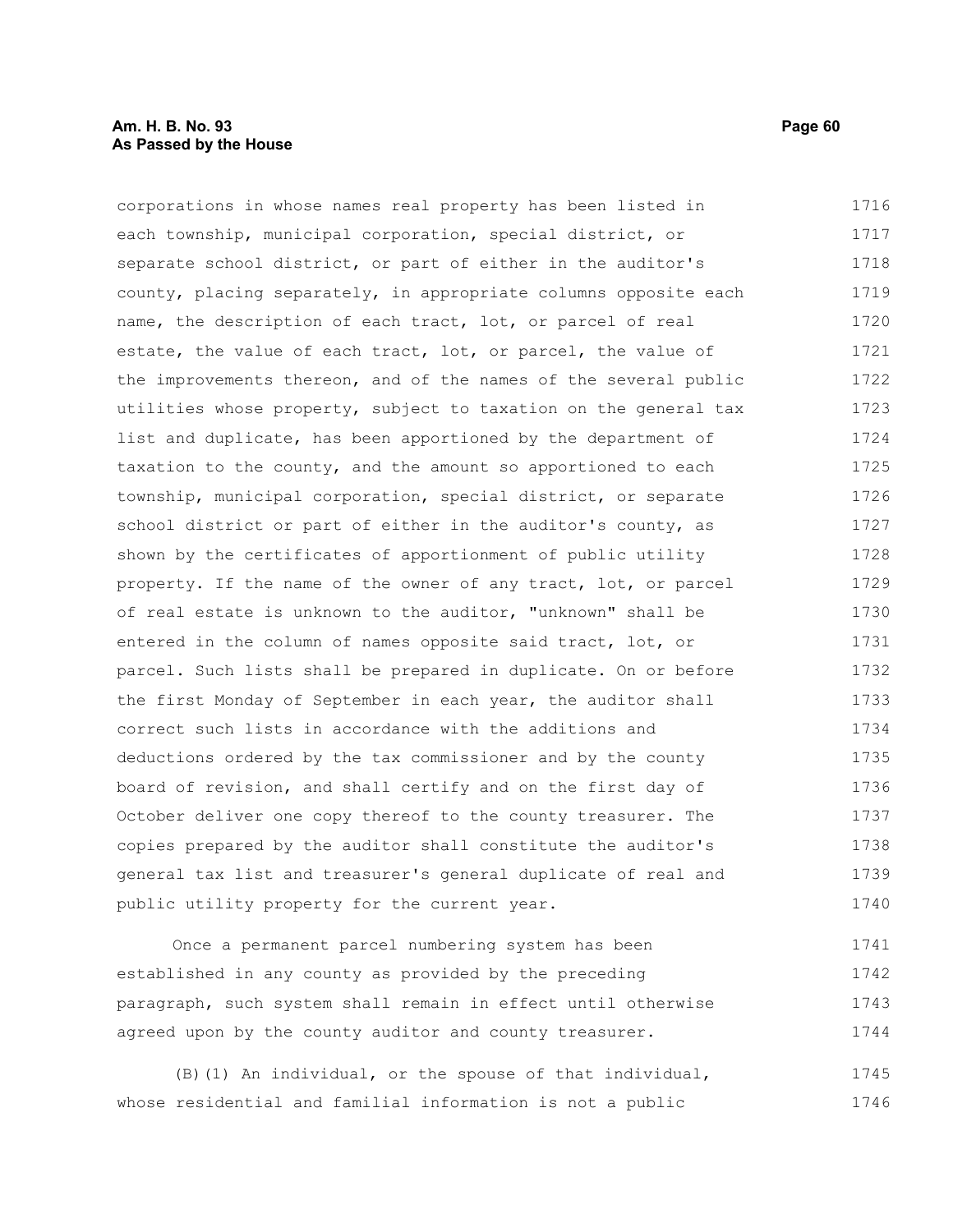record under divisions (A)(1)(p) and (A)(7) of section  $149.43$  of the Revised Code may submit an affidavit to the county auditor requesting the county auditor to remove the name of the individual filing the affidavit from any record made available to the general public on the internet or a publicly accessible database, and from the general tax list and duplicate of real and public utility property, and to instead insert the individual's initials on any such record, and on the general tax list and duplicate of real and public utility property as the name of the individual that appears on the deed. 1747 1748 1749 1750 1751 1752 1753 1754 1755 1756

(2) Upon receiving an affidavit described in division (B) (1) of this section, the county auditor shall act within five business days in accordance with the request to remove the individual's name from any record made available to the general public on the internet or a publicly accessible database, and from the general tax list and duplicate of real and public utility property and insert the individual's initials on any such record and on the general tax list and duplicate of real and public utility property, if practicable. If the removal and insertion is not practicable, the county auditor shall verbally or in writing within five business days after receiving the affidavit explain to the individual why the removal and insertion is impracticable. 1757 1758 1759 1760 1761 1762 1763 1764 1765 1766 1767 1768 1769

(C) The county auditor shall keep confidential information that is subject to a real property confidentiality notice under section 111.431 of the Revised Code, in accordance with that section. 1770 1771 1772 1773

Sec. 321.25. The county treasurer shall keep confidential information that is subject to a real property confidentiality notice under section 111.431 of the Revised Code, in accordance 1774 1775 1776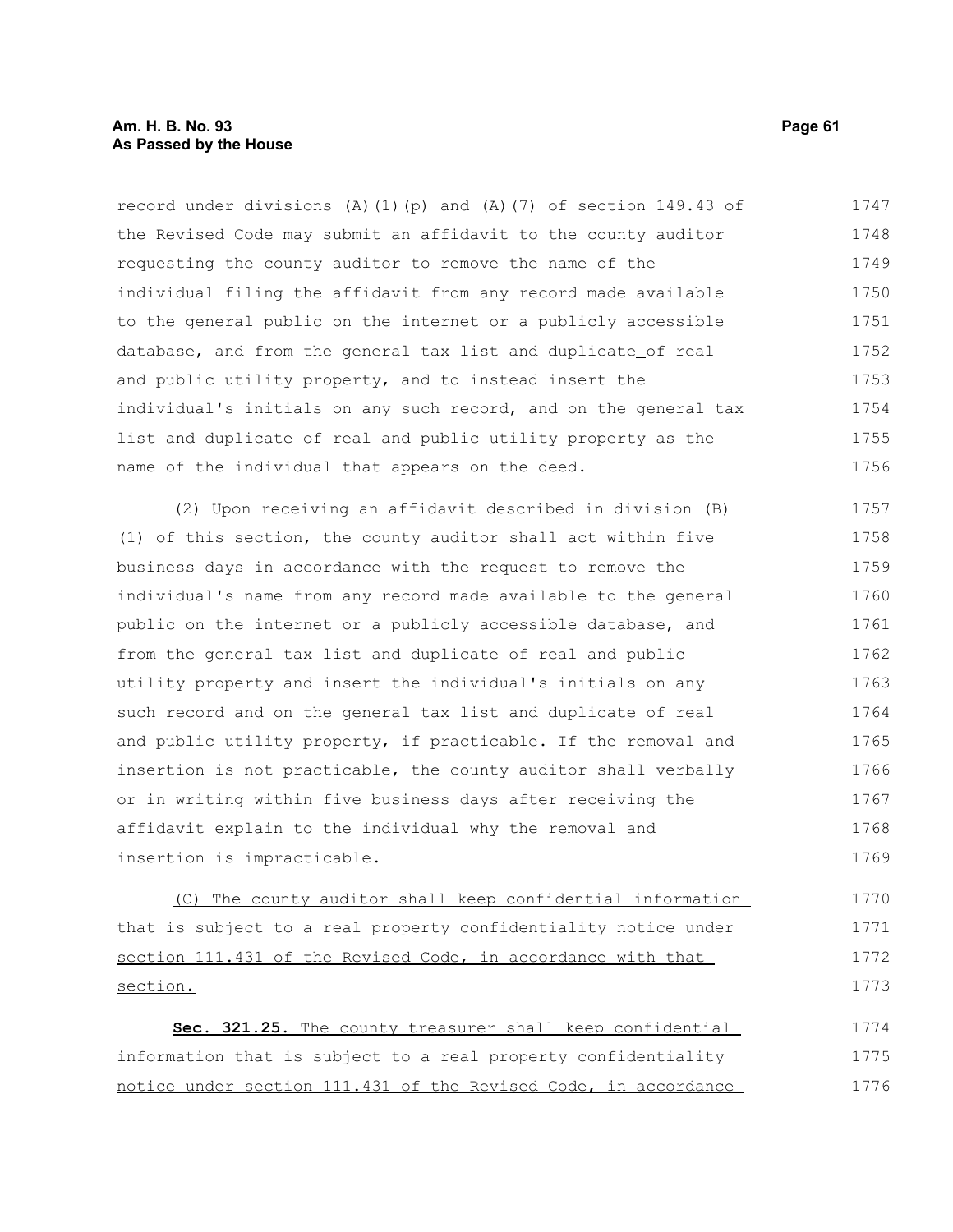1777

| Sec. 2303.12. (A) The clerk of the court of common pleas         | 1778 |  |  |  |  |  |  |  |
|------------------------------------------------------------------|------|--|--|--|--|--|--|--|
| shall keep at least four books. They shall be called the         | 1779 |  |  |  |  |  |  |  |
| appearance docket, trial docket and printed duplicates of the    |      |  |  |  |  |  |  |  |
| trial docket for the use of the court and the officers thereof,  | 1781 |  |  |  |  |  |  |  |
| journal, and execution docket. He The clerk shall also keep a    | 1782 |  |  |  |  |  |  |  |
| record in book form or-he the clerk may prepare a record by      | 1783 |  |  |  |  |  |  |  |
| using any photostatic, photographic, miniature photographic,     | 1784 |  |  |  |  |  |  |  |
| film, microfilm, or microphotographic process, electrostatic     | 1785 |  |  |  |  |  |  |  |
| process, perforated tape, magnetic tape, or other                | 1786 |  |  |  |  |  |  |  |
| electromagnetic means, electronic data processing, machine       | 1787 |  |  |  |  |  |  |  |
| readable media, graphic or video display, or any combination     | 1788 |  |  |  |  |  |  |  |
| thereof, which correctly and accurately copies or reproduces the | 1789 |  |  |  |  |  |  |  |
| original document, paper, or instrument in writing. He The clerk | 1790 |  |  |  |  |  |  |  |
| shall use materials that comply with the minimum standards of    | 1791 |  |  |  |  |  |  |  |
| quality for permanent photographic records prescribed by the     | 1792 |  |  |  |  |  |  |  |
| National Bureau of Standards. He The clerk shall keep an index   | 1793 |  |  |  |  |  |  |  |
| to the trial docket and to the printed duplicates of the trial   | 1794 |  |  |  |  |  |  |  |
| docket and of the journal direct, and to the appearance docket,  | 1795 |  |  |  |  |  |  |  |
| record, and execution docket, direct and reverse. All clerks     | 1796 |  |  |  |  |  |  |  |
| keeping records and information by the methods described in this | 1797 |  |  |  |  |  |  |  |
| section shall keep and make readily available to the public the  | 1798 |  |  |  |  |  |  |  |
| machine and equipment necessary to reproduce the records and     | 1799 |  |  |  |  |  |  |  |
| information in a readable form.                                  | 1800 |  |  |  |  |  |  |  |
| The clerk of the court of common pleas shall keep<br>(B)         | 1801 |  |  |  |  |  |  |  |

| THE CICIN OF CHO COMED OF COMMON NICAS SHATT ROOP           | ᅩ◡◡∸ |
|-------------------------------------------------------------|------|
| confidential information that is subject to a real property | 1802 |
| confidentiality notice under section 111.431 of the Revised | 1803 |
| Code, in accordance with that section.                      | 1804 |

**Sec. 5301.255.** (A) A memorandum of trust that satisfies both of the following may be presented for recordation in the 1805 1806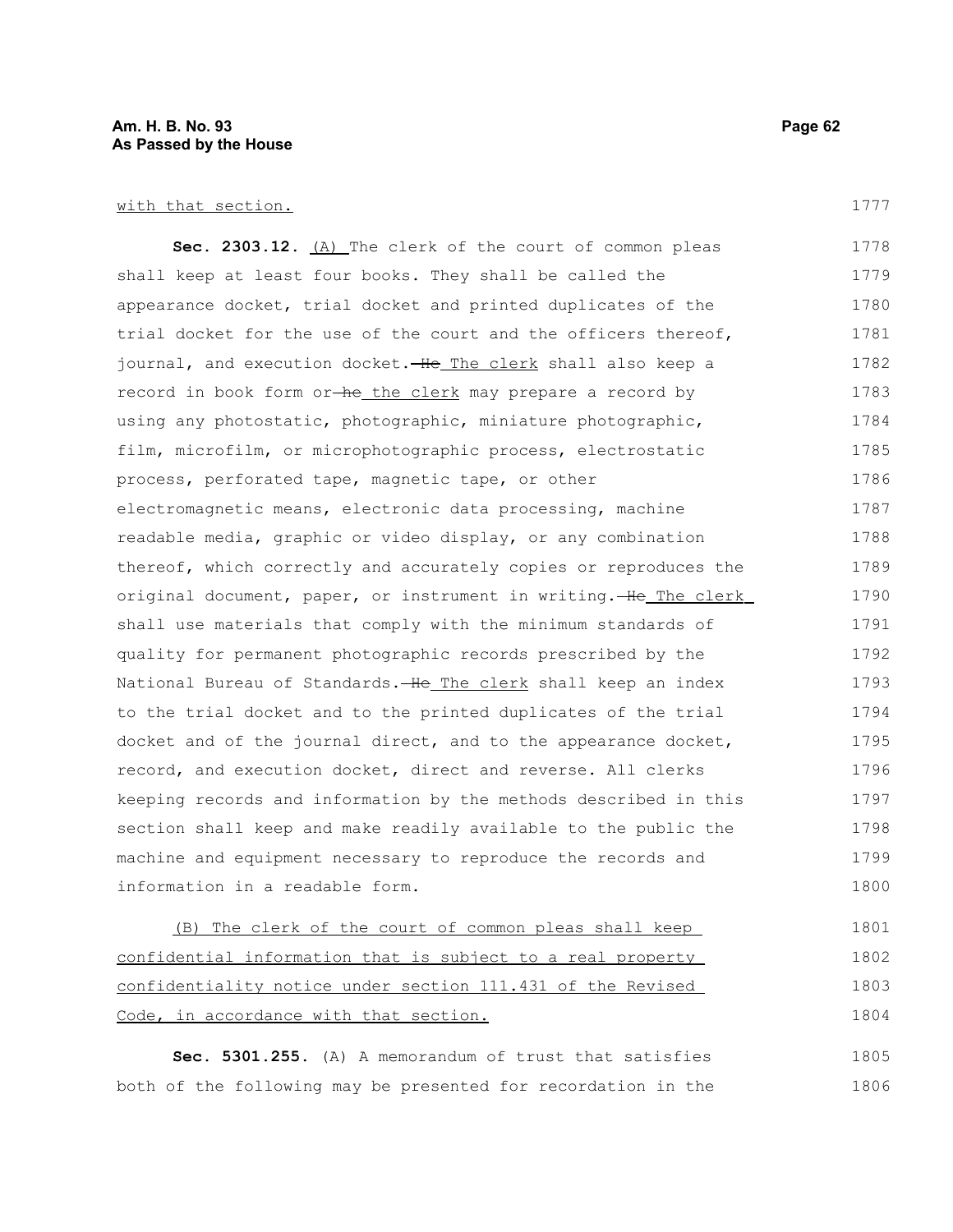| office of the county recorder of any county in which real        |      |  |  |  |  |
|------------------------------------------------------------------|------|--|--|--|--|
| property that is subject to the trust is located:                | 1808 |  |  |  |  |
| (1) The memorandum shall be executed by the trustee of the       | 1809 |  |  |  |  |
| trust and acknowledged by the trustee of the trust in accordance | 1810 |  |  |  |  |
| with section 5301.01 of the Revised Code.                        | 1811 |  |  |  |  |
| (2) The memorandum shall state all of the following:             | 1812 |  |  |  |  |
| (a) The name and address of the trustee of the trust;            | 1813 |  |  |  |  |
| (b) The date of execution of the trust;                          | 1814 |  |  |  |  |
| (c) The powers specified in the trust relative to the            | 1815 |  |  |  |  |
| acquisition, sale, or encumbering of real property by the        | 1816 |  |  |  |  |
| trustee or the conveyance of real property by the trustee, and   | 1817 |  |  |  |  |
| any restrictions upon those powers.                              | 1818 |  |  |  |  |
| (B) A memorandum of trust that satisfies divisions (A) (1)       | 1819 |  |  |  |  |
| and (2) of this section also may set forth the substance or      | 1820 |  |  |  |  |
| actual text of provisions of the trust that are not described in | 1821 |  |  |  |  |
| those divisions.                                                 | 1822 |  |  |  |  |
| (C) A memorandum of trust that satisfies divisions (A) (1)       | 1823 |  |  |  |  |

and (2) of this section shall constitute notice only of the information contained in it. 1824 1825

(D) Upon the presentation for recordation of a memorandum of trust that satisfies divisions (A)(1) and (2) of this section and the payment of the requisite fee prescribed in section 317.32 of the Revised Code, a county recorder shall record the memorandum of trust in the official records described in division (A) $(18)(17)$  of section 317.08 of the Revised Code, if the memorandum of trust describes specific real property, or in the official records described in division (A) $(24)$ (23) of that section, if the memorandum of trust does not describe specific 1826 1827 1828 1829 1830 1831 1832 1833 1834